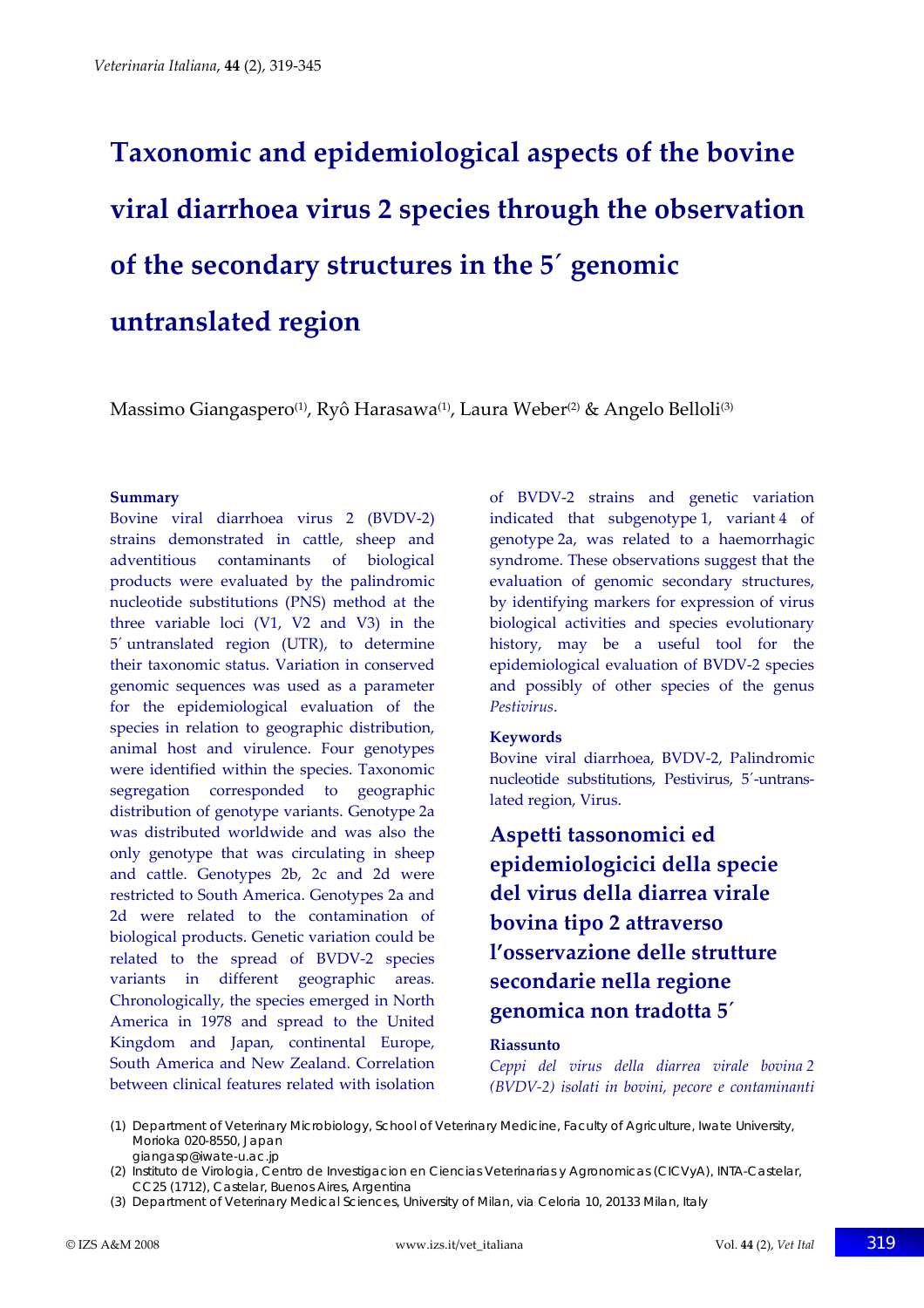*avventizi di prodotti biologici sono stati valutati con il metodo delle sostituzioni nucleotidiche palindromiche (PNS) a livello dei tre siti variabili (V1, V2 e V3) nella regione non tradotta (UTR) 5´, per determinare il loro stato tassonomico. Le variazioni in sequenze genomiche conservate sono state usate come parametro per la valutazione epidemiologica della specie sulla distribuzione geografica, animali ospiti e virulenza. Quattro genotipi sono stati identificati nella specie. La segregazione tassonomica ha corrisposto alla distribuzione geografica delle varianti dei genotipi. Il genotipo 2a ha mostrato una distribuzione cosmopolita ed era l'unico genotipo responsabile di infezione sia in pecore che bovini. I genotipi 2b, 2c e 2d erano limitati al Sud America. I genotipi 2a e 2d erano correlati alla contaminazione di prodotti biologici. La variazione genetica ha potuto essere correlata alla diffusione delle varianti della specie BVDV‐2 in differenti aree geografiche. Cronologica‐ mente, la specie è emersa in Nord America nel 1978 e si è diffusa nel Regno Unito e Giappone, Europa continentale, Sud America e Nuova Zelanda. Correlazioni tra quadri clinici riferiti ad isolamento di ceppi di BVDV‐2 e variazioni genetiche hanno indicato che il sottogenotipo 1, variante 4 del genotipo 2a, era in relazione ad una sindrome emorragica. Queste osservazioni suggeriscono che la valutazione della struttura genomica secondaria, identificando marcatori di espressione di attività biologiche virali e di storia evolutiva della specie, potrebbe essere applicata come utile mezzo per la valutazione epidemiologica della specie BVDV‐2 e possibilmente per altre specie del genere* Pestivirus*.*

#### **Parole chiave**

Diarrea virale bovina, BVDV‐2, Pestivirus, Sustituzioni nucleotidiche palindromiche, 5´‐UTR, Virus.

## **Introduction**

Bovine viral diarrhoea virus 2 (BVDV‐2) is an established species of the genus *Pestivirus*, family *Flaviviridae*, with bovine viral diarrhoea virus‐1 (BVDV‐1), Border disease virus (BDV) and classical swine fever virus (CSFV) and a tentative 'giraffe' species (16). BVDV‐2 species includes the strains isolated from outbreaks of haemorrhagic syndrome characterised by thrombocytopenia and high mortality in the

United States and Canada (7, 37, 39). Hyper‐ virulent strains 890 and CD‐87 were previously included in BVDV species in a separate cluster (37, 40). The haemorrhagic syndrome has also been reported in European cattle (10, 30, 45). Different strains were also isolated in bovines presenting mild clinical forms (33, 47). Furthermore, the presence of the species was observed in biological products as adventitious contaminants (1, 21, 21, 23), indicating the risk of iatrogenic infection demonstrated by the recent occurrence of a serious accident in the Netherlands among cattle that received a live virus vaccine contaminated with *Pestivirus* (15).

The *Pestivirus* genome, a single‐stranded, positive polarity RNA, is composed of a sequence of about 12 500 nucleotides which can be divided into three regions: a 5´‐untranslated region (UTR) containing an internal ribosomal entry site (IRES), a single large open‐reading frame encoding a polyprotein, and a 3´‐UTR. The 5´‐UTR is highly conserved among all members within the genus *Pestivirus*, and thus is useful for the characterisation of species or genotypes. Primary structure analysis, using by sequence alignment and construction of phylogenetic trees, is the most common method for the classification of *Pestivirus* isolates. It is relatively easy to predict the secondary structure, according to the most probable nucleotide binding, with lowest folding energies. The secondary structure of the 5´‐UTR can be divided into four domains, A‐D, with domain D encompassing the two-thirds in the 3´ region of the 5´‐UTR predicted to fold into a complex palindromic stem‐loop structure (13, 21), a critical region of the 5´‐UTR which is responsible for translational, transcriptional and replication events in pestiviruses. Therefore, random mutations at the 5´‐UTR have a high probability of incompatibility with viral survival. Thus, stable nucleotide variations at this level assume significant importance in terms of the history of evolution of the virus. The nucleotide substitutions of the IRES in the 5´‐UTR were reportedly responsible for the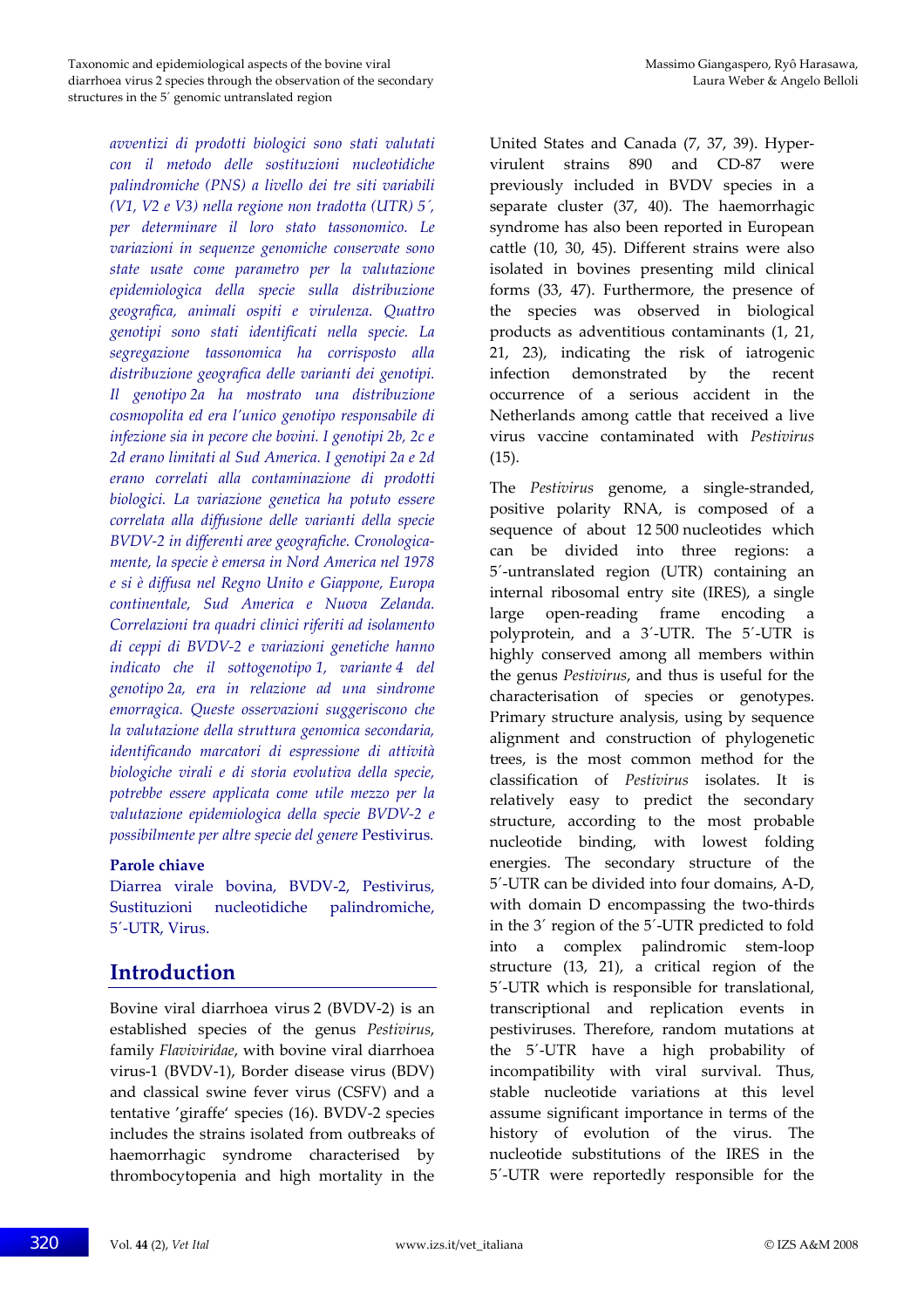virulence of poliovirus (38). Mutations or nucleotide substitutions at palindromic IRES regions will affect efficiency translation from RNA to protein. Thus, low translation reduces virulence and high translation increases virulence. Due to the similarity of genetic structure among pestiviruses, this concept was proposed for BVDV‐2 by Topliff and Kelling (47). The authors reported a similarity between high virulence and two specific nucleotides (uracil and cytosine) located at positions 219 and 278 of the genomic sequence (based on BVDV‐1 strain Osloss) and low virulence (with cytosine and uracil) at positions 219 and 278, respectively. Nucleotide sequences at the three variable loci, V1, V2 and V3, in the 5´‐UTR of pestiviruses have been shown to be palindromic and capable of forming a stable stem‐loop structure specific to each *Pestivirus* species. Nucleotide substitutions in the stem regions always occur and maintain the palindromic sequence, thereby forming a stable stem‐loop structure. Thus, this type of mutation was referred to as palindromic nucleotide substitutions (PNS). Based on the above considerations, the observation of nucleotide variations among virus strains at the level of the three specific palindromes in the 5´‐UTR has been considered as a genotyping method (26). PNS analysis appeared to be simple and practical, showing comparable results with other procedures based on primary structure comparison. The results of the PNS method can be essentially qualitative and provide the exact species classification of an isolate. Thus, this method may assist in the classification species and genotype boundaries, due to the exclusive consideration of strategic and highly conserved regions, and consequently would avoid unclear classification.

In our study, BVDV‐2 *Pestivirus* strains, isolates from cattle and sheep and adventitious contaminants of biological products, were evaluated with PNS analysis in the 5´‐UTR to determine the relationship between genotypic variations and epidemiological observations.

# **Materials and methods**

The nucleotide sequences in the 5´‐UTR of 73 BVDV‐2 species strains were obtained from the DNA databases or provided by the authors (Table I). According to the geographic origin of the virus isolates, 15 were reported from North America and 12 from South America, 32 from Europe, 13 from Japan and 1 from New Zealand. A total of 8 strains originated from sheep, isolated from outbreaks of Border disease, 12 strains were detected as being contaminants from cell cultures and biologicals. Strain IT‐1732 (AJ416018) (M.M. Muscillo, unpublished findings) was isolated from a bayovac IBR‐marker vaccine (Bayer), responsible for outbreaks in The Netherlands and Italy (15). Strain WG4622  $(ALIGN 000012)$   $(12)$  was isolated from the same batch of vaccine. Strains MMR-T (D26052), Rubella (D26048) (21, 23) and HE727 (D31807) (25), were isolated from Japanese commercial virus vaccines and interferons for human use. Strain 354 (AF244959) (28) was isolated in Argentina.

The secondary structures were predicted according to the algorithm of Zuker and Stiegler (55). The minimum free energy was calculated using the method of Freier *et al.* (18). Three variable regions, V1, V2 and V3, at the 5´‐UTR were used for genotyping based on palindromic nucleotide substitutions (26). Sequences were aligned according to secondary structure to evaluate nucleotide changes in relation with geographic distribution, animal host and virulence, identifying specific PNS markers.

## **Results**

The evaluation of the BVDV‐2 *Pestivirus* strain 5´‐UTR nucleotide sequences, based on PNS analysis enabled the identification of specific nucleotide changes among genotype variants of the species, related with geographic segregation, as well as animal host origin and virulence.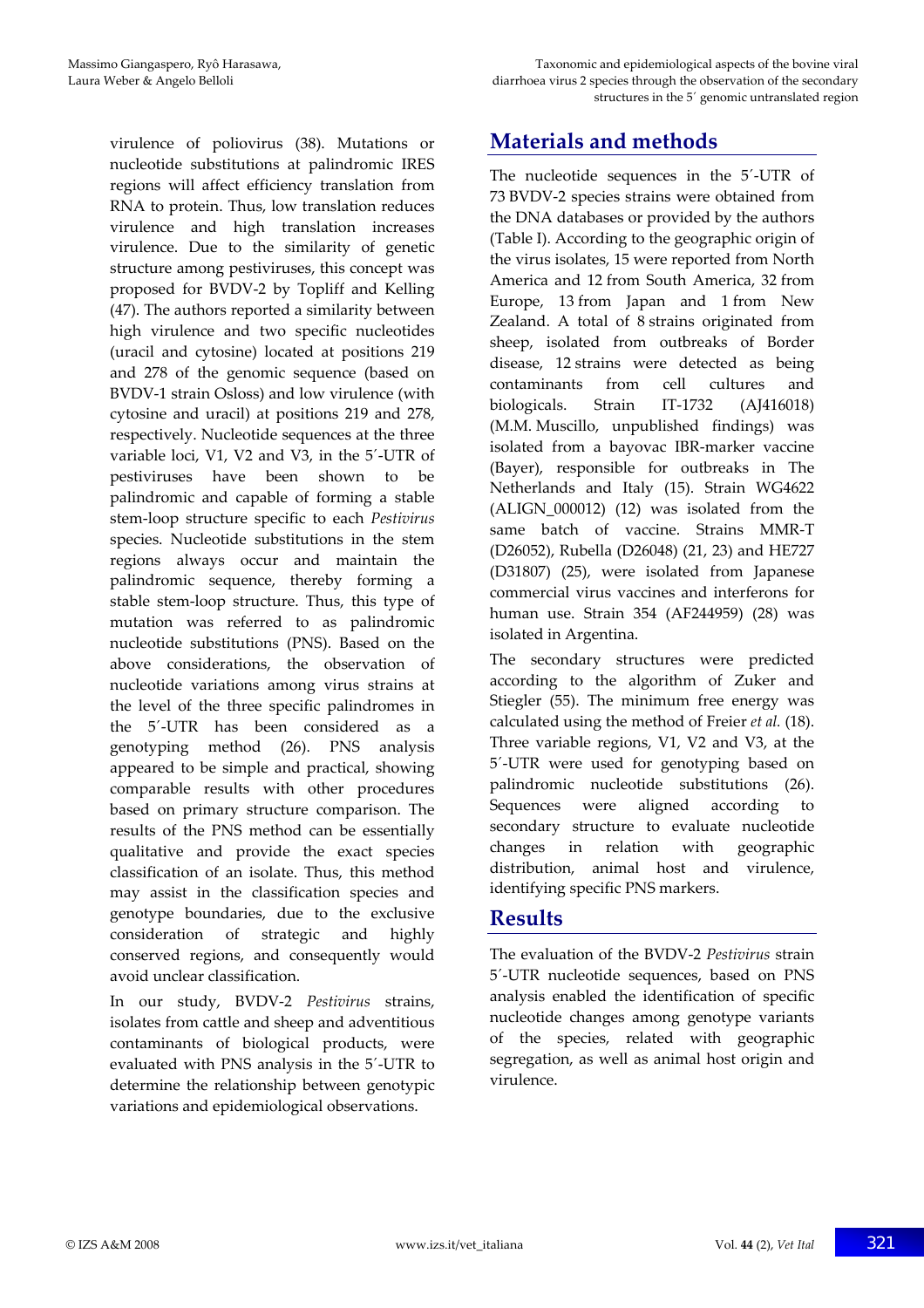| Table I                                                                                        |  |
|------------------------------------------------------------------------------------------------|--|
| Bovine viral diarrhoea 2 strains evaluated according to secondary structure nucleotide changes |  |

| Genotypes         | Strain         | Origin                | Country                 | Year of<br>isolation | Clinical<br>presentation                        | Accession No. | Ref.                           |
|-------------------|----------------|-----------------------|-------------------------|----------------------|-------------------------------------------------|---------------|--------------------------------|
| BVDV-2a1.1        | 5521-95        | Cattle                | United<br><b>States</b> | 1995                 | Foetal abortion                                 | AF039174      | 47                             |
| BVDV-2a1.1        | 713-2          | Cattle                | United<br><b>States</b> | 1982                 | Foetal abortion                                 | AF039177      | 47                             |
| BVDV-2a1.1        | 97/730         | Cattle                | <b>New</b><br>Zealand   | 1997                 | Not available                                   | AF026770      | Vilcek et<br>$d^{(a)}$         |
| BVDV-2a1.1        | <b>BSE1239</b> | Cattle                | Belgium                 | 1996                 | Neurological<br>symptoms                        | ALIGN_000012  | 12                             |
| BVDV-2a1.1        | <b>UVR420</b>  | Cattle                | Belgium                 | 1991                 | Calf intestine                                  | ALIGN_000012  | 12                             |
| BVDV-2a1.2        | <b>BD-78</b>   | Sheep                 | United<br><b>States</b> | 1978                 | Border disease                                  | U18330        | 43                             |
| BVDV-2a1.2        | C413           | Sheep                 | United<br><b>States</b> | 2002                 | Border disease                                  | AF002227      | Chen &<br>Berry <sup>(a)</sup> |
| BVDV-2a1.3        | 167 237        | Sheep                 | United<br>Kingdom       | 1987                 | Border disease                                  | U65055        | 49                             |
| BVDV-2a1.3        | 168 149        | Sheep                 | United<br>Kingdom       | 1987                 | Border disease                                  | U65056        | 49                             |
| BVDV-2a1.3        | 173 157        | Sheep                 | United<br>Kingdom       | 1987                 | Border disease                                  | U65058        | 49                             |
| BVDV-2a1.3        | 175 375        | Sheep                 | United<br>Kingdom       | 1987                 | Border disease                                  | U65059        | 49                             |
| BVDV-2a1.3        | <b>BSE921</b>  | Cattle                | Belgium                 | 1995                 | Neurological<br>symptoms                        | ALIGN_000012  | 12                             |
| BVDV-2a1.3        | Lees           | Sheep                 | United<br>Kingdom       | 1985                 | Border disease                                  | U65051        | 49                             |
| BVDV-2a1.3        | <b>CPA</b>     | Contam <sup>(b)</sup> | Japan                   | 1993                 | Not applicable                                  | D50812        | 24                             |
| BVDV-2a1.3        | CPAE           | Contam <sup>(b)</sup> | Japan                   | 1993                 | Not applicable                                  | D50813        | 24                             |
| BVDV-2a1.3        | <b>EBTr</b>    | Contam <sup>(b)</sup> | Japan                   | 1993                 | Not applicable                                  | D50817        | 21                             |
| BVDV-2a1.3        | <b>HE727</b>   | Contam <sup>(b)</sup> | Japan                   | 1995                 | Not applicable                                  | D31807        | 24                             |
| BVDV-2a1.3        | MMR-T          | Contam <sup>(b)</sup> | Japan                   | 1993                 | Not applicable                                  | D26052        | 23                             |
| <b>BVDV-2a1.3</b> | <b>MP</b>      | Contam <sup>(b)</sup> | Belgium                 | 2002                 | Not applicable                                  | ALIGN_000012  | 12                             |
| BVDV-2a1.3        | Parvo          | Contam <sup>(b)</sup> | Japan                   | 1994                 | Not applicable                                  | D26614        | 21                             |
| BVDV-2a1.3        | Rubella        | Contam <sup>(b)</sup> | Japan                   | 1993                 | Not applicable                                  | D26048        | 23                             |
| <b>BVDV-2a1.4</b> | 11/Mi/97       | Cattle                | Italy                   | 1997                 | Not available                                   | AJ293603      | 33                             |
| <b>BVDV-2a1.4</b> | 15-103         | Cattle                | France                  | 1994                 | Not available                                   | AF298055      | 51                             |
| BVDV-2a1.4        | 17583-97       | Cattle                | United<br><b>States</b> | 1997                 | Acute BVD                                       | AF039176      | 47                             |
| <b>BVDV-2a1.4</b> | 23025          | Cattle                | United<br><b>States</b> | 1993                 | Haemorrhagic<br>syndrome                        | AF039172      | 47                             |
| BVDV-2a1.4        | 37Gr           | Cattle                | Austria                 | 1998-2000            | Acute<br>diarrhoea                              | Not deposited | 53                             |
| <b>BVDV-2a1.4</b> | 7937           | Cattle                | United<br><b>States</b> | 1988                 | Persistent<br>infection                         | AF039175      | 47                             |
| BVDV-2a1.4        | AZ Spl         | Cattle                | United<br><b>States</b> | 1960-1993            | Haemorrhagic<br>syndrome                        | Not deposited | 40                             |
| BVDV-2a1.4        | <b>BSE341</b>  | Cattle                | Belgium                 | 1991                 | Neurological<br>symptoms                        | ALIGN_000012  | 12                             |
| BVDV-2a1.4        | IT-1732        | Contam <sup>(b)</sup> | Italy                   | 1999                 | Acute BVD                                       | AJ416018      | Muscillo <sup>(a)</sup>        |
| BVDV-2a1.4        | Kosice         | Cattle                | Slovakia                | 2002                 | Fatal course,<br>malformations,<br>haemorrhages | Not deposited | 52                             |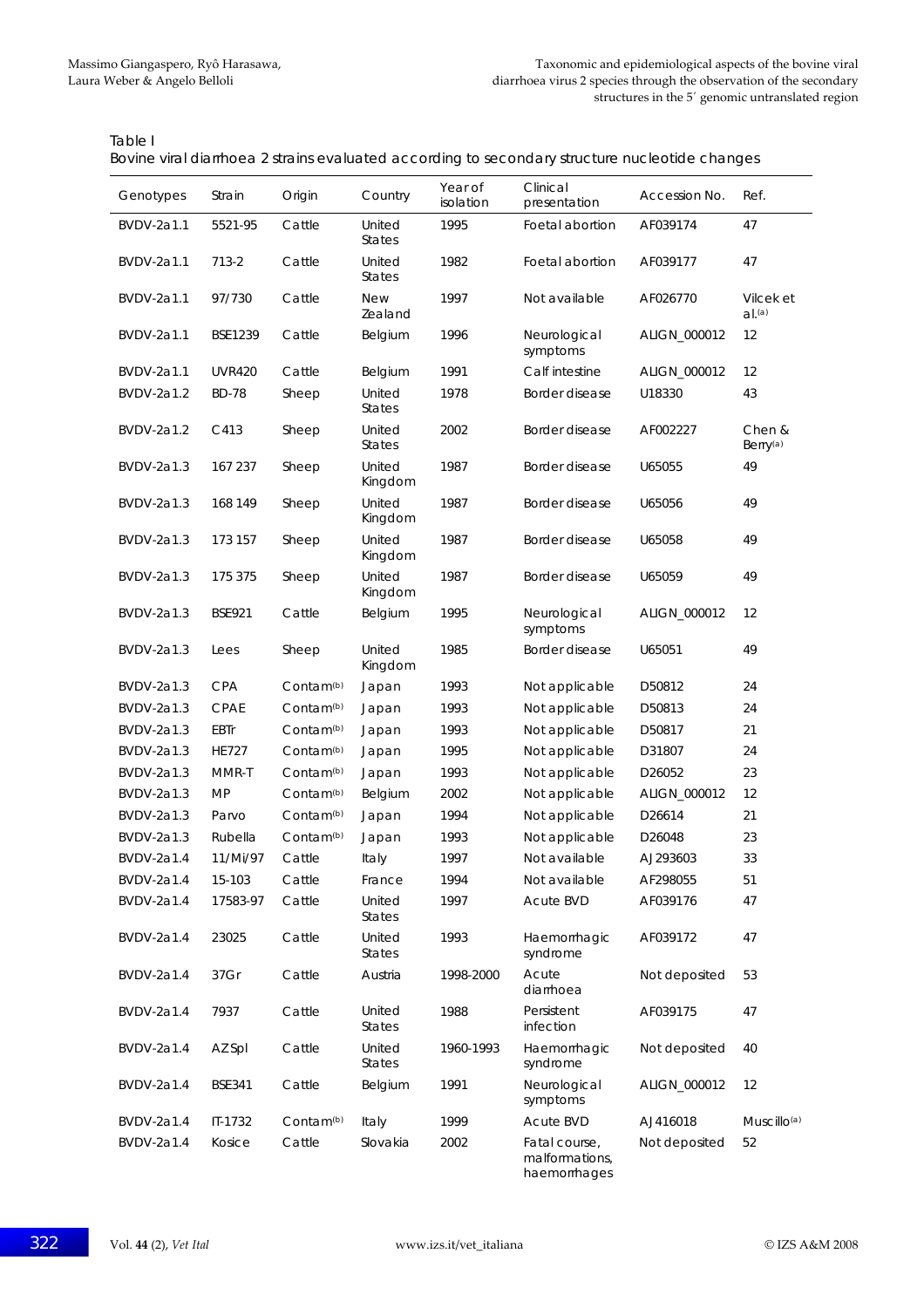|  | Bovine viral diarrhoea 2 strains evaluated according to secondary structure nucleotide changes |
|--|------------------------------------------------------------------------------------------------|
|  |                                                                                                |
|  |                                                                                                |
|  |                                                                                                |

| Genotypes         | Strain              | Origin                | Country                 | Year of<br>isolation | Clinical<br>presentation   | Accession No. | Ref.                  |
|-------------------|---------------------|-----------------------|-------------------------|----------------------|----------------------------|---------------|-----------------------|
| BVDV-2a1.4        | MAD Spl             | Cattle                | United<br><b>States</b> | 1960-<br>1993        | Haemorrhagic<br>syndrome   | Not deposited | 40                    |
| BVDV-2a1.4        | <b>MN</b><br>Foetus | Cattle                | United<br><b>States</b> | 1960-<br>1993        | Haemorrhagic<br>syndrome   | Not deposited | 40                    |
| BVDV-2a1.4        | <b>NY93</b>         | Cattle                | United<br><b>States</b> | 1993                 | <b>Acute BDV</b>           | AF039173      | 47                    |
| BVDV-2a1.4        | Q126                | Cattle                | Canada                  | 1994                 | Haemorrhagic<br>syndrome   | L32890        | 37                    |
| <b>BVDV-2a1.4</b> | V-FLL               | Contam <sup>(b)</sup> | Japan                   | 1999                 | Not applicable             | AB019687      | 42                    |
| <b>BVDV-2a1.4</b> | WG4622              | Contam <sup>(b)</sup> | Netherlands             | 1999                 | Lethal acute<br><b>BVD</b> | ALIGN_000012  | 12                    |
| BVDV-2a1.4        | <b>WVD829</b>       | Cattle                | Belgium                 | 1994                 | Respiratory<br>symptoms    | ALIGN_000012  | 12                    |
| BVDV-2a1.5        | 890                 | Cattle                | Canada                  | 1990                 | Haemorrhagic<br>syndrome   | L32886        | 37                    |
| BVDV-2a1.6        | 104/98              | Cattle                | Germany                 | 1998                 | Mild symptoms              | AJ304381      | 44                    |
| BVDV-2a1.6        | B52-2               | Cattle                | Germany                 | 92-99                | Mild symptoms              | Not deposited | 5                     |
| <b>BVDV-2a1.6</b> | CD87                | Cattle                | Canada                  | 1987                 | Haemorrhagic<br>syndrome   | L32887        | 37                    |
| <b>BVDV-2a1.6</b> | i4083               | Cattle                | Argentina               | 2001                 | Mild symptoms              | AF417995      | Jones et<br>$d^{(a)}$ |
| BVDV-2a1.6        | i61380              | Cattle                | Argentina               | 2001                 | Mild symptoms              | AF417986      | Jones et<br>$d^{(a)}$ |
| BVDV-2a1.6        | i628                | Cattle                | Argentina               | 2001                 | Mild symptoms              | AF417985      | Jones et<br>$d^{(a)}$ |
| BVDV-2a1.6        | Munich 1            | Cattle                | Germany                 | 1992-<br>1999        | Mild symptoms              | Not deposited | 5                     |
| BVDV-2a1.6        | Munich 2            | Cattle                | Germany                 | 1992-<br>1999        | Mild symptoms              | Not deposited | 5                     |
| BVDV-2a1.6        | 4-5174              | Cattle                | France                  | 1994                 | Not available              | AF298063      | 51                    |
| BVDV-2a2          | B45-5               | Cattle                | Germany                 | 1992-<br>1999        | Mild symptoms              | Not deposited | 5                     |
| BVDV-2a2          | B50-5               | Cattle                | Germany                 | 1992-<br>1999        | Mild symptoms              | Not deposited | 5                     |
| BVDV-2a2          | $B5-4$              | Cattle                | Germany                 | 1992-<br>1999        | Mild symptoms              | Not deposited | 5                     |
| BVDV-2a2          | B77-5               | Cattle                | Germany                 | 1992-<br>1999        | Mild symptoms              | Not deposited | 5                     |
| BVDV-2a2          | Giessen-1           | Cattle                | Germany                 | 1996                 | Fatal mucosal<br>disease   | AF104030      | 4                     |
| BVDV-2a2          | Munich 3            | Cattle                | Germany                 | 1992-<br>1999        | Mild symptoms              | Not deposited | 5                     |
| BVDV-2a2          | 17011-96            | Cattle                | <b>USA</b>              | 1996                 | Foetal abortion            | AF039179      | 47                    |
| BVDV-2a2          | AF112               | Cattle                | Germany                 | 1992-<br>1999        | Mild symptoms              | Not deposited | 5                     |
| BVDV-2a2          | <b>BS-95-II</b>     | Cattle                | Italy                   | 1995                 | Not available              | AJ288903      | 33                    |
| BVDV-2a2          | $MS-1$              | Cattle                | Japan                   | 1999                 | Persistent<br>infection    | AB019688      | 42                    |
| BVDV-2a2          | <b>SW90</b>         | Cattle                | Japan                   | 1990                 | Mild symptoms              | AB003622      | 35                    |
| BVDV-2a2          | SY-89               | Cattle                | Japan                   | 1989                 | Persistent<br>infection    | AB019689      | 42                    |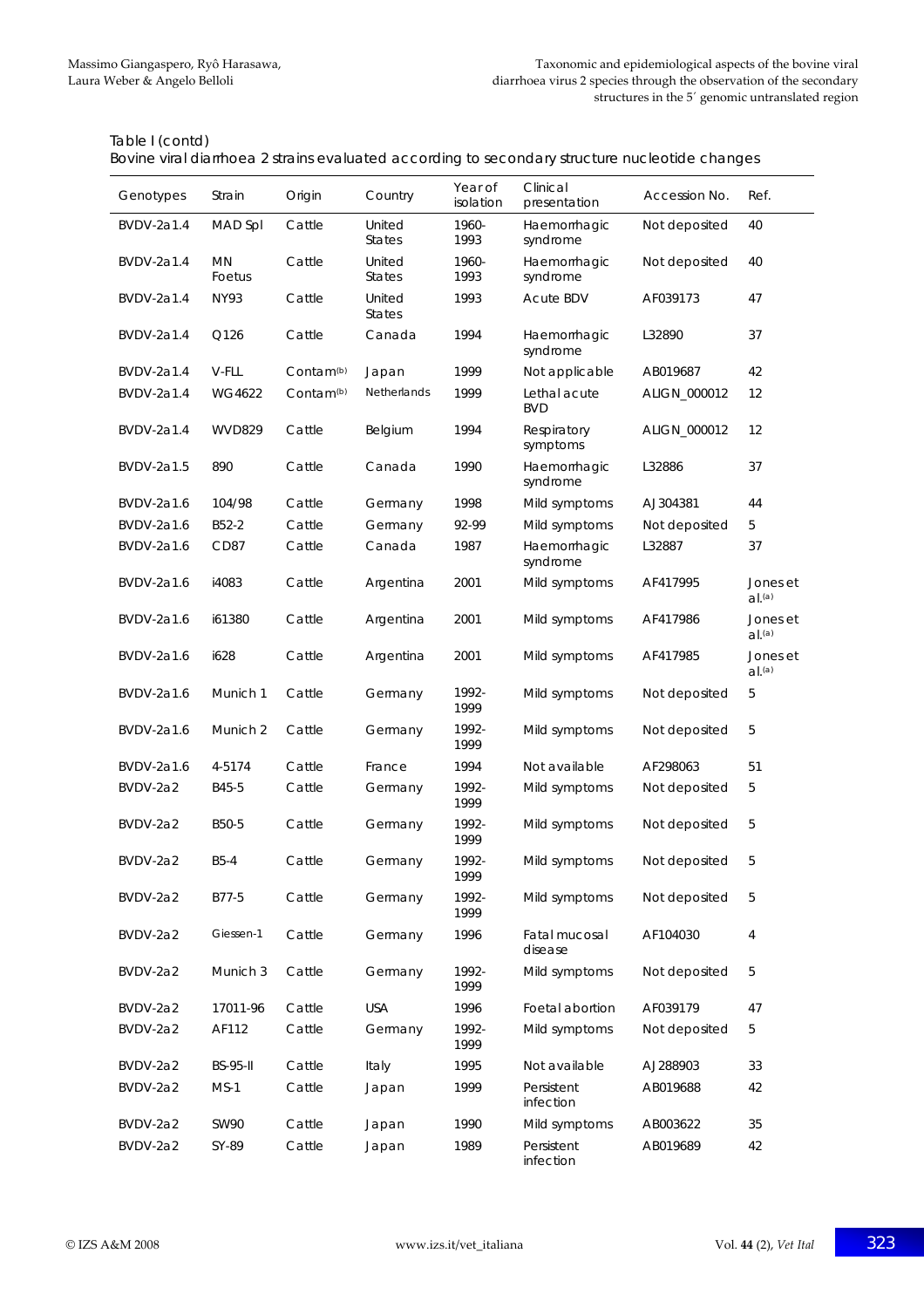| Genotypes   | Strain              | Origin                    | Country           | Year of<br>isolation | Clinical<br>presentation                         | Accession No. | Ref.                             |
|-------------|---------------------|---------------------------|-------------------|----------------------|--------------------------------------------------|---------------|----------------------------------|
| BVDV-2a2    | <b>OY89</b>         | Cattle                    | Japan             | 1989                 | Persistent infection.<br>respiratory<br>symptoms | AB003621      | 34                               |
| BVDV-2a2    | <b>TC Shinozaki</b> | Cattle                    | Japan             | 1992                 | Persistent infection,<br>respiratory<br>symptoms | AB04267       | 35                               |
| BVDV-2b1.1  | $VS-63$             | Cattle                    | <b>Brazil</b>     | 1996                 | Healthy foetus                                   | AF410789      | 17                               |
| BVDV-2b1.2  | 34 <sub>b</sub>     | Cattle                    | Argentina         | 1991                 | Foetus                                           | AF244952      | 28                               |
| BVDV-2b1.2  | ncp7                | Cattle                    | Argentina         | 1993                 | Foetus                                           | AY443026      | 28                               |
| BVDV-2b1.3  | $VS - 123.4$        | Cattle                    | <b>Brazil</b>     | 1996                 | Healthy foetus                                   | AF410790      | 17                               |
| BVDV-2b1.4  | LV-96               | Cattle                    | Brazil            | 1996                 | Chronic<br>gastroenteric<br>symptoms             | AF410787      | 17                               |
| BVDV-2b1.4  | $VS - 260$          | Cattle                    | <b>Brazil</b>     | 1997                 | Gastroenteric<br>symptoms                        | AF410788      | 17                               |
| BVDV-2b2    | Soldan              | Cattle                    | <b>Brazil</b>     | 1991                 | Mucosal disease                                  | U94914        | Canal<br>$et$ al. <sup>(a)</sup> |
| BVDV-2c     | i33283              | Cattle                    | Argentina         | 2001                 | Mild symptoms                                    | AF417996      | Jones et<br>$d^{(a)}$            |
| BVDV-2d     | 354                 | Conta<br>m <sub>(b)</sub> | Argentina         | 1995                 | Not applicable                                   | AF244959      | 28                               |
| $BVDV-2(c)$ | 59386               | Sheep                     | United<br>Kingdom | 1994                 | Border disease                                   | U17146        | 1                                |
| BVDV-2(c)   | <b>SCP</b>          | Conta<br>m <sub>(b)</sub> | United<br>Kingdom | 1994                 | Not applicable                                   | U17148        | 1                                |

Table I (contd)

Bovine viral diarrhoea 2 strains evaluated according to secondary structure nucleotide changes

(a) unpublished

(b) contaminant

(c) not determined

Characteristic base pairings common to BVDV‐2 species were observed in all isolates tested. The application of the PNS method showed four genotypes, BVDV‐2a, BVDV‐2b, BVDV‐2c and BVDV‐2d. Two strains from Argentina were classified as genotypes BVDV‐2c and BVDV‐2d, showing unexpected base pair changes, suggesting their inter‐ mediate phylogenetic position between North American, European and Asian strains and their South American counterparts. Geno‐ type 2b, 2c and 2d strains from South America were characterised by V1/17 GA or GG or AC V1/18 GG or GA and a higher V3 loop (Fig. 1). Genotype 2c shared characteristic pairing GC in V1/12 with 2b. Thus V1/16 showed CG common pairing in strains from other continents, instead of UA pairing common with other South American strains. In addition, the specific CG pairing in position 14 of V1 characterised genotype 2c. Genotype 2d

shared UA pairing in V1/16 with 2b, but was divergent in V1/12 showing AU common to strains from North America, Europe or Japan. In addition, AU pairing in position 9 of the V1 locus was specific to genotype 2d. Genotype 2a was present worldwide and was the only genotype found to be circulating in sheep and cattle, the prevalent host species. Genotypes 2b, 2c and 2d were restricted to South America (Tables II and III).

Taxonomic segregation corresponded to geographic distribution of genotype variants. Chronologically, the species was first detected in North America in 1978 and spreading to the United Kingdom and Japan, and later in continental Europe, South America and New Zealand (Tables IV and V). Genetic variation could be correlated to chronological spread of the BVDV‐2 species variants in different geo‐ graphic areas (Tables VI and VII; Figs 2 and 3).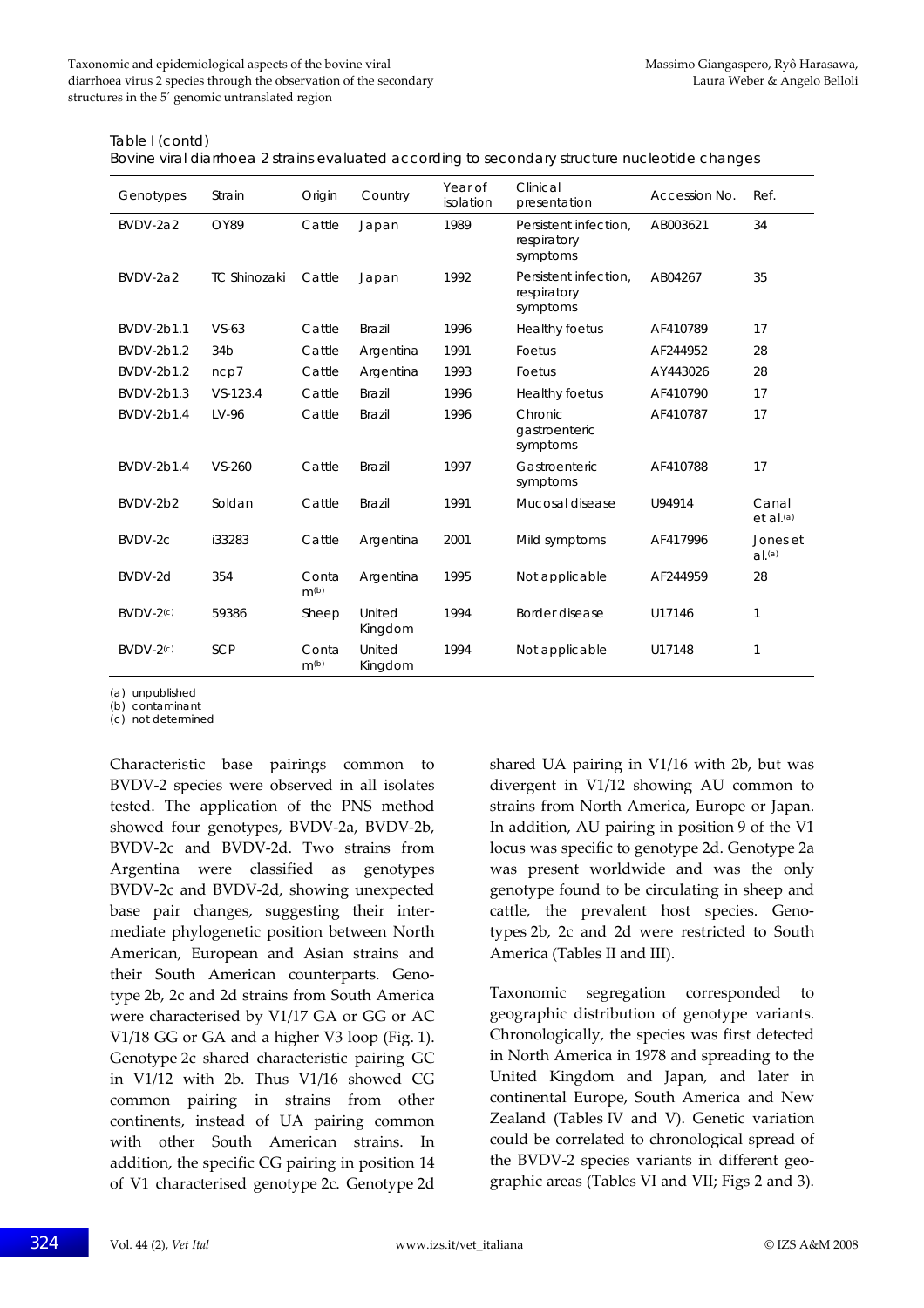| V <sub>1</sub> | D<br>A Y<br>Y Y<br>Y:R<br>W:W<br>$C-G$<br>$C-G$<br>U-A                                 | R<br>R Y<br>C R<br>G:R<br>R:Z<br>U-A<br>$C-G$<br>U-A                                          | U<br>G G<br>A A<br>C A<br>G A<br>G A<br>$C-G$<br>$C-G$<br>$C-G$                                              | G<br>A A<br>C A<br>G A<br>G A<br>U-A<br>$C-G$<br>U-A                                           |
|----------------|----------------------------------------------------------------------------------------|-----------------------------------------------------------------------------------------------|--------------------------------------------------------------------------------------------------------------|------------------------------------------------------------------------------------------------|
|                | $C-G$                                                                                  | $C-G$                                                                                         | $C-G$                                                                                                        | $C-G$                                                                                          |
|                | A-U                                                                                    | $G-C$                                                                                         | $G^*U$                                                                                                       | A-U                                                                                            |
|                | C C                                                                                    | c c                                                                                           | $C$ $C$                                                                                                      | $C$ $C$                                                                                        |
|                | A-U                                                                                    | A-U                                                                                           | A-U                                                                                                          | A-U                                                                                            |
|                | G: H                                                                                   | $G-C$                                                                                         | $G-C$                                                                                                        | A-U                                                                                            |
|                | B:G                                                                                    | $C-G$                                                                                         | $C-G$                                                                                                        | $C-G$                                                                                          |
|                | U-AG                                                                                   | U-AK                                                                                          | U-AG                                                                                                         | U-AG                                                                                           |
|                | $\mathsf{R}$                                                                           | $\overline{A}$                                                                                | A                                                                                                            | Α                                                                                              |
|                | U*GU                                                                                   | U*GU                                                                                          | U*GU                                                                                                         | U*GU                                                                                           |
|                | $G-C$                                                                                  | $G-C$                                                                                         | $G-C$                                                                                                        | $G-C$                                                                                          |
|                | $G-C$                                                                                  | $G-C$                                                                                         | $G-C$                                                                                                        | $G-C$                                                                                          |
|                | U-A                                                                                    | U-A                                                                                           | U-A                                                                                                          | U-A                                                                                            |
| V <sub>2</sub> | $5 - R:U - 3$                                                                          | $5 - R: W - 3$                                                                                | $5 - A - U - 3$                                                                                              | $5'$ -A-U-3 $'$                                                                                |
|                | G                                                                                      | G                                                                                             | G                                                                                                            | G                                                                                              |
|                | G G                                                                                    | G G                                                                                           | G G                                                                                                          | G G                                                                                            |
|                | G Y                                                                                    | G U                                                                                           | G U                                                                                                          | G U                                                                                            |
|                | $G^*U$                                                                                 | $G^*U$                                                                                        | $G^*U$                                                                                                       | $G^*U$                                                                                         |
|                | Y:G                                                                                    | $C-G$                                                                                         | $C-G$                                                                                                        | $C-G$                                                                                          |
|                | $G-C$                                                                                  | $G-C$                                                                                         | $G-C$                                                                                                        | $G-C$                                                                                          |
|                | Y:R                                                                                    | U*G                                                                                           | $U^*G$                                                                                                       | $C-G$                                                                                          |
|                | R:W                                                                                    | A-U                                                                                           | A-U                                                                                                          | A-U                                                                                            |
|                | Y:R                                                                                    | U-A                                                                                           | U-A                                                                                                          | U-A                                                                                            |
|                | $C-G$                                                                                  | $C-G$                                                                                         | $C-G$                                                                                                        | $C-G$                                                                                          |
|                | $C-G$                                                                                  | $C-G$                                                                                         | $C-G$                                                                                                        | $C-G$                                                                                          |
|                | $5 - R:Y - 3$                                                                          | $5 - R:U - 3$                                                                                 | $5 - G^*U - 3$                                                                                               | $5^{\prime}$ -A C-3 $^{\prime}$                                                                |
| V <sub>3</sub> | Y Y<br>Y D<br>A:Y<br>Y:G<br>$C-G$<br>R:Y<br>$C-G$<br>G:Y<br>$5 - A:Y - 3$<br>(BVDV 2a) | U<br>Y U<br>Y G<br>A-U<br>$C-G$<br>Y:R<br>A-U<br>$C-G$<br>R:U<br>$5'$ -A-U-3 $'$<br>(BVDV 2b) | $\mathsf{C}$<br>C U<br>U G<br>A-U<br>$C-G$<br>$C-G$<br>A-U<br>$C-G$<br>$G^*U$<br>$5'$ -A-U-3 $'$<br>(BVDV2c) | U<br>U C<br>U A<br>A-U<br>$C-G$<br>$C-G$<br>A-U<br>$C-G$<br>A-U<br>$5 - A - U - 3$<br>(BVDV2d) |

Watson-Crick base pairings

tolerated pairings in secondary structure

: interchangeable base pairings

 $M= A$  or C; R= A or G; W= A or U; S= C or G; Y= C or U; K= G or U; Z= A or C or G; H= A or C or U; D= A or G or U; B= C or G or U; N= A or C or G or U

#### Figure I

Secondary structure of bovine viral diarrhoea virus 2 genotypes: V1, V2 and V3 palindromic loci in the 5´-UTR

Genotype 2a subgenotype 1 variant 1, 4 and 6, first reported in North America in 1982 and again in 1988 and 1987, has appeared to have circulated worldwide. Variant 1 was reisolated in continental Europe in 1991 and six years later in New Zealand in 1997. Variant 4, of particularly high virulence in cattle, was reported in Europe in 1991 showing mild clinical symptoms and, in 1998‐2000 was associated with cases of high virulence. The variant was reported in Japan as a contaminant in 1999. Variant 6, related to haemorrhagic syndrome in Canada, was reisolated in Germany in 1994 and in Argentina in 2001 and was associated with mild symptoms. Interestingly, subgenotype 2 was first reported in Japanese cattle and reisolated in 1995 in Europe and in 1996 in the United States. Despite sequence similarities and identities generated by animal trade, specific nucleotide changes, especially at the level of V1 and V3 loops, enabled the differentiation of strains that had originated from North and South America, continental Europe, the United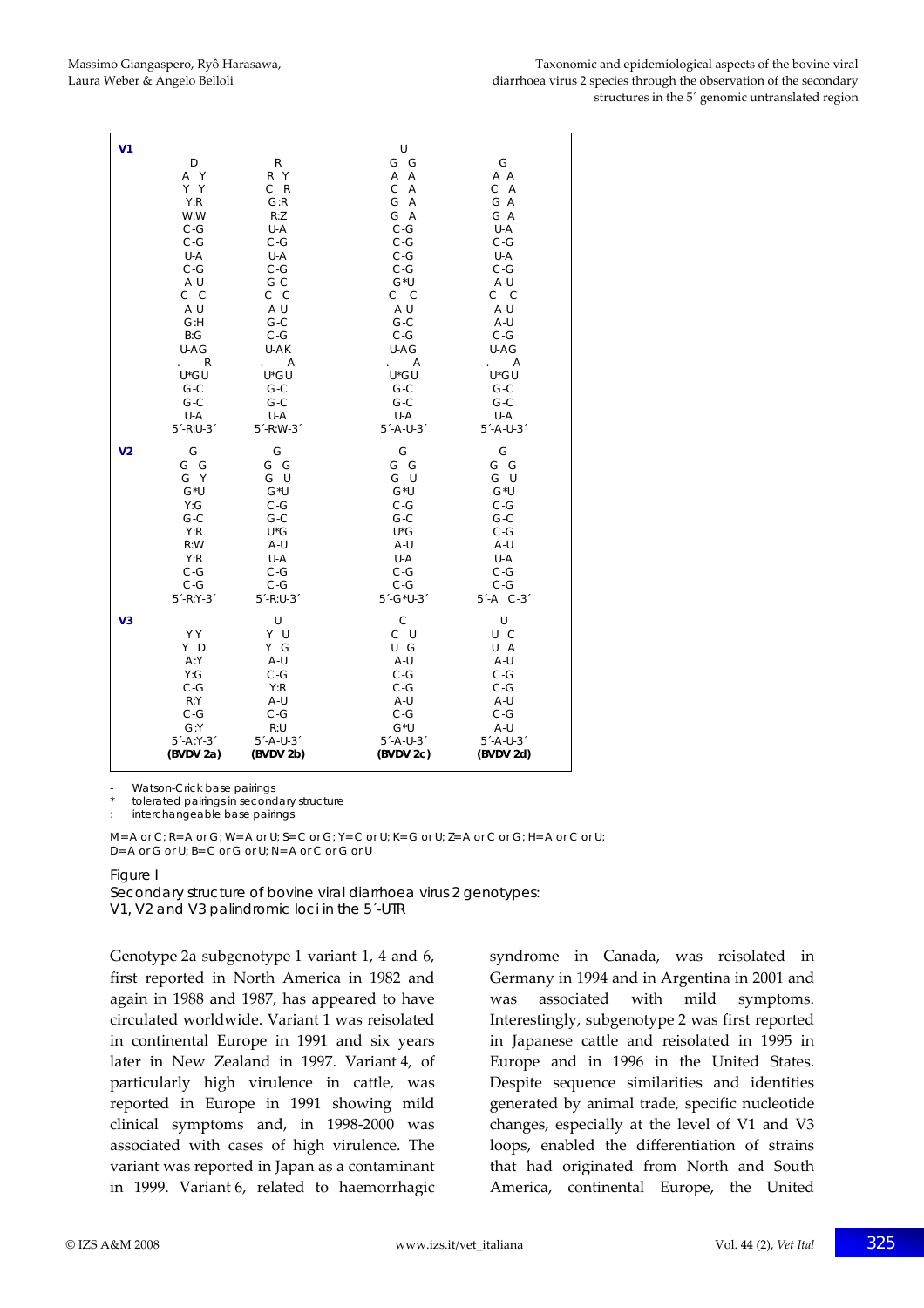| Genotypes | Cattle | Sheep | Contaminant | North America                      | America<br>South            | Europe                                                                                   | Asia  | Oceania               |
|-----------|--------|-------|-------------|------------------------------------|-----------------------------|------------------------------------------------------------------------------------------|-------|-----------------------|
| BVDV-2a   | Yes    | Yes   | Yes         | Canada,<br>United<br><b>States</b> | Argentina                   | Austria, Belgium, France,<br>Germany, Italy,<br>Netherlands, Slovakia,<br>United Kingdom | Japan | <b>New</b><br>Zealand |
| BVDV-2b   | Yes    | No    | No          |                                    | Argentina,<br><b>Brazil</b> |                                                                                          |       |                       |
| BVDV-2c   | Yes    | No    | No          |                                    | Argentina                   |                                                                                          |       |                       |
| BVDV-2d   | No     | No    | Yes         |                                    | Argentina                   |                                                                                          |       |                       |

| Table II                                                                                    |
|---------------------------------------------------------------------------------------------|
| Geographic distribution and origin of isolation of bovine virus diarrhoea virus 2 genotypes |

Table III

Geographic distribution and origin of isolation of bovine virus diarrhoea virus 2 genotypes, subgenotypes and variants

| Genotype | Subgenotype              | Variant                  | Cattle    | Sheep     | Contaminant | North America                      | South America | Europe                                                              | Asia   | Oceania               |
|----------|--------------------------|--------------------------|-----------|-----------|-------------|------------------------------------|---------------|---------------------------------------------------------------------|--------|-----------------------|
| BVDV-2a  | 1                        | 1                        | Yes       | <b>No</b> | <b>No</b>   | United<br><b>States</b>            |               | Belgium                                                             |        | <b>New</b><br>Zealand |
| BVDV-2a  | 1                        | $\overline{2}$           | <b>No</b> | Yes       | <b>No</b>   | United<br><b>States</b>            |               |                                                                     |        |                       |
| BVDV-2a  | 1                        | 3                        | Yes       | Yes       | Yes         |                                    |               | Belgium,<br>United<br>Kingdom                                       | Japan* |                       |
| BVDV-2a  | $\mathbf{1}$             | 4                        | Yes       | <b>No</b> | Yes         | Canada,<br>United<br><b>States</b> |               | Austria,<br>Belgium,<br>France, Italy,<br>Netherlands*,<br>Slovakia | Japan  |                       |
| BVDV-2a  | $\mathbf{1}$             | 5                        | Yes       | <b>No</b> | <b>No</b>   | Canada                             |               |                                                                     |        |                       |
| BVDV-2a  | $\mathbf{1}$             | 6                        | Yes       | <b>No</b> | <b>No</b>   | Canada                             | Argentina     | France,<br>Germany                                                  |        |                       |
| BVDV-2a  | $\overline{2}$           | $\overline{\phantom{0}}$ | Yes       | <b>No</b> | <b>No</b>   | United<br><b>States</b>            |               | Germany,<br>Italy                                                   | Japan  |                       |
| BVDV-2b  | $\mathbf{1}$             | $\mathbf{1}$             | Yes       | <b>No</b> | <b>No</b>   |                                    | <b>Brazil</b> |                                                                     |        |                       |
| BVDV-2b  | 1                        | 2                        | Yes       | <b>No</b> | <b>No</b>   |                                    | Argentina     |                                                                     |        |                       |
| BVDV-2b  | 1                        | 3                        | Yes       | <b>No</b> | <b>No</b>   |                                    | <b>Brazil</b> |                                                                     |        |                       |
| BVDV-2b  | 2                        | $\overline{\phantom{0}}$ | Yes       | <b>No</b> | <b>No</b>   |                                    | Brazil        |                                                                     |        |                       |
| BVDV-2c  | $\overline{\phantom{m}}$ | $\overline{\phantom{m}}$ | Yes       | <b>No</b> | <b>No</b>   |                                    | Argentina     |                                                                     |        |                       |
| BVDV-2d  | $\equiv$                 | $\overline{\phantom{0}}$ | <b>No</b> | <b>No</b> | Yes         |                                    | Argentina*    |                                                                     |        |                       |

\* contaminants only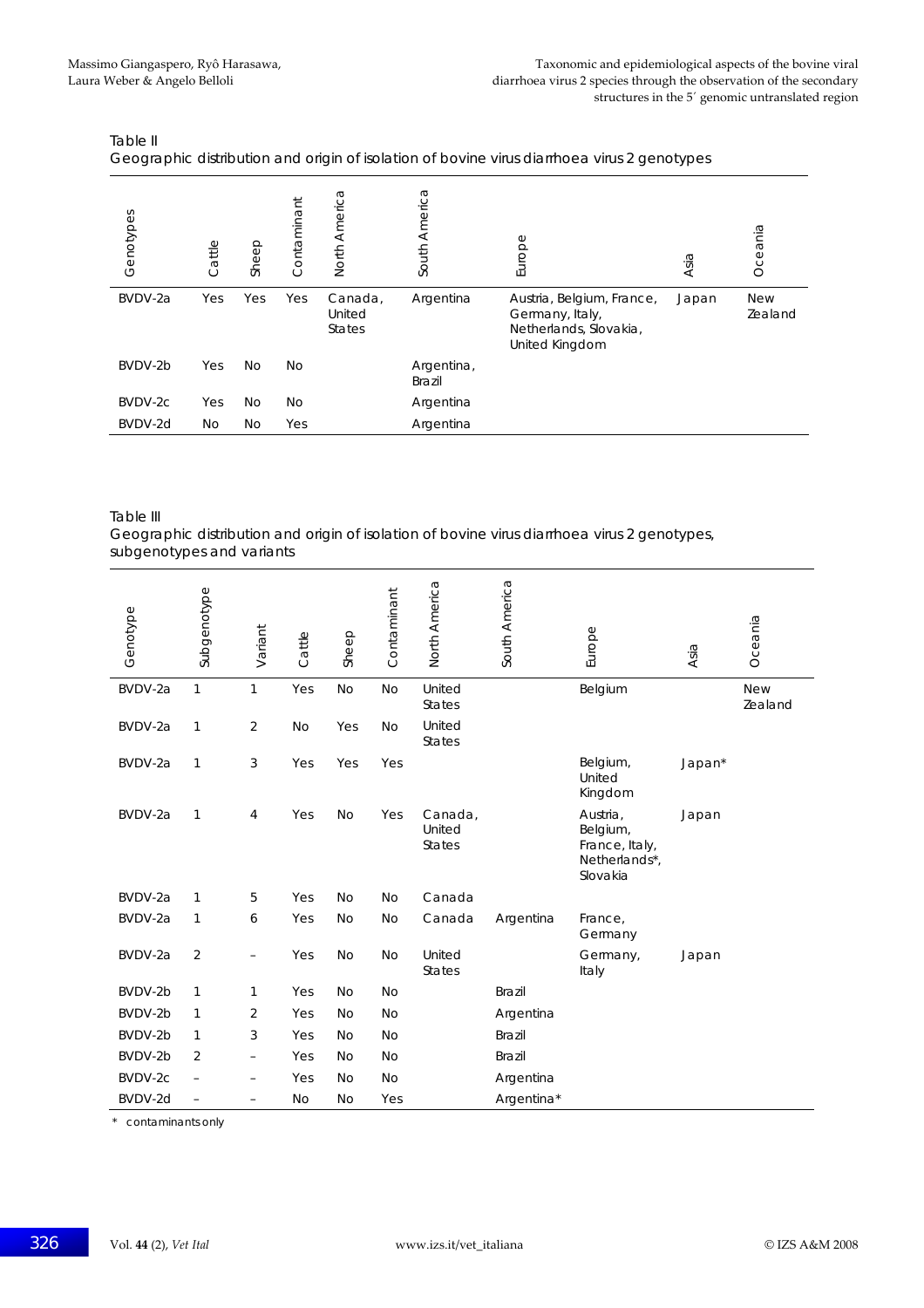| Table IV                                                 |
|----------------------------------------------------------|
| Chronology of the bovine virus diarrhoea virus 2 species |

| Genotype    | Strain              | Origin      | Country              | Year of<br>isolation | Clinical presentation                         |
|-------------|---------------------|-------------|----------------------|----------------------|-----------------------------------------------|
| BVDV-2a     | <b>BD-78</b>        | Sheep       | <b>United States</b> | 1978                 | Border disease                                |
| BVDV-2a     | 713-2               | Cattle      | <b>United States</b> | 1982                 | Foetal abortion                               |
| BVDV-2a     | Lees                | Sheep       | United Kingdom       | 1985                 | Border disease                                |
| BVDV-2a     | CD <sub>87</sub>    | Cattle      | Canada               | 1987                 | Haemorrhagic syndrome                         |
| BVDV-2a     | 167 237             | Sheep       | United Kingdom       | 1987                 | Border disease                                |
| BVDV-2a     | 168 149             | Sheep       | United Kingdom       | 1987                 | Border disease                                |
| BVDV-2a     | 173 157             | Sheep       | United Kingdom       | 1987                 | Border disease                                |
| BVDV-2a     | 175 375             | Sheep       | United Kingdom       | 1987                 | Border disease                                |
| BVDV-2a     | 7937                | Cattle      | <b>United States</b> | 1988                 | Persistent infection                          |
| BVDV-2a     | SY-89               | Cattle      | Japan                | 1989                 | Persistent infection                          |
| BVDV-2a     | OY89                | Cattle      | Japan                | 1989                 | Persistent infection, respiratory<br>symptoms |
| BVDV-2a     | 890                 | Cattle      | Canada               | 1990                 | Haemorrhagic syndrome                         |
| BVDV-2a     | <b>SW90</b>         | Cattle      | Japan                | 1990                 | Mild symptoms                                 |
| BVDV-2a     | <b>BSE341</b>       | Cattle      | Belgium              | 1991                 | Neurological symptoms                         |
| BVDV-2b     | 34 <sub>b</sub>     | Cattle      | Argentina            | 1991                 | Foetus                                        |
| BVDV-2a     | <b>UVR420</b>       | Cattle      | Belgium              | 1991                 | Calf intestine                                |
| BVDV-2b     | Soldan              | Cattle      | <b>Brazil</b>        | 1991                 | Mucosal disease                               |
| BVDV-2a     | <b>TC Shinozaki</b> | Cattle      | Japan                | 1992                 | Persistent infection, respiratory<br>symptoms |
| BVDV-2a     | AZ Spl              | Cattle      | <b>United States</b> | 1960-1993            | Haemorrhagic syndrome                         |
| BVDV-2a     | MAD Spl             | Cattle      | <b>United States</b> | 1960-1993            | Haemorrhagic syndrome                         |
| BVDV-2a     | <b>MN</b> foetus    | Cattle      | <b>United States</b> | 1960-1993            | Haemorrhagic syndrome                         |
| BVDV-2a     | 23025               | Cattle      | <b>United States</b> | 1993                 | Haemorrhagic syndrome                         |
| BVDV-2a     | <b>NY93</b>         | Cattle      | <b>United States</b> | 1993                 | <b>Acute BDV</b>                              |
| BVDV-2b     | ncp7                | Cattle      | Argentina            | 1993                 | Foetus                                        |
| BVDV-2a     | <b>CPA</b>          | Contaminant | Japan                | 1993                 | Not applicable                                |
| BVDV-2a     | <b>CPAE</b>         | Contaminant | Japan                | 1993                 | Not applicable                                |
| BVDV-2a     | <b>EBTr</b>         | Contaminant | Japan                | 1993                 | Not applicable                                |
| BVDV-2a     | MMR-T               | Contaminant | Japan                | 1993                 | Not applicable                                |
| BVDV-2a     | Rubella             | Contaminant | Japan                | 1993                 | Not applicable                                |
| BVDV-2a     | Q126                | Cattle      | Canada               | 1994                 | Haemorrhagic syndrome                         |
| BVDV-2a     | Parvo               | Contaminant | Japan                | 1994                 | Not applicable                                |
| BVDV-2a     | 15-103              | Cattle      | France               | 1994                 | Not available                                 |
| BVDV-2a     | <b>WVD829</b>       | Cattle      | Belgium              | 1994                 | Respiratory symptoms                          |
| BVDV-2a     | 4-5174              | Cattle      | France               | 1994                 | Not available                                 |
| BVDV-2(c)   | 59386               | Sheep       | United Kingdom       | 1994                 | Border disease                                |
| $BVDV-2(c)$ | SCP                 | Contaminant | United Kingdom       | 1994                 | Not applicable                                |
| BVDV-2d     | 354                 | Contaminant | Argentina            | 1995                 | Not applicable                                |
| BVDV-2a     | <b>BS-95-II</b>     | Cattle      | Italy                | 1995                 | Not available                                 |
| BVDV-2a     | 5521-95             | Cattle      | <b>United States</b> | 1995                 | Foetal abortion                               |
| BVDV-2a     | <b>BSE921</b>       | Cattle      | Belgium              | 1995                 | Neurological symptoms                         |
| BVDV-2a     | <b>HE727</b>        | Contaminant | Japan                | 1995                 | Not applicable                                |
| BVDV-2a     | BSE1239             | Cattle      | Belgium              | 1996                 | Neurological symptoms                         |
| BVDV-2a     | Giessen-1           | Cattle      | Germany              | 1996                 | Fatal mucosal disease                         |
| BVDV-2a     | 17011-96            | Cattle      | <b>United States</b> | 1996                 | Foetal abortion                               |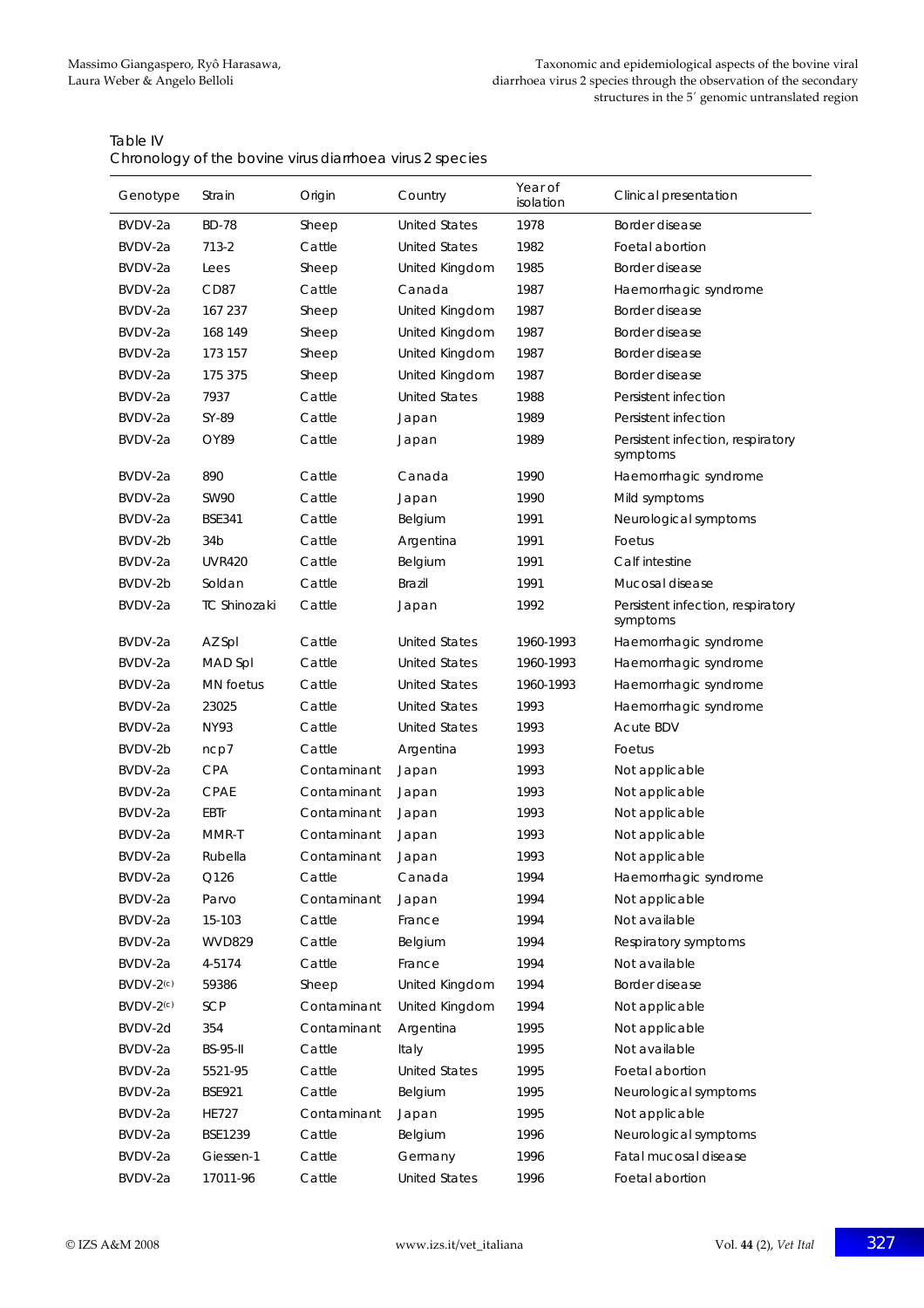#### Table IV (contd)

Chronology of the bovine virus diarrhoea virus 2 species

| Genotype | Strain       | Origin      | Country              | Year of<br>isolation | Clinical presentation                        |
|----------|--------------|-------------|----------------------|----------------------|----------------------------------------------|
| BVDV-2b  | $VS-63$      | Cattle      | <b>Brazil</b>        | 1996                 | Healthy foetus                               |
| BVDV-2b  | $VS - 123.4$ | Cattle      | <b>Brazil</b>        | 1996                 | Healthy foetus                               |
| BVDV-2b  | LV-96        | Cattle      | Brazil               | 1996                 | Chronic gastroenteric                        |
| BVDV-2a  | 11/Mi/97     | Cattle      | Italy                | 1997                 | Not available                                |
| BVDV-2a  | 97/730       | Cattle      | New Zealand          | 1997                 | Not available                                |
| BVDV-2b  | $VS - 260$   | Cattle      | <b>Brazil</b>        | 1997                 | Gastroenteric symptoms                       |
| BVDV-2a  | 17583-97     | Cattle      | <b>United States</b> | 1997                 | Acute BVD                                    |
| BVDV-2a  | 104/98       | Cattle      | Germany              | 1998                 | Mild symptoms                                |
| BVDV-2a  | 37Gr         | Cattle      | Austria              | 1998-2000            | Acute diarrhoea                              |
| BVDV-2a  | B52-2        | Cattle      | Germany              | 1992-1999            | Mild symptoms                                |
| BVDV-2a  | Munich 1     | Cattle      | Germany              | 1992-1999            | Mild symptoms                                |
| BVDV-2a  | Munich 2     | Cattle      | Germany              | 1992-1999            | Mild symptoms                                |
| BVDV-2a  | B45-5        | Cattle      | Germany              | 1992-1999            | Mild symptoms                                |
| BVDV-2a  | B50-5        | Cattle      | Germany              | 1992-1999            | Mild symptoms                                |
| BVDV-2a  | $B5-4$       | Cattle      | Germany              | 1992-1999            | Mild symptoms                                |
| BVDV-2a  | B77-5        | Cattle      | Germany              | 1992-1999            | Mild symptoms                                |
| BVDV-2a  | Munich 3     | Cattle      | Germany              | 1992-1999            | Mild symptoms                                |
| BVDV-2a  | AF112        | Cattle      | Germany              | 1992-1999            | Mild symptoms                                |
| BVDV-2a  | $II - 1732$  | Contaminant | Italy                | 1999                 | <b>Acute BVD</b>                             |
| BVDV-2a  | V-FLL        | Contaminant | Japan                | 1999                 | Not applicable                               |
| BVDV-2a  | WG4622       | Contaminant | Netherlands          | 1999                 | Lethal acute BVD                             |
| BVDV-2a  | $MS-1$       | Cattle      | Japan                | 1999                 | Persistent infection                         |
| BVDV-2c  | i33283       | Cattle      | Argentina            | 2001                 | Mild symptoms                                |
| BVDV-2a  | i4083        | Cattle      | Argentina            | 2001                 | Mild symptoms                                |
| BVDV-2a  | i61380       | Cattle      | Argentina            | 2001                 | Mild symptoms                                |
| BVDV-2a  | i628         | Cattle      | Argentina            | 2001                 | Mild symptoms                                |
| BVDV-2a  | <b>MP</b>    | Contaminant | Belgium              | 2002                 | Not applicable                               |
| BVDV-2a  | Kosice       | Cattle      | Slovakia             | 2002                 | Fatal course, malformations,<br>haemorrhages |
| BVDV-2a  | C413         | Sheep       | <b>United States</b> | 2002                 | Border disease                               |

Table V

Observations on chronological distribution of bovine virus diarrhoea virus 2 species

| Year | <b>Observations</b>                                                    |
|------|------------------------------------------------------------------------|
| 1978 | First report of highly virulent BVDV-2 in sheep in North America       |
| 1982 | First report of low virulent BVDV-2 in cattle in North America         |
| 1985 | First report of highly virulent BVDV-2 in sheep in UK                  |
| 1987 | First report of highly virulent BVDV-2 in cattle in North America      |
| 1989 | First report of low virulent BVDV-2 in cattle in Japan                 |
| 1991 | First report of low virulent BVDV-2 in cattle in Continental Europe    |
| 1991 | First report of low virulent BVDV-2 in cattle in South America         |
| 1996 | First report of highly virulent BVDV-2 in cattle in Continental Europe |
| 1997 | First report of low virulent BVDV-2 in cattle in New Zealand           |

Note: In North America, highly virulent strains circulated in parallel with strains of low virulence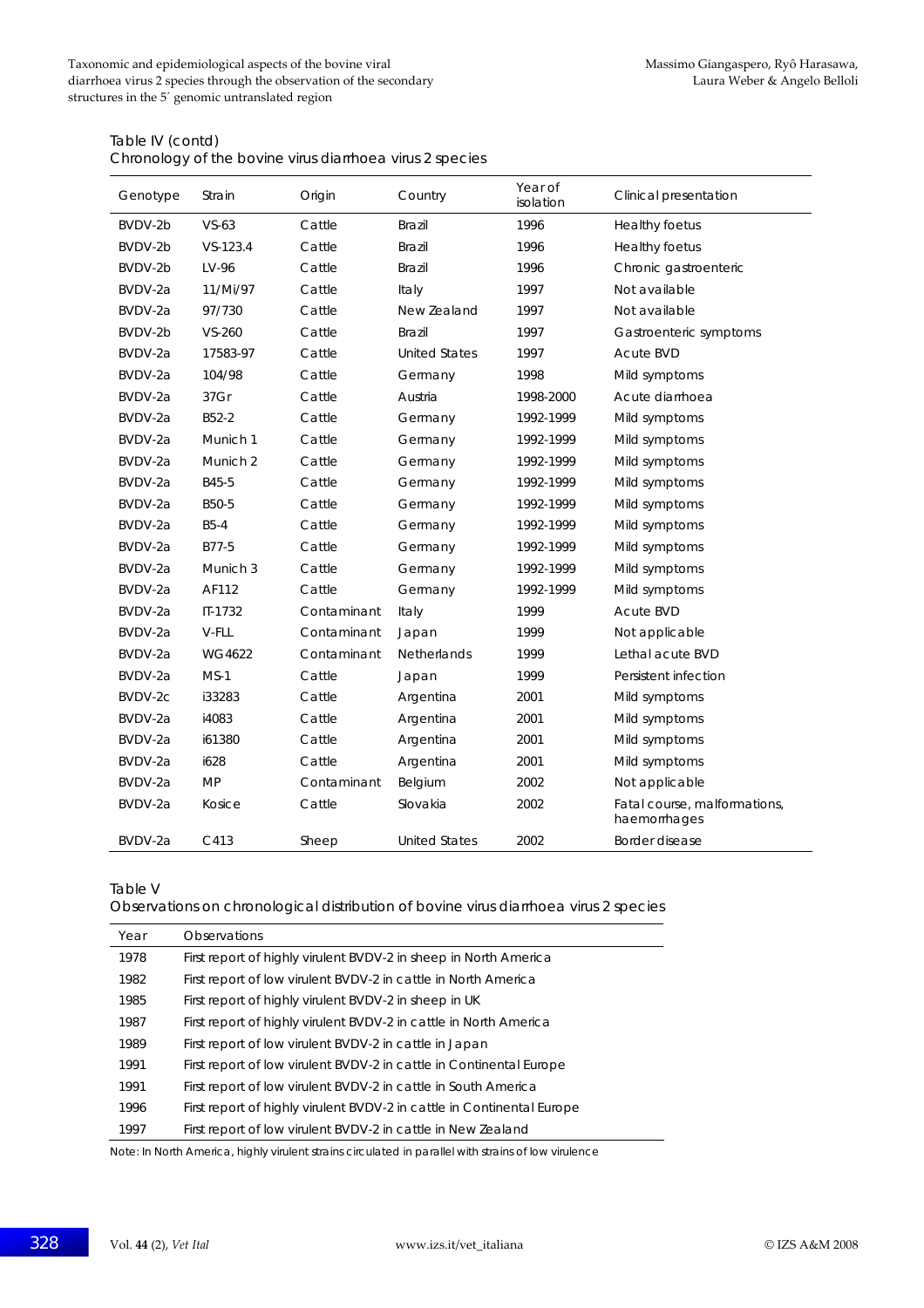| Table VI                                                                                           |
|----------------------------------------------------------------------------------------------------|
| Correlation between chronology of the bovine viral diarrhoea virus 2 species and genetic variation |

| Geno-<br>type         | Sub-<br>genotype | Var <sup>(a)</sup>       | Strain              | Origin                | Country              | Year of<br>isolation | Clinical presentation                         |
|-----------------------|------------------|--------------------------|---------------------|-----------------------|----------------------|----------------------|-----------------------------------------------|
| BVDV-2a               | 1                | 2                        | <b>BD-78</b>        | Sheep                 | <b>United States</b> | 1978                 | Border disease                                |
| BVDV-2a               | 1                | 1                        | $713 - 2$           | Cattle                | <b>United States</b> | 1982                 | Foetal abortion                               |
| BVDV-2a               | 1                | 3                        | Lees                | Sheep                 | United Kingdom       | 1985                 | Border disease                                |
| BVDV-2a               | 1                | 3                        | 167 237             | Sheep                 | United Kingdom       | 1987                 | Border disease                                |
| BVDV-2a               | 1                | 3                        | 168 149             | Sheep                 | United Kingdom       | 1987                 | Border disease                                |
| BVDV-2a               | 1                | 3                        | 173 157             | Sheep                 | United Kingdom       | 1987                 | Border disease                                |
| BVDV-2a               | 1                | 3                        | 175 375             | Sheep                 | United Kingdom       | 1987                 | Border disease                                |
| BVDV-2a               | 1                | 6                        | CD87                | Cattle                | Canada               | 1987                 | Haemorrhagic<br>syndrome                      |
| BVDV-2a               | 1                | $\overline{4}$           | 7937                | Cattle                | <b>United States</b> | 1988                 | Persistent infection                          |
| BVDV-2a               | 2                |                          | SY-89               | Cattle                | Japan                | 1989                 | Persistent infection                          |
| BVDV-2a               | $\overline{2}$   |                          | OY89                | Cattle                | Japan                | 1989                 | Persistent infection,<br>respiratory symptoms |
| BVDV-2a               | 1                | 5                        | 890                 | Cattle                | Canada               | 1990                 | Haemorrhagic<br>syndrome                      |
| BVDV-2a               | 2                | $\overline{\phantom{a}}$ | <b>SW90</b>         | Cattle                | Japan                | 1990                 | Mild symptoms                                 |
| BVDV-2a               | 1                | $\mathbf{1}$             | <b>UVR420</b>       | Cattle                | Belgium              | 1991                 | Calf intestine                                |
| BVDV-2a               | 1                | 4                        | <b>BSE341</b>       | Cattle                | Belgium              | 1991                 | Neurological<br>symptoms                      |
| BVDV-2b               | 1                | $\overline{2}$           | 34 <sub>b</sub>     | Cattle                | Argentina            | 1991                 | Foetus                                        |
| BVDV-2b               | $\overline{2}$   | $\overline{\phantom{0}}$ | Soldan              | Cattle                | Brazil               | 1991                 | Mucosal disease                               |
| BVDV-2a               | 2                |                          | TC<br>Shinozaki     | Cattle                | Japan                | 1992                 | Persistent infection,<br>respiratory symptoms |
| BVDV-2a               | 1                | $\overline{4}$           | AZ Spl              | Cattle                | <b>United States</b> | 1960-<br>1993        | Haemorrhagic<br>syndrome                      |
| BVDV-2a               | 1                | 4                        | MAD Spl             | Cattle                | <b>United States</b> | 1960-<br>1993        | Haemorrhagic<br>syndrome                      |
| BVDV-2a               | 1                | $\overline{4}$           | <b>MN</b><br>foetus | Cattle                | <b>United States</b> | 1960-<br>1993        | Haemorrhagic<br>syndrome                      |
| BVDV-2a               | 1                | 3                        | <b>CPA</b>          | Contam <sup>(b)</sup> | Japan                | 1993                 | Not applicable                                |
| BVDV-2a               | 1                | 3                        | CPAE                | Contam <sup>(b)</sup> | Japan                | 1993                 | Not applicable                                |
| BVDV-2a               | 1                | 3                        | EBTr                | Contam <sup>(b)</sup> | Japan                | 1993                 | Not applicable                                |
| BVDV-2a               | 1                | 3                        | MMR-T               | Contam <sup>(b)</sup> | Japan                | 1993                 | Not applicable                                |
| BVDV-2a               | 1                | 3                        | Rubella             | Contam <sup>(b)</sup> | Japan                | 1993                 | Not applicable                                |
| BVDV-2a               | 1                | 4                        | 23025               | Cattle                | <b>United States</b> | 1993                 | Haemorrhagic<br>syndrome                      |
| BVDV-2a               | 1                | 4                        | <b>NY93</b>         | Cattle                | <b>United States</b> | 1993                 | Acute BVD                                     |
| BVDV-2b               | 1                | 2                        | ncp7                | Cattle                | Argentina            | 1993                 | Foetus                                        |
| BVDV-2a               | 1                | 3                        | Parvo               | Contam <sup>(b)</sup> | Japan                | 1994                 | Not applicable                                |
| BVDV-2a               | 1                | 4                        | Q126                | Cattle                | Canada               | 1994                 | Haemorrhagic<br>syndrome                      |
| BVDV-2a               | 1                | 4                        | 15-103              | Cattle                | France               | 1994                 | Not available                                 |
| BVDV-2a               | 1                | 4                        | <b>WVD829</b>       | Cattle                | Belgium              | 1994                 | Respiratory<br>symptoms                       |
| BVDV-2a               | 1                | 6                        | 4-5174              | Cattle                | France               | 1994                 | Not available                                 |
| BVDV-2(c)             |                  |                          | 59386               | Sheep                 | United Kingdom       | 1994                 | Border disease                                |
| BVDV-2 <sup>(c)</sup> |                  |                          | SCP                 | Contam <sup>(b)</sup> | United Kingdom       | 1994                 | Not applicable                                |
| BVDV-2a               | 1                | 1                        | 5521-95             | Cattle                | <b>United States</b> | 1995                 | Foetal abortion                               |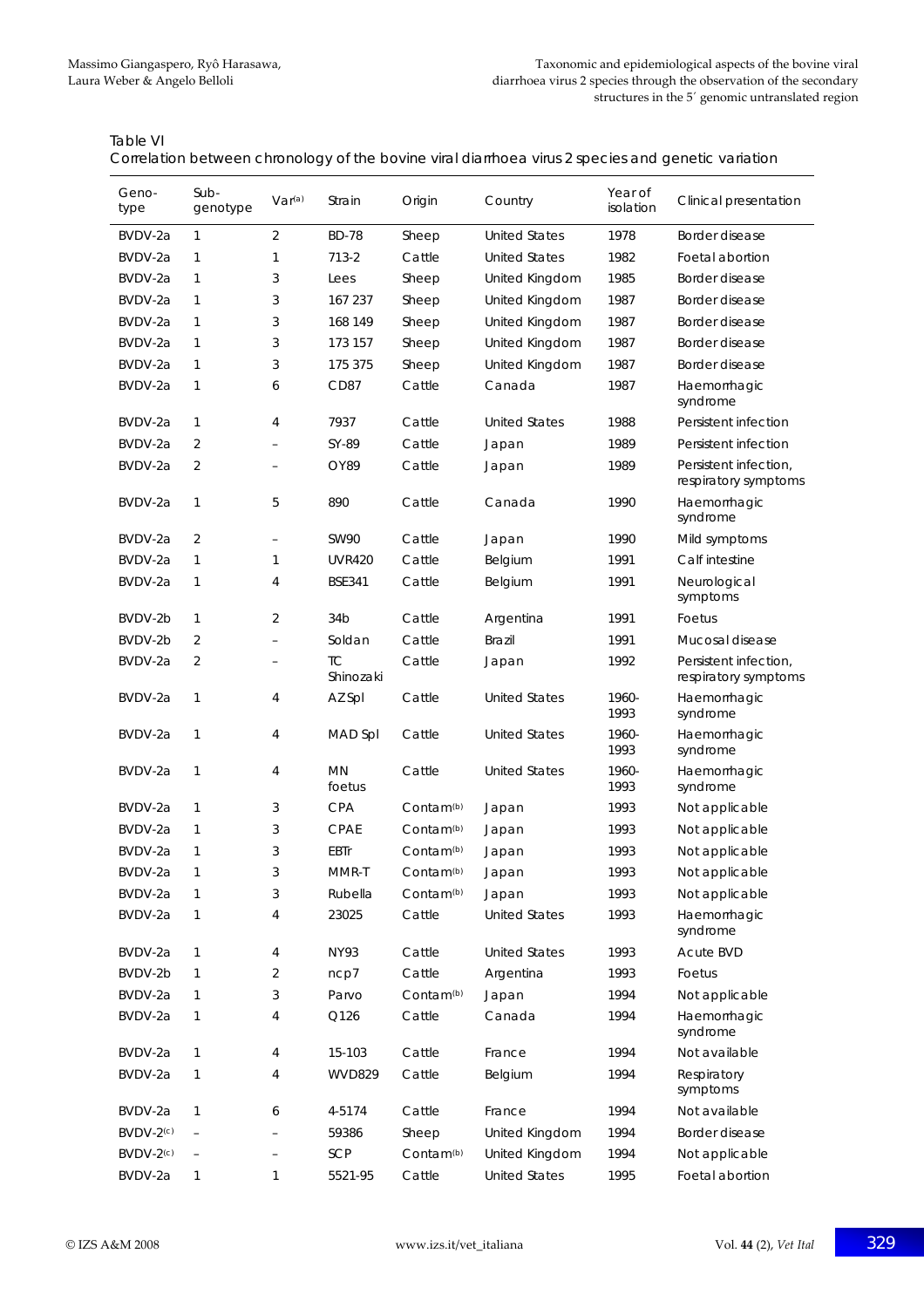Table VI (contd)

Correlation between chronology of the bovine viral diarrhoea virus 2 species and genetic variation

| Geno-<br>type | Sub-<br>genotype         | Var <sup>(a)</sup>       | Strain          | Origin                | Country              | Year of<br>isolation | Clinical presentation                           |
|---------------|--------------------------|--------------------------|-----------------|-----------------------|----------------------|----------------------|-------------------------------------------------|
| BVDV-2a       | $\mathbf{1}$             | 3                        | <b>BSE921</b>   | Cattle                | Belgium              | 1995                 | Neurological<br>symptoms                        |
| BVDV-2a       | 1                        | 3                        | <b>HE727</b>    | Contam <sup>(b)</sup> | Japan                | 1995                 | Not applicable                                  |
| BVDV-2a       | 2                        |                          | <b>BS-95-II</b> | Cattle                | Italy                | 1995                 | Not available                                   |
| BVDV-2d       | $\overline{\phantom{a}}$ | $\qquad \qquad -$        | 354             | Contam <sup>(b)</sup> | Argentina            | 1995                 | Not applicable                                  |
| BVDV-2a       | $\mathbf{1}$             | 1                        | <b>BSE1239</b>  | Cattle                | Belgium              | 1996                 | Neurological<br>symptoms                        |
| BVDV-2a       | 2                        |                          | Giessen-1       | Cattle                | Germany              | 1996                 | Fatal mucosal<br>disease                        |
| BVDV-2a       | 2                        | $\qquad \qquad -$        | 17011-96        | Cattle                | <b>United States</b> | 1996                 | Foetal abortion                                 |
| BVDV-2b       | 1                        | 1                        | $VS-63$         | Cattle                | <b>Brazil</b>        | 1996                 | Healthy foetus                                  |
| BVDV-2b       | $\mathbf{1}$             | 3                        | VS-123.4        | Cattle                | <b>Brazil</b>        | 1996                 | Healthy foetus                                  |
| BVDV-2b       | $\mathbf{1}$             | 4                        | LV-96           | Cattle                | <b>Brazil</b>        | 1996                 | Chronic<br>gastroenteric                        |
| BVDV-2a       | 1                        | 1                        | 97/730          | Cattle                | New Zealand          | 1997                 | Not available                                   |
| BVDV-2a       | 1                        | 4                        | 11/Mi/97        | Cattle                | Italy                | 1997                 | Not available                                   |
| BVDV-2b       | 1                        | 4                        | $VS - 260$      | Cattle                | <b>Brazil</b>        | 1997                 | Gastroenteric<br>symptoms                       |
| BVDV-2a       | $\mathbf{1}$             | 4                        | 17583-97        | Cattle                | <b>United States</b> | 1997                 | <b>Acute BVD</b>                                |
| BVDV-2a       | 1                        | 6                        | 104/98          | Cattle                | Germany              | 1998                 | Mild symptoms                                   |
| BVDV-2a       | 1                        | 4                        | 37Gr            | Cattle                | Austria              | 1998-2000            | Acute diarrhoea                                 |
| BVDV-2a       | 1                        | 6                        | B52-2           | Cattle                | Germany              | 1992-1999            | Mild symptoms                                   |
| BVDV-2a       | 1                        | 6                        | Munich 1        | Cattle                | Germany              | 1992-1999            | Mild symptoms                                   |
| BVDV-2a       | $\mathbf{1}$             | 6                        | Munich 2        | Cattle                | Germany              | 1992-1999            | Mild symptoms                                   |
| BVDV-2a       | $\overline{2}$           | $\overline{\phantom{0}}$ | B45-5           | Cattle                | Germany              | 1992-1999            | Mild symptoms                                   |
| BVDV-2a       | 2                        |                          | B50-5           | Cattle                | Germany              | 1992-1999            | Mild symptoms                                   |
| BVDV-2a       | 2                        | $\overline{\phantom{0}}$ | $B5-4$          | Cattle                | Germany              | 1992-1999            | Mild symptoms                                   |
| BVDV-2a       | 2                        | $\overline{\phantom{0}}$ | B77-5           | Cattle                | Germany              | 1992-1999            | Mild symptoms                                   |
| BVDV-2a       | $\overline{2}$           | $\equiv$                 | Munich 3        | Cattle                | Germany              | 1992-1999            | Mild symptoms                                   |
| BVDV-2a       | 2                        | $\overline{\phantom{0}}$ | AF112           | Cattle                | Germany              | 1992-1999            | Mild symptoms                                   |
| BVDV-2a       | $\mathbf{1}$             | 4                        | IT-1732         | Contam <sup>(b)</sup> | Italy                | 1999                 | <b>Acute BVD</b>                                |
| BVDV-2a       | 1                        | 4                        | $V$ -FLL        | Contam <sup>(b)</sup> | Japan                | 1999                 | Not applicable                                  |
| BVDV-2a       | 1                        | 4                        | WG4622          | Contam <sup>(b)</sup> | Netherlands          | 1999                 | Lethal acute BVD                                |
| BVDV-2a       | 2                        | $\overline{\phantom{0}}$ | $MS-1$          | Cattle                | Japan                | 1999                 | Persistent infection                            |
| BVDV-2a       | 1                        | 6                        | i4083           | Cattle                | Argentina            | 2001                 | Mild symptoms                                   |
| BVDV-2a       | 1                        | 6                        | i61380          | Cattle                | Argentina            | 2001                 | Mild symptoms                                   |
| BVDV-2a       | 1                        | 6                        | i628            | Cattle                | Argentina            | 2001                 | Mild symptoms                                   |
| BVDV-2c       |                          |                          | i33283          | Cattle                | Argentina            | 2001                 | Mild symptoms                                   |
| BVDV-2a       | $\mathbf{1}$             | 2                        | C413            | Sheep                 | <b>USA</b>           | 2002                 | Border disease                                  |
| BVDV-2a       | 1                        | 3                        | <b>MP</b>       | Contam <sup>(b)</sup> | Belgium              | 2002                 | Not applicable                                  |
| BVDV-2a       | $\mathbf{1}$             | 4                        | Kosice          | Cattle                | Slovakia             | 2002                 | Fatal course,<br>malformations,<br>haemorrhages |

(a) variant

(b) contaminant

(c) not determined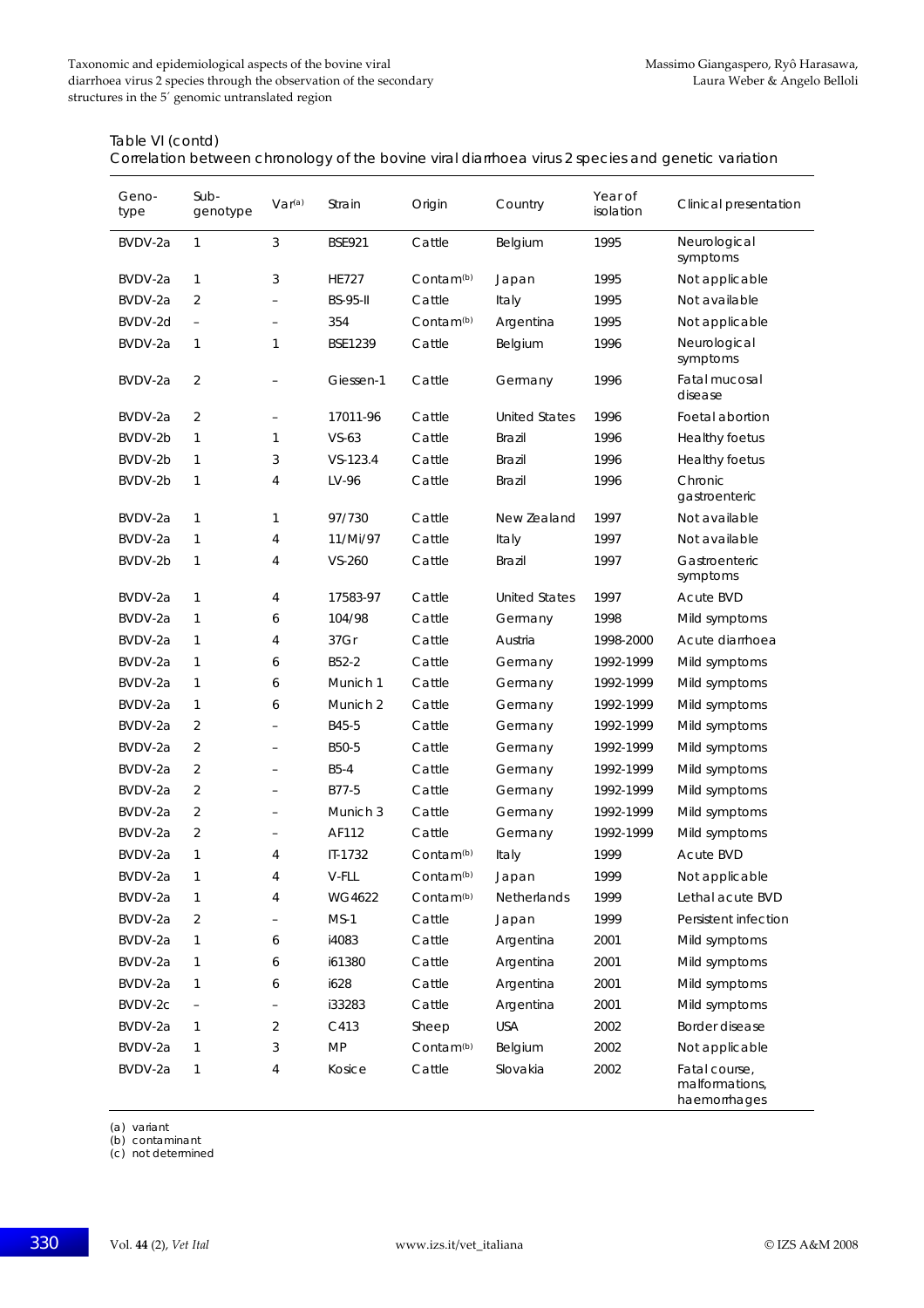Table VII

Observations on correlation between chronology of the bovine viral diarrhoea virus 2 species and genetic variation

| Year      | Observations                                                                                                                            |
|-----------|-----------------------------------------------------------------------------------------------------------------------------------------|
| 1978      | First report of highly virulent BVDV-2a 1 2 in sheep in North America                                                                   |
| 1982      | First report of low virulent BVDV-2a 1 1 in cattle in North America                                                                     |
| 1985      | First report of highly virulent BVDV-2a 1 3 in sheep in UK                                                                              |
| 1987      | First report of highly virulent BVDV-2a 1 6 in cattle in North America                                                                  |
| 1988      | First report of highly virulent BVDV-2a 1 4 in cattle in North America<br>The variant showed also rarely low virulence                  |
| 1989      | First report of low virulent BVDV-2a 2 in cattle in Japan                                                                               |
| 1990      | First report of highly virulent BVDV-2a 1 5 in cattle in North America                                                                  |
| 1991      | First report of low virulent BVDV-2a 1 1 in cattle in Continental Europe                                                                |
| 1991      | First report of low virulent BVDV-2a 1 4 in cattle in Continental Europe. This variant showed mainly<br>high virulence in North America |
| 1991      | First report of low virulent BVDV-2b 1 2 in cattle in South America                                                                     |
| 1991      | First report of MD BVDV-2b 2 in cattle in South America                                                                                 |
| 1993      | First report of contaminant BVDV-2a 1 3 in Japan                                                                                        |
| 1994      | First report of low virulent BVDV-2a 1 6 in cattle in Continental Europe                                                                |
| 1995      | First report of low virulent BVDV-2a 1 3 in cattle in Continental Europe                                                                |
| 1995      | First report of low virulent BVDV-2a 2 in cattle in Continental Europe                                                                  |
| 1995      | First report of contaminant BVDV-2d in South America                                                                                    |
| 1996      | First report of low virulent BVDV-2b 1 1 in cattle in South America                                                                     |
| 1996      | First report of low virulent BVDV-2b 1 3 in cattle in South America                                                                     |
| 1996      | First report of low virulent BVDV-2b 1 4 in cattle in South America                                                                     |
| 1996      | First report of low virulent BVDV-2a 2 in cattle in North America                                                                       |
| 1996      | First report of MD BVDV-2a 2 in cattle in Continental Europe. This variant showed mainly low<br>virulence in Europe and Japan           |
| 1997      | First report of low virulent BVDV-2a 1 1 in cattle in New Zealand                                                                       |
| 1998-2000 | First report of highly virulent BVDV-2a 1 4 in cattle in Continental Europe                                                             |
| 1992-1999 | First report of low virulent BVDV-2a 2 in cattle in Continental Europe                                                                  |
| 1999      | First report of contaminant BVDV-2a 14 in Japan                                                                                         |
| 2001      | First report of low virulent BVDV-2a 1 6 in cattle in South America                                                                     |
| 2001      | First report of low virulent BVDV-2c in cattle in South America                                                                         |

Kingdom, New Zealand and Japan. Field cattle strains from continental Europe, Japan and the United States, characterised by V3/7 AC and clustered in the same subgenotype 2 of genotype 2a, were divergent in V3/8: German isolates showed CA, Japanese strains were characterised by UG or UU, the strain from the United States showed UA. Genomic variation also distinguished between strains isolated from Brazil and Argentina. Within genotype 2b, Argentinean strains differed from their Brazilian counterparts at the level of the V2 locus in position 1 showing GU and AU, respectively. Argentinean strains belonging to genotypes 2b and 2d were characterised by V1/20 AA. Despite a similarity within genotype 2a, subgenotype 1, variant 6, Argentinean strains showed specific nucleotide changes compared to other strains from Europe and the United States and were clustered in the same variant. Argentinean cattle strains were similar to United States 2a 1 6 divergent V1/21, and similar to European divergent V1/1 showing GU instead of AU pairing. Similarly, strains affecting sheep showed divergence from those isolated from cattle (Fig. 4). They corresponded to variants 2 and 3 of subgenotype 1 within genotype 2a.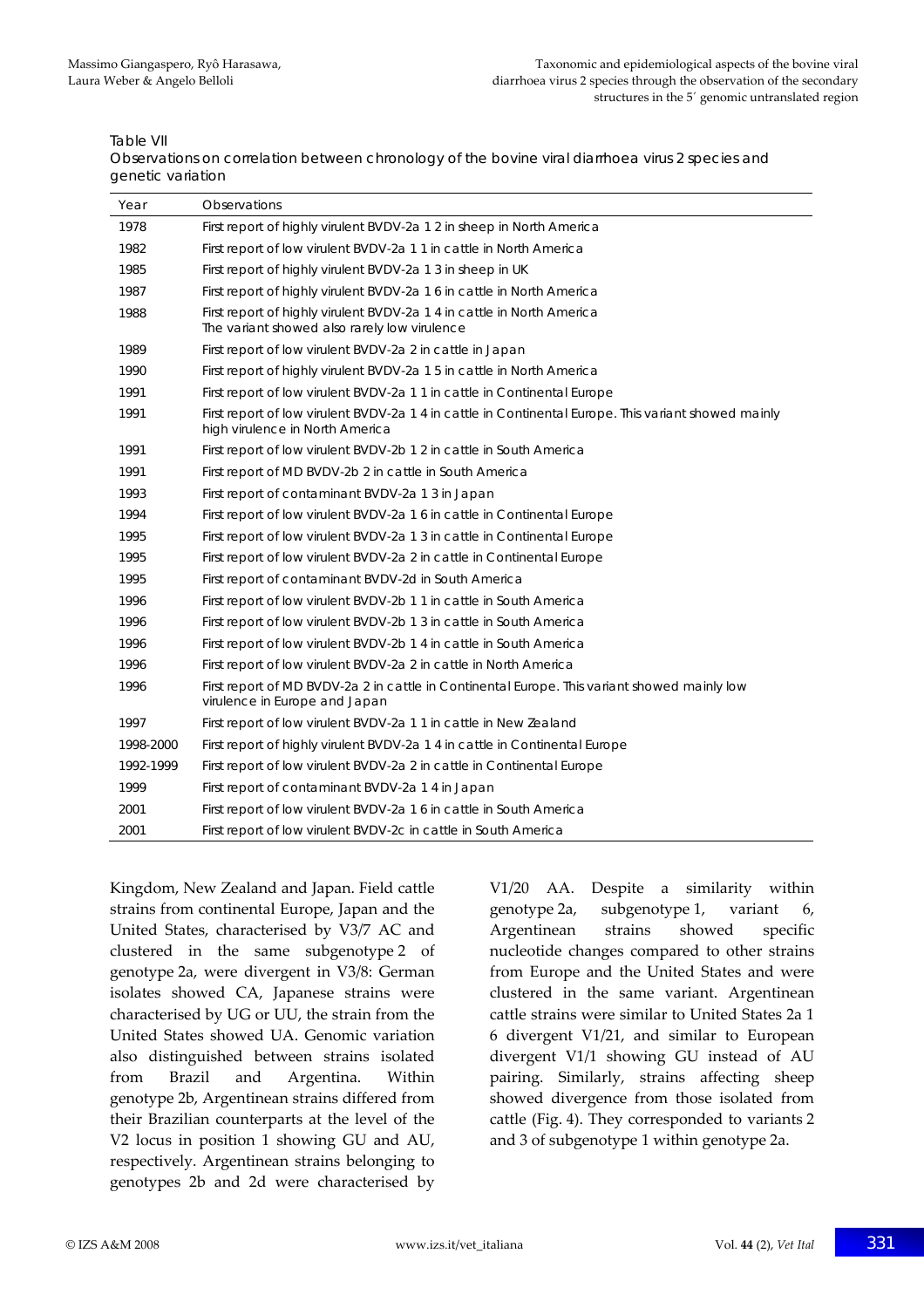| <b>North America</b><br>1978<br>Highly virulent BVDV-2a 1 2 in sheep<br>Low virulent BVDV-2a 1 1 in cattle<br>1982<br>1987<br>Highly virulent BVDV-2a 1 6 in cattle<br>1988<br>Highly virulent BVDV-2a 1 4 in cattle<br>Variant also rarely showing low virulence<br>Highly virulent BVDV-2a 1 5 in cattle<br>1990<br>Low virulent BVDV-2a 2 in cattle<br>1996                                                                            | Japan<br>1989<br>Low virulent BVDV-2a 2 in cattle<br>1993<br>Contaminant BVDV-2a 1.3<br>1999<br>Contaminant BVDV-2a 14 |
|-------------------------------------------------------------------------------------------------------------------------------------------------------------------------------------------------------------------------------------------------------------------------------------------------------------------------------------------------------------------------------------------------------------------------------------------|------------------------------------------------------------------------------------------------------------------------|
| <b>United Kingdom</b>                                                                                                                                                                                                                                                                                                                                                                                                                     |                                                                                                                        |
| 1985<br>Highly virulent BVDV-2a 1 3 in sheep                                                                                                                                                                                                                                                                                                                                                                                              |                                                                                                                        |
| <b>Continental Europe</b>                                                                                                                                                                                                                                                                                                                                                                                                                 |                                                                                                                        |
| 1991<br>Low virulent BVDV-2a 1.1 in cattle<br>1991<br>Low virulent BVDV-2a 1 4 in cattle<br>Variant showing mainly high virulence<br>Low virulent BVDV-2a 1.6 in cattle<br>1994<br>Low virulent BVDV-2a 1.3 in cattle<br>1995<br>1995<br>Low virulent BVDV-2a 2 in cattle<br>1996<br>MD BVDV-2a 2 in cattle<br>Variant showing mainly low virulence<br>1998-2000 Highly virulent BVDV-2a 14 in cattle                                     |                                                                                                                        |
| South America                                                                                                                                                                                                                                                                                                                                                                                                                             | <b>New Zealand</b>                                                                                                     |
| Low virulent BVDV-2b 1 2 in cattle<br>1991<br>Argentina<br>1991<br>Brazil<br>MD BVDV-2b 2 in cattle<br>1995<br>Contaminant BVDV-2d<br>Argentina<br>1996<br>Brazil<br>Low virulent BVDV-2b 1 1 in cattle<br>1996<br>Low virulent BVDV-2b 1 3 in cattle<br>Brazil<br>1996<br>Low virulent BVDV-2b 1 4 in cattle<br>Brazil<br>2001<br>Low virulent BVDV-2a 1 6 in cattle<br>Argentina<br>Low virulent BVDV-2c in cattle<br>2001<br>Argentina | 1997 Low virulent BVDV-2a 1.1 in cattle                                                                                |

#### Figure 2

Schematic presentation of observations on correlation between chronology of the BVDV-2 species and genetic variation

| <b>North America</b><br>Position<br>V11 2 3 7 8 9 12 13 14 15 16 17 18 19 20 21 22 V21<br>AU UA GC UA CG GC AU CG UA CG CG<br>BVDV <sub>2</sub><br>Strains reported only in North America                                                                                                                        | AU                                                                         |                                                          | 3<br>$\mathbf{2}$<br>4<br>5<br>6<br>7<br>CG CG                           | 8 9 V 31 2<br>3<br>4 5<br>AU UA GC CG GU AU GU CG CG CG AU UG UC -                   | 9 1 0<br>6<br>8<br>7            |
|------------------------------------------------------------------------------------------------------------------------------------------------------------------------------------------------------------------------------------------------------------------------------------------------------------------|----------------------------------------------------------------------------|----------------------------------------------------------|--------------------------------------------------------------------------|--------------------------------------------------------------------------------------|---------------------------------|
| <b>BVDV2 890</b><br>GU<br>BVDV2 AZ Spl<br>BVDV2 BD-78<br>$\mathbf{r}$<br><b>BVDV2 C413</b><br>÷.                                                                                                                                                                                                                 | UA UG UC<br>AA UG CU AC<br>AA UG UC<br>AA UG UC                            | $G -$<br>AU<br>$G -$<br>AU<br>$G -$<br>AU<br>$G -$<br>AU | CG<br>CG<br>UG<br>CG<br>CA<br>CG<br>CA                                   | GC<br>AC<br>GU<br>GC<br>GC<br>UG<br>GC<br>UG                                         |                                 |
| BVDV2 713-2<br>Similar to 2a 1 1 New Zealand divergent V1/20 AU<br>BVDV2 5521-95<br>Similar to Argentine and European 2a 1 6 V1/21A<br>BVDV2 CD87                                                                                                                                                                | AA UG CC<br>AA CGCC<br>AA UG CU                                            | $G -$<br>AU<br>AU<br>A -<br>GU<br>A -                    | <b>UA</b><br>UG<br>UG<br>UA GU                                           | GC<br>AU<br>GC<br>GU                                                                 | $UU -$<br>$UU -$                |
| Similar to Japanese and German 2a 2 V3/7 AC but divergent in V3/8<br>BVDV2 17011-96<br>2a 1 4 identical to European<br>BVDV2 MAD Spl<br>GU                                                                                                                                                                       | AA UG CU<br>AA UG UU                                                       | $G -$<br>AC.<br>$G -$<br>AU                              | UA<br>CG                                                                 | AU<br>GC.<br>UG                                                                      | AC UA UU -                      |
| <b>BVDV2 MN Foetus GU</b><br>BVDV2 NY93<br><b>BVDV2 Q126</b><br>÷<br>BVDV2 23025                                                                                                                                                                                                                                 | AA UG UC<br>AA UG UC<br>AA UG UC<br>AA UG UU                               | $G -$<br>AU<br>$G -$<br>AU<br>$G -$<br>AU<br>$G -$<br>AU | CG<br>CG<br>CG<br>CG                                                     | GC.<br>UG<br>$\bigcup G$<br>GC.<br>UG<br>GC.<br>GC<br>UG                             |                                 |
| BVDV2 17583-97<br>BVDV2 7937                                                                                                                                                                                                                                                                                     | AA UG UU<br>UA UG CU                                                       | AU<br>$G -$<br>$G -$<br>AU                               | CG<br>UG                                                                 | GC<br>UG<br>GC                                                                       |                                 |
| <b>South America</b><br>Position<br>3 7 8 9 12 13 14 15 16 17 18 19 20 21 22 V21<br>V11<br>2<br>AU UA GC UA CG GC AU CG UA CG CG<br>BVDV <sub>2</sub><br>Brazilian cattle strains characterised by V1/12 GC V1/16 UA V1/17 GA or GG or AC V1/18 GG or GA V3 higher loop similar to Argentinean divergent V2/1 AU | AU                                                                         |                                                          | 3<br>5<br>6<br>2<br>$\overline{4}$<br>$7^{\circ}$<br>CG CG               | 8 9 V 31 2<br>- 5<br>3<br>$\overline{4}$<br>AU UA GC CG GU AU GU CG CG CG AU UG UC - | 6<br>8<br>910<br>7              |
| BVDV2 LV96<br>GA<br>GC<br>GC<br>BVDV2 Soldan<br>i.<br>GC<br>BVDV2 VS-123.4<br>GU<br>GC<br><b>BVDV2 VS-260</b>                                                                                                                                                                                                    | UA GA GGCG<br>UA GGGA CA AC A -<br>UA GA GA CG GU G -<br><b>UA GA GGCG</b> | AU<br>A -<br>AU<br>AU<br>AU<br>A -                       | UG<br><b>UA</b><br><b>UG</b><br><b>UA</b><br>UG<br>UA<br>UG<br><b>UA</b> | AU<br>AU<br>AU UA<br>AU<br>AU<br>AU                                                  | CU U<br>CU U<br>CU U<br>CU U    |
| GC<br>BVDV2 VS-63<br>Argentinean cattle strains similar to Brazilian divergent V2/1 GU<br>BVDV2 34b<br>GC<br>GC<br>BVDV2 ncp7                                                                                                                                                                                    | UA AC GGCG<br>UA GA GA CG<br>UA GA GA CG                                   | AU<br>A -<br>GU<br>A -<br>GU<br>A -                      | UG<br><b>UA</b><br>UG<br>UA<br><b>UA</b><br>UG                           | AU<br>AU<br>AU                                                                       | UU U<br>CG CU U<br>CG CU U      |
| Argentinean strains characterised by V1/20 AA V3 higher loop<br><b>BVDV2 354</b><br>AU<br>GU<br>CG<br>BVDV2 133283<br>Argentinean cattle strains similar to United States 2a 1 6 divergent V1/21, similar to European divergent V1/1 showing GU instead of AU                                                    | UA GA GA CA AA G -<br>GA GA CA AA GG U                                     | AC<br>GU                                                 | CG<br><b>UA</b><br>UA<br>UG                                              | AU<br>AU<br>AU                                                                       | UA<br>$\cup$<br>CU <sub>C</sub> |
| <b>BVDV2 i4083</b><br>GU<br>GU<br>BVDV2 i61380<br>GU<br><b>BVDV2 i628</b>                                                                                                                                                                                                                                        | AA CG CU<br>AA CG CU<br>AA CG CU                                           | $G -$<br>GU<br>$G -$<br>GU<br>$G -$<br>GU                | UA GU<br>UA GU<br>UA GU                                                  | GC GU<br>GU<br>GC.<br>GC<br>GU                                                       |                                 |

Figure 3

Sequences in relation of geographic origin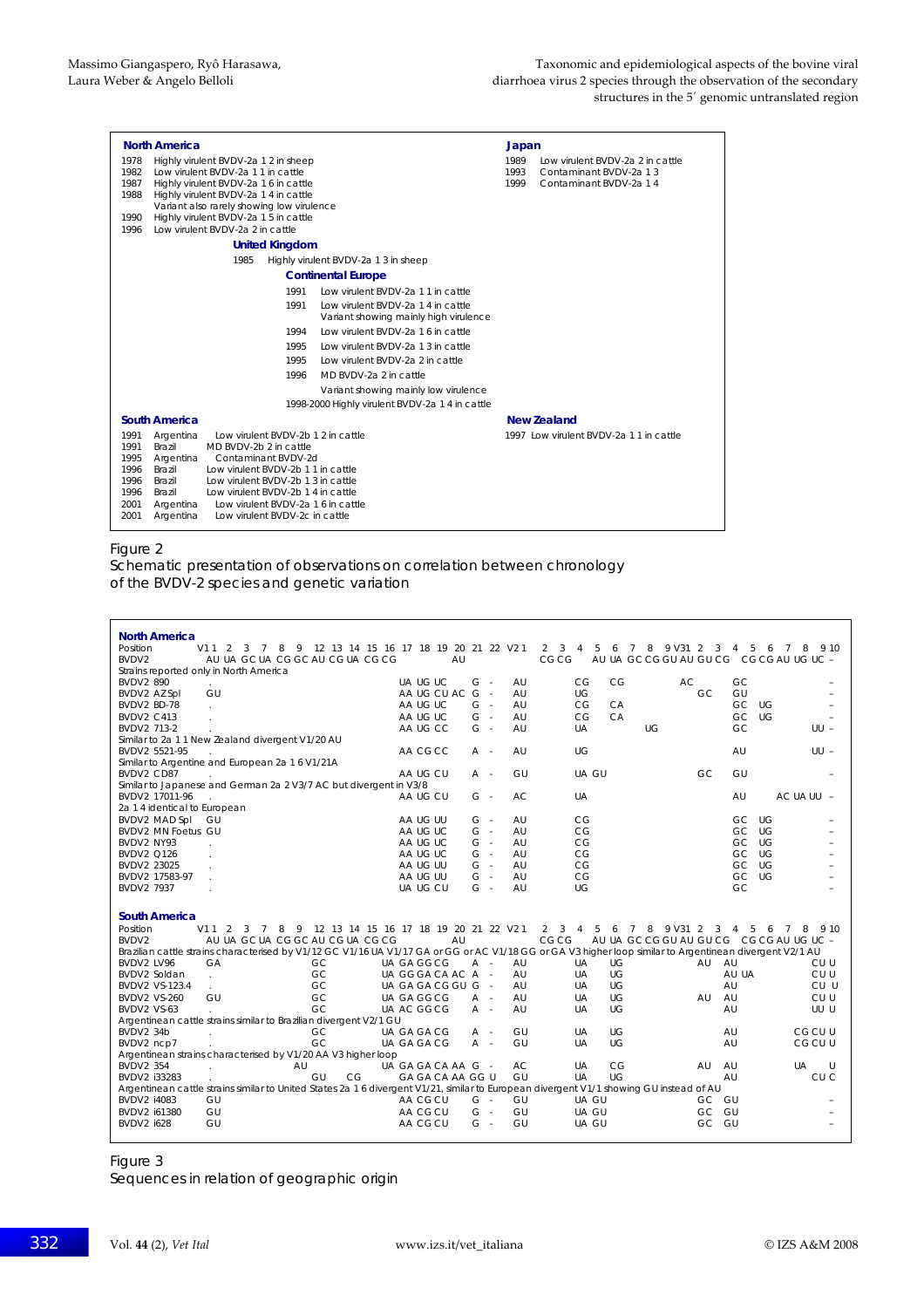| Japan<br>Position<br>V11 2 3 7 8 9 12 13 14 15 16 17 18 19 20 21 22 V2 1                                                                           |                      |                |          | $2 \quad 3$<br>7 8 9 V 31 2 3 4 5<br>4<br>5<br>6                              |          | 6           | 9 10<br>7<br>8                                                         |
|----------------------------------------------------------------------------------------------------------------------------------------------------|----------------------|----------------|----------|-------------------------------------------------------------------------------|----------|-------------|------------------------------------------------------------------------|
| BVDV2<br>AU UA GC UA CG GC AU CG UA CG CG                                                                                                          |                      | AU             |          | CG CG<br>AU UA GC CG GU AU GU CG CG CG AU UG UC -                             |          |             |                                                                        |
| Cattle strains characterised by V3/7 AC V3/8 UG or UU, similar to United States 17011-98 divergent in V3/8                                         |                      |                |          |                                                                               |          |             |                                                                        |
| BVDV2 MS-1                                                                                                                                         | AU UG CU             | $G -$          | AC.      | UA                                                                            |          | AU          | AC UU                                                                  |
| BVDV2 OY89                                                                                                                                         | AU UG CU             | $G -$          | AC       | UA                                                                            |          | AU          | AC<br>L,                                                               |
| BVDV2 SW90<br>BVDV2 SY-89                                                                                                                          | AU UG CU<br>AU UG CU | $G -$<br>$G -$ | AC<br>AC | <b>UA</b><br>UA                                                               |          | AU<br>AU    | AC<br>AC                                                               |
| BVDV2 TC Shinozaki.                                                                                                                                | AU UG CU             | $G -$          | AC       | UA                                                                            |          | AU          | AC                                                                     |
| Contaminants                                                                                                                                       |                      |                |          |                                                                               |          |             |                                                                        |
| BVDV2 CPA                                                                                                                                          | AA UA CC             | U -            | AU       | UG                                                                            |          | GC          |                                                                        |
| <b>BVDV2 CPAE</b><br>$\epsilon$                                                                                                                    | AA UA CC             | U<br>$\sim$    | AU       | UG                                                                            |          | GC          |                                                                        |
| <b>BVDV2 EBTr</b>                                                                                                                                  | AA UA CC             | U -            | AU       | UG                                                                            |          | GC          |                                                                        |
| BVDV2 HE727<br>GU<br>BVDV2 MMR-T<br>GU                                                                                                             | AA UA CC<br>AA UA CC | U -<br>U -     | AU<br>AU | UG<br>UG                                                                      |          | GC<br>GC    |                                                                        |
| GU<br>BVDV2 Parvo                                                                                                                                  | AA UA CC             | U -            | AU       | UG                                                                            |          | GC          |                                                                        |
| BVDV2 Rubella<br>GU                                                                                                                                | AA UA CC             | U -            | AU       | UG                                                                            |          | GC          |                                                                        |
| BVDV2 V-FLL<br>$\mathcal{L}^{\mathcal{L}}$                                                                                                         | UA UG CU             | $G -$          | AU       | UG                                                                            |          | GC          | $CC -$                                                                 |
|                                                                                                                                                    |                      |                |          |                                                                               |          |             |                                                                        |
| <b>United Kingdom</b>                                                                                                                              |                      |                |          |                                                                               |          |             |                                                                        |
| Position<br>V11 2 3 7 8 9 12 13 14 15 16 17 18 19 20 21 22 V2 1                                                                                    |                      |                |          | $\overline{2}$<br>$\mathbf{3}$<br>4<br>5<br>$6^{\circ}$<br>7 8 9 V 31 2 3 4 5 |          | $6^{\circ}$ | 7<br>8<br>9 10                                                         |
| AU UA GC UA CG GC AU CG UA CG CG<br>BVDV2<br>2a 1 3 similar to Belgian strain BSE921 divergent V1/17, 20                                           |                      | AU             |          | CG CG<br>AU UA GC CG GU AU GU CG CG CG AU UG UC -                             |          |             |                                                                        |
| BVDV2 167 237                                                                                                                                      | AU UA CC             | U<br>$\sim$    | AU       | UG                                                                            |          | GC          |                                                                        |
| BVDV2 168 149<br>$\mathcal{L}$                                                                                                                     | AU UA CC             | U -            | AU       | UG                                                                            |          | GC          |                                                                        |
| BVDV2 173 157<br>BVDV2 175 375                                                                                                                     | AU UA CC<br>AU UA CC | $U -$<br>U -   | AU<br>AU | UG<br>UG                                                                      |          | GC<br>GC    |                                                                        |
| $\mathbf{r}$<br>GU<br>BVDV2 Lees<br>$\mathcal{L}$                                                                                                  | AU UA CC             | U -            | AU       | UG                                                                            |          | GC          |                                                                        |
|                                                                                                                                                    |                      |                |          |                                                                               |          |             |                                                                        |
| <b>Continental Europe</b>                                                                                                                          |                      |                |          |                                                                               |          |             |                                                                        |
| V11 2 3 7 8 9 12 13 14 15 16 17 18 19 20 21 22 V21<br>Position                                                                                     |                      |                |          | 6 7 8 9 V31 2 3 4 5 6 7 8 9 10<br>$2 \t3 \t4 \t5$                             |          |             |                                                                        |
| AU UA GC UA CG GC AU CG UA CG CG<br>BVDV2                                                                                                          |                      | AU             |          | AU UA GC CG GU AU GU CG CG CG AU UG UC -<br>CG CG                             |          |             |                                                                        |
| Cattle strains characterised by V3/7 AC V3/8 CA                                                                                                    |                      |                |          |                                                                               |          |             |                                                                        |
| BVDV2 AF112                                                                                                                                        | AA UG CU<br>AA UG CU | G -            | AC       | UA                                                                            |          | AU          | AC CA                                                                  |
| BVDV2 B45-5<br><b>BVDV2 B5-4</b>                                                                                                                   | AA UG CU             | $G -$<br>$G -$ | AC<br>AC | UA<br>UA                                                                      |          | AU<br>AU    | AC CA<br>$\overline{\phantom{a}}$<br>AC CA<br>$\overline{\phantom{a}}$ |
| <b>GGGA</b><br>BVDV2 B77-5                                                                                                                         | AA UG CU             | $G -$          | АC       | UA                                                                            |          | AU          | AC CA<br>$\overline{\phantom{a}}$                                      |
| BVDV2 BS-95-II                                                                                                                                     | AA UG CU             | $G -$          | AC       | UA                                                                            |          | AU          | AC CA<br>$\hspace{0.1mm}-\hspace{0.1mm}$                               |
| BVDV2 Giessen-1 .                                                                                                                                  | AA UG CU             | $G -$          | AC       | UA                                                                            |          | AU          | AC CA<br>$\overline{\phantom{a}}$                                      |
| BVDV2 Munich 3                                                                                                                                     | UA CGCU              | $G -$          | AC       | UA                                                                            |          | AU          | AC CA<br>$\overline{\phantom{a}}$                                      |
| BVDV2 B50-5                                                                                                                                        | AA UG CU             | G -            | АC       | UA                                                                            |          | AU          | AC CA<br>÷                                                             |
| 2a 1 1 only European<br>BVDV2 BSE1239                                                                                                              | AA UG CU             | G -            | AU       | UG                                                                            |          | AU          |                                                                        |
| BVDV2 UVR420                                                                                                                                       | AA UG CU             | $G -$          | AU       | UG                                                                            | GC       | AU          |                                                                        |
| Contaminant similar to United Kingdom divergent V2/5 AA                                                                                            |                      |                |          |                                                                               |          |             |                                                                        |
| BVDV2 MP                                                                                                                                           | AU UA CC             | U -            | AU       | UG AA                                                                         |          | GC          |                                                                        |
| Similar to United States 2a 1 6 divergent V1/21, similar to Argentine divergent V1/1 showing GU instead of AU                                      |                      |                |          |                                                                               |          |             |                                                                        |
| BVDV2 104/98                                                                                                                                       | AA UG CU             | $G -$          | GU       | UA GU                                                                         | GC       | GU          |                                                                        |
| BVDV2 B52-2<br>BVDV2 Munich 1                                                                                                                      | AA UG CU<br>AA UG CU | $G -$<br>$G -$ | GU<br>GU | UA GU<br>UA GU                                                                | GC<br>GC | GU<br>GU    |                                                                        |
| BVDV2 Munich 2                                                                                                                                     | AA UG CU             | $G -$          | GU       | UA GU                                                                         | GC       | GU          |                                                                        |
| BVDV2 4-5174                                                                                                                                       | AA UG CU             | $G -$          | GU       | UA GU                                                                         | GC       | GU          |                                                                        |
| 2a 1 3 similar to United Kingdom strains divergent V1/17, 20<br>BVDV2 BSE921                                                                       | AA UA AC             | U -            | AU       | UG                                                                            |          | GC          |                                                                        |
| 2a 14 identical to North American                                                                                                                  |                      |                |          |                                                                               |          |             |                                                                        |
| BVDV2 IT-1732                                                                                                                                      | AA UG UC             | $G -$          | AU       | CG GU                                                                         |          | GC.<br>UG   |                                                                        |
| <b>BVDV2 WG4622</b>                                                                                                                                | AA UG UC             | $G -$          | AU       | CG GU                                                                         |          | GC<br>UG    |                                                                        |
| <b>BVDV2 Kosice</b>                                                                                                                                |                      | $G -$          | AU       | CG                                                                            |          | GC<br>UG    |                                                                        |
|                                                                                                                                                    | AA UG UU             |                |          | СG                                                                            |          | UG<br>GC    |                                                                        |
| BVDV2 37Gr<br>$\cdot$                                                                                                                              | AA UG UU             | G -            | AU       |                                                                               |          |             |                                                                        |
| BVDV2 11/Mi/97                                                                                                                                     | AA CG CC             | $G -$          | AU       | UG<br>UG                                                                      |          | GC          |                                                                        |
| BVDV2 15-103                                                                                                                                       | AA UG UC             | $G -$          | AU       | СG                                                                            |          | GC UG       |                                                                        |
| BVDV2 BSE341<br>BVDV2 WVD829<br>GG                                                                                                                 | AA UG CU<br>AA UG CU | $G -$<br>$G -$ | AU<br>AU | UG<br>UG                                                                      | GC<br>GC | GU<br>GU    |                                                                        |
|                                                                                                                                                    |                      |                |          |                                                                               |          |             |                                                                        |
| <b>New Zealand</b>                                                                                                                                 |                      |                |          |                                                                               |          |             |                                                                        |
| Position<br>V11 2 3 7 8 9 12 13 14 15 16 17 18 19 20 21 22 V21 2 3 4 5 6 7 8 9 V31 2 3 4 5 6 7 8 9 10<br>BVDV2<br>AU UA GC UA CG GC AU CG UA CG CG | AU                   |                |          | CG CG<br>AU UA GC CG GU AU GU CG CG CG AU UG UC -                             |          |             |                                                                        |
| Similar to United States 2a 1 1 divergent V1/20 AC                                                                                                 | AA UG CC AC A -      |                |          |                                                                               |          |             |                                                                        |

Figure 3 (contd)

Sequences in relation of geographic origin

The only strain affecting cattle showing a similarity with variant 1 3 was divergent in position 19 of V1. Among sequences from sheep, those from the United Kingdom were characterised by AU pairing in position 17, UA in position 18 and U in position 20 in the V1 locus. Those from the United States showed a characteristic CA bulge in position 6 of the V2 locus. Contamination of biological products was related to genotypes 2a and 2d.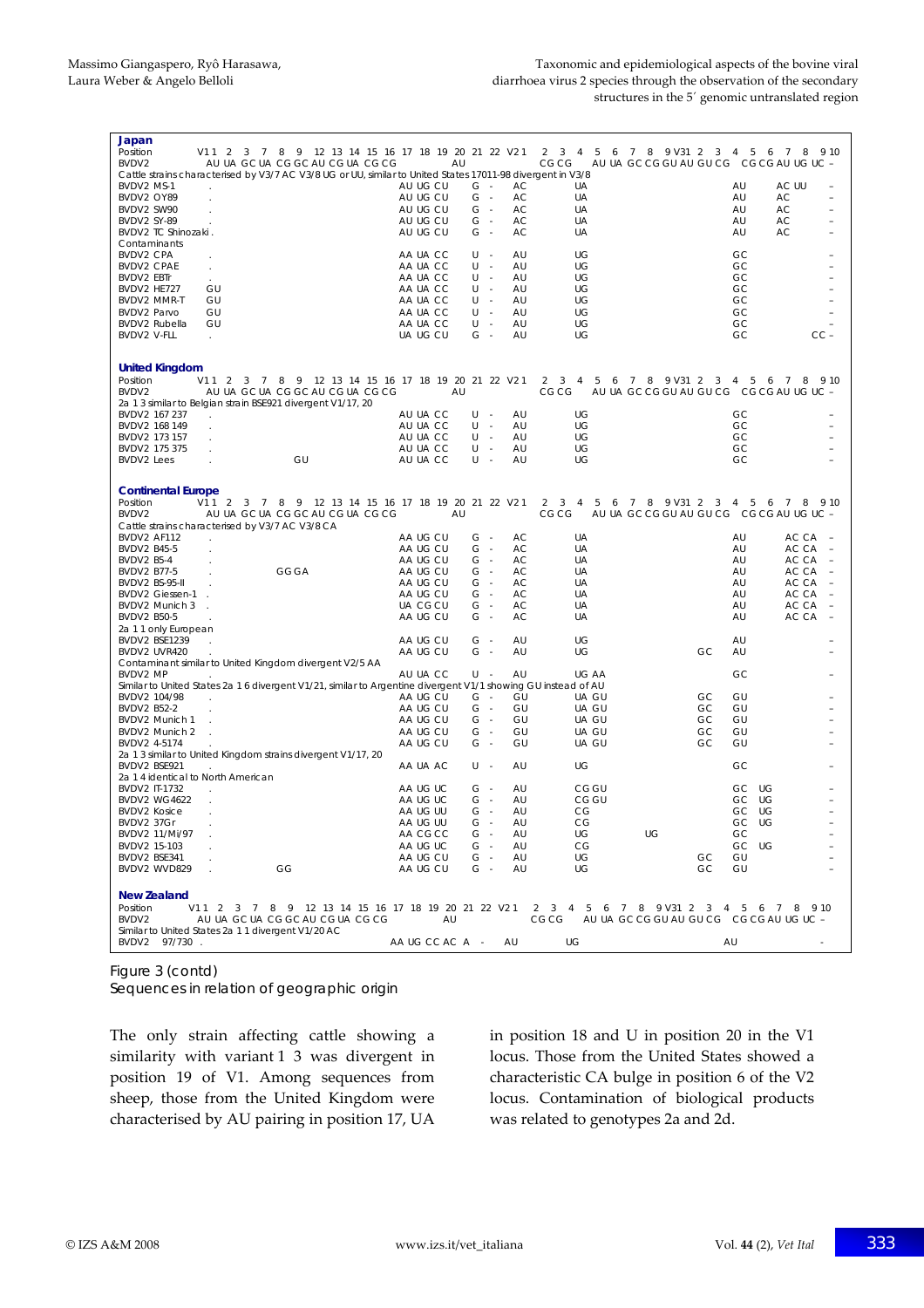#### Taxonomic and epidemiological aspects of the bovine viral Massimo Giangaspero, Ryô Harasawa, diarrhoea virus 2 species through the observation of the secondary **Laura Weber & Angelo Belloli** structures in the 5´ genomic untranslated region

| Sheep<br>Position<br>V112<br>BVDV2                           | AU UA GC UA CG GC AU CG UA CG CG | 3 7 8 9 12 13 14 15 16 17 18 19 20 21 22 V21<br>AU                                                                                                 | $2 \quad 3$<br>6 7 8 9 V31 2<br>$\overline{4}$<br>5<br>CG CG<br>AU UA GC CG GU AU GU CG | $\overline{7}$<br>9 10<br>3<br>4<br>5 6<br>8<br>CGCGAU UG UC |
|--------------------------------------------------------------|----------------------------------|----------------------------------------------------------------------------------------------------------------------------------------------------|-----------------------------------------------------------------------------------------|--------------------------------------------------------------|
| BVDV2 167 237<br>BVDV2 168 149<br>÷.<br>BVDV2 173 157        |                                  | AU UA CC<br>U<br>AU<br>AU UA CC<br>U<br>AU<br>٠.<br>AU UA CC<br>AU<br>U<br>$\sim$                                                                  | UG<br>UG<br>UG                                                                          | GC<br>GC<br>GC                                               |
| BVDV2 175 375<br><b>BVDV2</b> Lees<br>BVDV2 BD-78            | GU                               | AU UA CC<br>U<br>AU<br>AU UA CC<br>U<br>AU<br>$\sim$<br>AA UG UC<br>G<br>AU<br>$\sim$<br>$\sim$                                                    | UG<br>UG<br>CA<br>CG                                                                    | GC<br>GC<br>GC<br>UG                                         |
| <b>BVDV2 C413</b><br>They correspond to variants 1 2 and 1 3 |                                  | AA UG UC<br>G<br>AU                                                                                                                                | CG<br>CA                                                                                | GC<br>UG                                                     |
| BVDV2 BSE921<br>$\mathbf{r}$                                 |                                  | The only strain affecting cattle showing relation being included in variant 1 3 is divergent in position 19 of V1<br>AA UA AC<br>U<br>AU<br>$\sim$ | UG                                                                                      | GC                                                           |
| Cattle<br>Position<br>V11 2 3 7                              | 89                               | 12 13 14 15 16 17 18 19 20 21 22 V2 1                                                                                                              | 2 <sup>3</sup><br>6 7 8 9 V31 2 3<br>4<br>5                                             | 5<br>6<br>4<br>$\overline{7}$<br>8<br>9 10                   |
| BVDV2<br>BVDV2 104/98                                        | AU UA GC UA CG GC AU CG UA CG CG | AU<br>AA UG CU<br>GU<br>G<br>$\sim$                                                                                                                | CG CG<br>UA GU<br>GC                                                                    | AU UA GC CG GU AU GU CG CG CG AU UG UC -<br>GU               |
| BVDV2 11/Mi/97 .<br>BVDV2 15-103                             |                                  | AA CG CC<br>G<br>AU<br>$\sim$<br>AA UG UC<br>G<br>AU<br>$\sim$                                                                                     | UG<br>UG<br>СG                                                                          | GC<br>GC<br>UG                                               |
| BVDV2 17011-96                                               |                                  | AA UG CU<br>$G -$<br>АC                                                                                                                            | UA                                                                                      | AU<br>AC UA UU<br>- 1                                        |
| BVDV2 17583-97 .                                             |                                  | AA UG UU<br>G<br>AU<br>$\sim$                                                                                                                      | СG                                                                                      | GC<br>UG                                                     |
| BVDV2 23025<br>BVDV2 34b                                     | GC                               | AA UG UU<br>AU<br>G<br>$\sim$<br>UA GA GA CG<br>GU<br>A<br>$\sim$                                                                                  | СG<br>UA<br>UG                                                                          | GC<br>UG<br>AU<br>CGCU U                                     |
| BVDV2 37Gr                                                   |                                  | AA UG UU<br>G<br>AU<br>$\sim$                                                                                                                      | CG                                                                                      | GC<br>UG                                                     |
| BVDV2 4-5174<br>BVDV2 5521-95                                |                                  | AA UG CU<br>GU<br>G<br>$\sim$<br>AA CG CC<br>Α<br>AU<br>$\sim$                                                                                     | UA GU<br>GC<br>UG                                                                       | GU<br>AU<br>$UU -$                                           |
| BVDV2 713-2                                                  |                                  | AA UG CC<br>G<br>$\sim$<br>AU                                                                                                                      | UG<br>UA                                                                                | GC<br>$UU -$                                                 |
| BVDV2 7937<br><b>BVDV2 890</b>                               |                                  | UA UG CU<br>G<br>AU<br>$\sim$<br>UA UG UC<br>G<br>AU<br>$\sim$                                                                                     | UG<br>CG<br>AC<br>СG                                                                    | GC<br>GC                                                     |
| BVDV2 97/730                                                 |                                  | AA UG CC AC A<br>AU<br>÷.                                                                                                                          | UG                                                                                      | AU                                                           |
| BVDV2 AF112                                                  |                                  | AA UG CU<br>G<br>AC<br>$\sim$<br>AU                                                                                                                | UA                                                                                      | AU<br>AC CA                                                  |
| BVDV2 AZ Spl<br>GU<br>BVDV2 B45-5                            |                                  | AA UG CU AC G<br>AA UG CU<br>G<br>AC<br>$\sim$                                                                                                     | UG<br>GC<br>UA                                                                          | GU<br>AU<br>AC CA<br>$\overline{\phantom{0}}$                |
| BVDV2 B50-5                                                  |                                  | AA UG CU<br>G<br>AC<br>$\sim$                                                                                                                      | UA                                                                                      | AU<br>AC CA<br>$\overline{a}$                                |
| BVDV2 B52-2<br>BVDV2 B5-4                                    |                                  | GU<br>AA UG CU<br>G<br>$\sim$<br>AA UG CU<br>$\sim$<br>АC<br>G                                                                                     | UA GU<br>GC<br>UA                                                                       | GU<br>AC CA<br>AU<br>$\overline{\phantom{0}}$                |
| BVDV2 B77-5                                                  | <b>GGGA</b>                      | AA UG CU<br>G<br>АC<br>$\sim$                                                                                                                      | UA                                                                                      | AC CA<br>AU<br>$\overline{a}$                                |
| BVDV2 BS-95-II<br>BVDV2 BSE1239                              |                                  | AA UG CU<br>AC<br>G<br>$\sim$<br>AA UG CU<br>AU<br>G<br>$\sim$                                                                                     | UA<br>UG                                                                                | AU<br>AC CA<br>AU                                            |
| BVDV2 BSE341                                                 |                                  | AA UG CU<br>AU<br>G<br>$\sim$                                                                                                                      | UG<br>GC                                                                                | GU                                                           |
| BVDV2 BSE921<br>BVDV2 CD87                                   |                                  | AA UA AC<br>U<br>AU<br>$\sim$<br>AA UG CU<br>Α<br>GU<br>÷.                                                                                         | UG<br>UA GU<br>GC                                                                       | GC<br>GU                                                     |
| BVDV2 Giessen-1.                                             |                                  | AA UG CU<br>G<br>AC<br>$\sim$                                                                                                                      | UA                                                                                      | AU<br>AC CA                                                  |
| BVDV2 i33283                                                 | GU<br>CG                         | GA GA CA AA GG U<br>GU                                                                                                                             | UA<br>UG                                                                                | AU<br>CU C                                                   |
| <b>BVDV2 i4083</b><br>GU<br>GU<br>BVDV2 i61380               |                                  | $G -$<br>AA CG CU<br>GU<br>G<br>GU<br>AA CG CU<br>$\sim$                                                                                           | UA GU<br>GC<br>UA GU<br>GC                                                              | GU<br>GU                                                     |
| <b>BVDV2 1628</b><br>GU                                      |                                  | AA CG CU<br>G<br>$\sim$<br>GU                                                                                                                      | UA GU<br>GC                                                                             | GU                                                           |
| BVDV2 IT-1732<br>$\sim$<br><b>BVDV2 Kosice</b><br>$\sim$     |                                  | AU<br>AA UG UC<br>G<br>$\sim$<br>AA UG UU<br>G<br>$\sim$<br>AU                                                                                     | CG GU<br>СG                                                                             | GC<br>UG<br>GC<br>UG                                         |
| BVDV2 LV96<br>GА                                             | GC                               | UA GA GG CG<br>Α<br>AU<br>٠.                                                                                                                       | UA<br>UG<br>AU                                                                          | CU U<br>AU                                                   |
| BVDV2 MAD Spl GU<br><b>BVDV2 MN FoetusGU</b>                 |                                  | AA UG UU<br>AU<br>G<br>$\sim$<br>AA UG UC<br>G<br>AU<br>$\sim$                                                                                     | СG<br>CG                                                                                | UG<br>GC<br>GC<br>UG                                         |
| BVDV2 MS-1                                                   |                                  | AU UG CU<br>AC<br>G<br>$\sim$                                                                                                                      | UA                                                                                      | AU<br>AC UU                                                  |
| BVDV2 Munich 1.<br>BVDV2 Munich 2.                           |                                  | AA UG CU<br>G<br>$\sim$<br>GU<br>AA UG CU<br>G<br>GU<br>$\sim$                                                                                     | UA GU<br>GC<br>UA GU<br>GC                                                              | GU<br>GU                                                     |
| BVDV2 Munich 3.                                              |                                  | AC<br>UA CG CU<br>G<br>$\sim$                                                                                                                      | UA                                                                                      | AC CA<br>AU                                                  |
| BVDV2 ncp7                                                   | GC                               | GU<br>UA GA GA CG<br>A -                                                                                                                           | UA<br>UG                                                                                | AU<br>CGCU U                                                 |
| BVDV2 NY93<br>BVDV2 OY89<br>$\cdot$                          |                                  | AA UG UC<br>G<br>$\sim$<br>AU<br>AU UG CU<br>G<br>AC<br>$\sim$                                                                                     | CG<br>UA                                                                                | GC<br>UG<br>AU<br>AC                                         |
| <b>BVDV2 Q126</b>                                            |                                  | AA UG UC<br>G<br>AU                                                                                                                                | CG                                                                                      | GC UG                                                        |
| BVDV2 Soldan<br>BVDV2 SW90                                   | GC                               | UA GGGA CA AC A -<br>AU<br>AU UG CU<br>$G -$<br>AC                                                                                                 | UA<br>UG<br>UA                                                                          | CU U<br>AU UA<br>AU<br>AC<br>÷                               |
| BVDV2 SY-89                                                  |                                  | AU UG CU<br>$G -$<br>АC                                                                                                                            | UA                                                                                      | AU<br>AC                                                     |
| BVDV2 TC Shinozaki .<br>BVDV2 UVR420<br>$\sim$               |                                  | AU UG CU<br>G -<br>АC<br>AA UG CU<br>$G -$<br>AU                                                                                                   | UA<br>UG<br>GC                                                                          | AU<br>АC<br>$\overline{\phantom{0}}$<br>AU                   |
| BVDV2 VS-123.4 .                                             | GC                               | UA GA GA CG GU G -<br>AU                                                                                                                           | UA<br>UG                                                                                | CU U<br>AU                                                   |
| BVDV2 VS-260<br>GU<br>BVDV2 VS-63<br>$\mathcal{L}$           | GC<br>GC                         | A -<br>UA GA GG CG<br>AU<br>UA AC GGCG<br>A -<br>AU                                                                                                | UG<br>AU<br>UA<br>UG<br>UA                                                              | CU U<br>AU<br>UU U<br>AU                                     |
| BVDV2 WG4622 .                                               |                                  | AA UG UC<br>$G -$<br>AU                                                                                                                            | CG GU                                                                                   | GC<br>UG<br>$\qquad \qquad -$                                |
| BVDV2 WVD829 .                                               | GG                               | AA UG CU<br>$G -$<br>AU                                                                                                                            | UG<br>GC                                                                                | GU<br>$\overline{a}$                                         |

Figure 4

Sequences of strains affecting sheep and cattle

Correlation between clinical features related with isolation of BVDV‐2 strains with genetic variation indicated that genotype 2a; subgeno‐ type 1, variants 4 and 5 were related to the haemorrhagic syndrome and apparently, as an exception, also variant 6 (Tables VIII and IX; Figs 5 and 6). Strains of high virulence that affect cattle were characterised by V1/19 UU or UC and V2/4 CG (stronger binding than UG detected in all strains of low virulence) except for two strains (AZ Spl and CD87). Similarly, ovine isolates from the United States showed the same characteristic. Ovine strains related to Border disease from the United Kingdom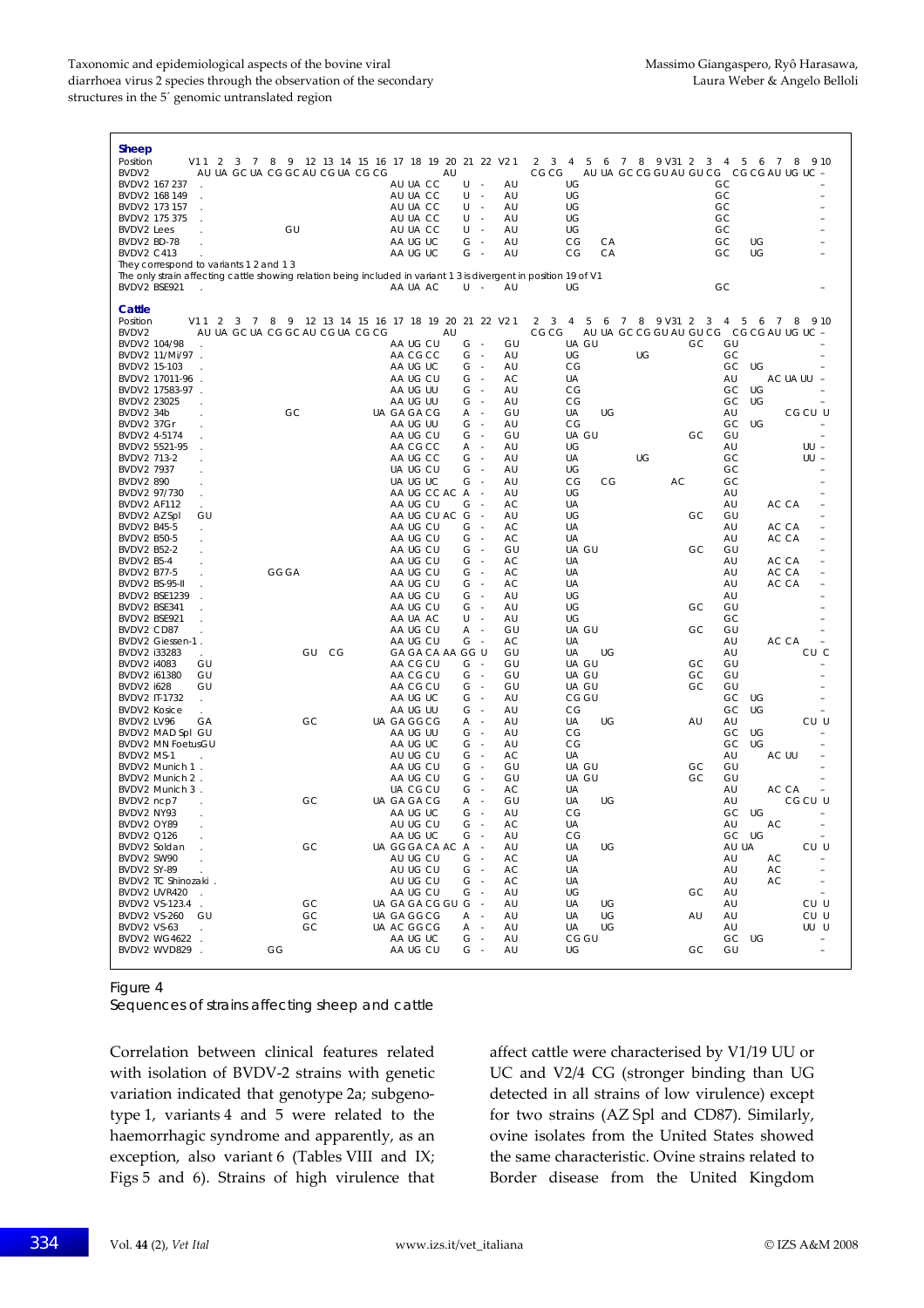Table VIII

Correlation between clinical features related with isolation of bovine virus diarrhoea virus 2 strains with genetic variation

| Geno-<br>type | Sub-<br>genotype                                  | Variant        | Strain           | Origin          | Country              | Year of<br>isolation | Clinical presentation                           |
|---------------|---------------------------------------------------|----------------|------------------|-----------------|----------------------|----------------------|-------------------------------------------------|
|               | Strains of high virulence                         |                |                  |                 |                      |                      |                                                 |
| BVDV-2a       | 1                                                 | 2              | <b>BD-78</b>     | Sheep           | <b>United States</b> | 1978                 | Border disease                                  |
| BVDV-2a       | 1                                                 | $\overline{2}$ | C413             | Sheep           | <b>United States</b> | 2002                 | Border disease                                  |
| BVDV-2a       | 1                                                 | 3              | Lees             | Sheep           | United Kingdom       | 1985                 | Border disease                                  |
| BVDV-2a       | 1                                                 | 3              | 167 237          | Sheep           | United Kingdom       | 1987                 | Border disease                                  |
| BVDV-2a       | 1                                                 | 3              | 168 149          | Sheep           | United Kingdom       | 1987                 | Border disease                                  |
| BVDV-2a       | 1                                                 | 3              | 173 157          | Sheep           | United Kingdom       | 1987                 | Border disease                                  |
| BVDV-2a       | 1                                                 | 3              | 175 375          | Sheep           | United Kingdom       | 1987                 | Border disease                                  |
| BVDV-2a       | 1                                                 | 4              | AZ Spl           | Cattle          | <b>United States</b> | 1960-<br>1993        | Haemorrhagic<br>syndrome                        |
| BVDV-2a       | 1                                                 | 4              | MAD Spl          | Cattle          | <b>United States</b> | 1960-<br>1993        | Haemorrhagic<br>syndrome                        |
| BVDV-2a       | 1                                                 | 4              | <b>MN</b> foetus | Cattle          | <b>United States</b> | 1960-<br>1993        | Haemorrhagic<br>syndrome                        |
| BVDV-2a       | 1                                                 | 4              | 23025            | Cattle          | <b>United States</b> | 1993                 | Haemorrhagic<br>syndrome                        |
| BVDV-2a       | 1                                                 | 4              | NY93             | Cattle          | <b>United States</b> | 1993                 | <b>Acute BDV</b>                                |
| BVDV-2a       | 1                                                 | 4              | Q126             | Cattle          | Canada               | 1994                 | Haemorrhagic<br>syndrome                        |
| BVDV-2a       | 1                                                 | 4              | 17583-97         | Cattle          | <b>United States</b> | 1997                 | Acute BVD                                       |
| BVDV-2a       | 1                                                 | 4              | IT-1732          | Contami<br>nant | Italy                | 1999                 | <b>Acute BVD</b>                                |
| BVDV-2a       | 1                                                 | 4              | WG4622           | Contami<br>nant | Netherlands          | 1999                 | Lethal acute BVD                                |
| BVDV-2a       | 1                                                 | 4              | 37Gr             | Cattle          | Austria              | 1998-<br>2000        | Acute diarrhoea                                 |
| BVDV-2a       | 1                                                 | 4              | Kosice           | Cattle          | Slovakia             | 2002                 | Fatal course,<br>malformations,<br>haemorrhages |
| BVDV-2a       | 1                                                 | 5              | 890              | Cattle          | Canada               | 1990                 | Haemorrhagic<br>syndrome                        |
| BVDV-2a       | 1                                                 | 6              | CD <sub>87</sub> | Cattle          | Canada               | 1987                 | Haemorrhagic<br>syndrome                        |
|               | Strains responsible for mucosal disease in cattle |                |                  |                 |                      |                      |                                                 |
| BVDV-2a       | 2                                                 |                | Giessen-1        | Cattle          | Germany              | 1996                 | Fatal mucosal<br>disease                        |
| BVDV-2b       | $\overline{2}$                                    |                | Soldan           | Cattle          | <b>Brazil</b>        | 1991                 | Mucosal disease                                 |
|               | Strains of low virulence                          |                |                  |                 |                      |                      |                                                 |
| BVDV-2a       | 1                                                 | 1              | $713 - 2$        | Cattle          | <b>United States</b> | 1982                 | Foetal abortion                                 |
| BVDV-2a       | 1                                                 | 1              | BSE1239          | Cattle          | Belgium              | 1996                 | Neurological<br>symptoms                        |
| BVDV-2a       | 1                                                 | 1              | <b>UVR420</b>    | Cattle          | Belgium              | 1991                 | Calf intestine                                  |
| BVDV-2a       | $\mathbf{1}$                                      | 1              | 5521-95          | Cattle          | <b>United States</b> | 1995                 | Foetal abortion                                 |
| BVDV-2a       | $\mathbf{1}$                                      | 1              | 97/730           | Cattle          | New Zealand          | 1997                 | Mild symptoms                                   |
| BVDV-2a       | $\mathbf{1}$                                      | 3              | <b>BSE921</b>    | Cattle          | Belgium              | 1995                 | Neurological<br>symptoms                        |
| BVDV-2a       | 1                                                 | 4              | <b>BSE341</b>    | Cattle          | Belgium              | 1991                 | Neurological<br>symptoms                        |
| BVDV-2a       | 1                                                 | 4              | 7937             | Cattle          | <b>United States</b> | 1988                 | Persistent infection                            |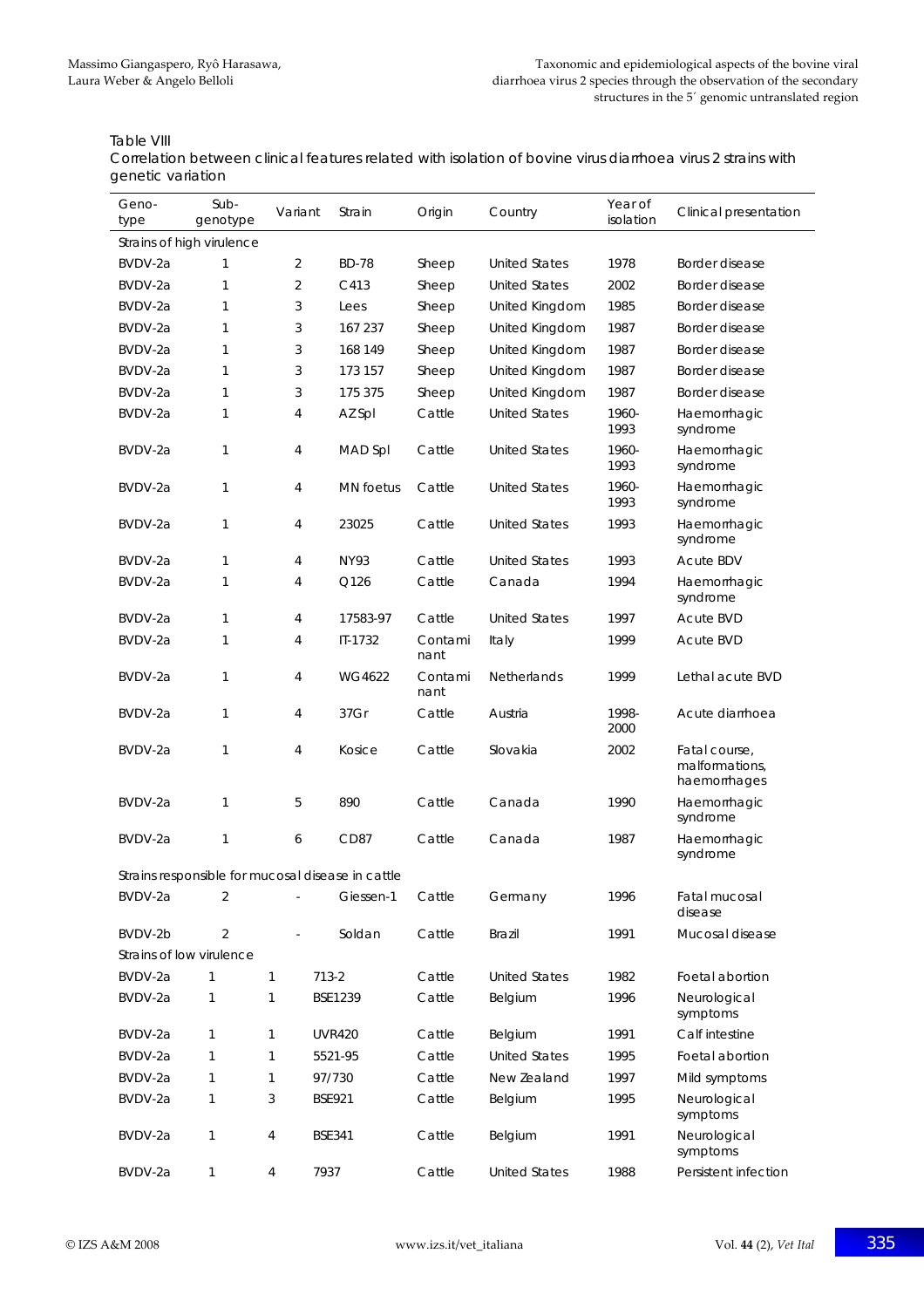#### Table VIII (contd)

Correlation between clinical features related with isolation of bovine virus diarrhoea virus 2 strains with genetic variation

| Geno-<br>type | Sub-<br>genotype | Variant                  | Strain              | Origin | Country              | Year of<br>isolation | Clinical presentation                         |
|---------------|------------------|--------------------------|---------------------|--------|----------------------|----------------------|-----------------------------------------------|
| BVDV-2a       | 1                | $\overline{4}$           | <b>WVD829</b>       | Cattle | Belgium              | 1994                 | Respiratory symptoms                          |
| BVDV-2a       | 1                | 6                        | 104/98              | Cattle | Germany              | 1998                 | Mild symptoms                                 |
| BVDV-2a       | 1                | 6                        | B52-2               | Cattle | Germany              | 1992-1999            | Mild symptoms                                 |
| BVDV-2a       | 1                | 6                        | Munich 1            | Cattle | Germany              | 1992-1999            | Mild symptoms                                 |
| BVDV-2a       | 1                | 6                        | Munich 2            | Cattle | Germany              | 1992-1999            | Mild symptoms                                 |
| BVDV-2a       | 1                | 6                        | i4083               | Cattle | Argentina            | 2001                 | Mild symptoms                                 |
| BVDV-2a       | 1                | 6                        | i61380              | Cattle | Argentina            | 2001                 | Mild symptoms                                 |
| BVDV-2a       | 1                | 6                        | i628                | Cattle | Argentina            | 2001                 | Mild symptoms                                 |
| BVDV-2a       | $\overline{2}$   | $\qquad \qquad -$        | 17011-96            | Cattle | <b>United States</b> | 1996                 | Foetal abortion                               |
| BVDV-2a       | $\overline{2}$   | $\equiv$                 | SY-89               | Cattle | Japan                | 1989                 | Persistent infection                          |
| BVDV-2a       | $\overline{2}$   | $\equiv$                 | OY89                | Cattle | Japan                | 1989                 | Persistent infection,<br>respiratory symptoms |
| BVDV-2a       | $\overline{2}$   | $\overline{\phantom{0}}$ | <b>TC Shinozaki</b> | Cattle | Japan                | 1992                 | Persistent infection.<br>respiratory symptoms |
| BVDV-2a       | $\overline{2}$   |                          | <b>SW90</b>         | Cattle | Japan                | 1990                 | Mild symptoms                                 |
| BVDV-2a       | 2                | $\qquad \qquad -$        | B45-5               | Cattle | Germany              | 1992-1999            | Mild symptoms                                 |
| BVDV-2a       | $\overline{2}$   | $\equiv$                 | B50-5               | Cattle | Germany              | 1992-1999            | Mild symptoms                                 |
| BVDV-2a       | $\overline{2}$   | $\equiv$                 | $B5-4$              | Cattle | Germany              | 1992-1999            | Mild symptoms                                 |
| BVDV-2a       | $\overline{2}$   | $\equiv$                 | B77-5               | Cattle | Germany              | 1992-1999            | Mild symptoms                                 |
| BVDV-2a       | $\overline{2}$   | $\qquad \qquad -$        | Munich 3            | Cattle | Germany              | 1992-1999            | Mild symptoms                                 |
| BVDV-2a       | $\overline{2}$   | $\overline{\phantom{a}}$ | AF112               | Cattle | Germany              | 1992-1999            | Mild symptoms                                 |
| BVDV-2a       | $\overline{2}$   | $\equiv$                 | $MS-1$              | Cattle | Japan                | 1999                 | Persistent infection                          |
| BVDV-2b       | 1                | $\mathbf{1}$             | $VS-63$             | Cattle | <b>Brazil</b>        | 1996                 | <b>Healthy foetus</b>                         |
| BVDV-2b       | $\mathbf{1}$     | $\overline{2}$           | 34 <sub>b</sub>     | Cattle | Argentina            | 1991                 | Foetus                                        |
| BVDV-2b       | 1                | $\overline{2}$           | ncp7                | Cattle | Argentina            | 1993                 | Foetus                                        |
| BVDV-2b       | 1                | 3                        | $VS - 123.4$        | Cattle | <b>Brazil</b>        | 1996                 | <b>Healthy foetus</b>                         |
| BVDV-2b       | 1                | 4                        | LV-96               | Cattle | <b>Brazil</b>        | 1996                 | Chronic gastroenteric                         |
| BVDV-2b       | 1                | 4                        | VS-260              | Cattle | <b>Brazil</b>        | 1997                 | Gastroenteric<br>symptoms                     |
| BVDV-2c       |                  | ÷,                       | i33283              | Cattle | Argentina            | 2001                 | Mild symptoms                                 |

showed characteristic UA pairing in V1/18 and U in V1/21 shared by only one cattle strain of low virulence. Sequences of cattle strains of low virulence showed bulges or CG pairing in V1/19 CC, CU, AC, CA and in V2/4 UG or UA.

The two nucleotides related to the degree of virulence in *Pestivirus* strains, described by Topliff and Kelling (47), referred to as N1 and N2, equivalent to nucleotide 219 and 278, respectively, according to the BVDV strain Osloss, were identifiable at the palindromic structures, variable loci V1 loop (for nucleotide 219) and V2 stem (for nucleotide 278) regions in the IRES. The nucleotide N1 corresponded to position 19 (left nucleotide) starting from the bottom of the palindrome, eight nucleotides in the V1 loop after the first cytosine of the *Pestivirus* characteristic CC bulge. Nucleotide N2 corresponded to position 4 (left nucleotide), one nucleotide after cytosine of the first *Pestivirus* characteristic C‐ G base‐pair, characteristic of the genus *Pestivirus* in the V2 stem and five nucleotides before first guanine of the characteristic V2 loop sequence 5'-GGGGGU-3'. Taking into account the secondary palindromic structure at genus level, with the exception of the giraffe strain in which 58 nucleotides separated the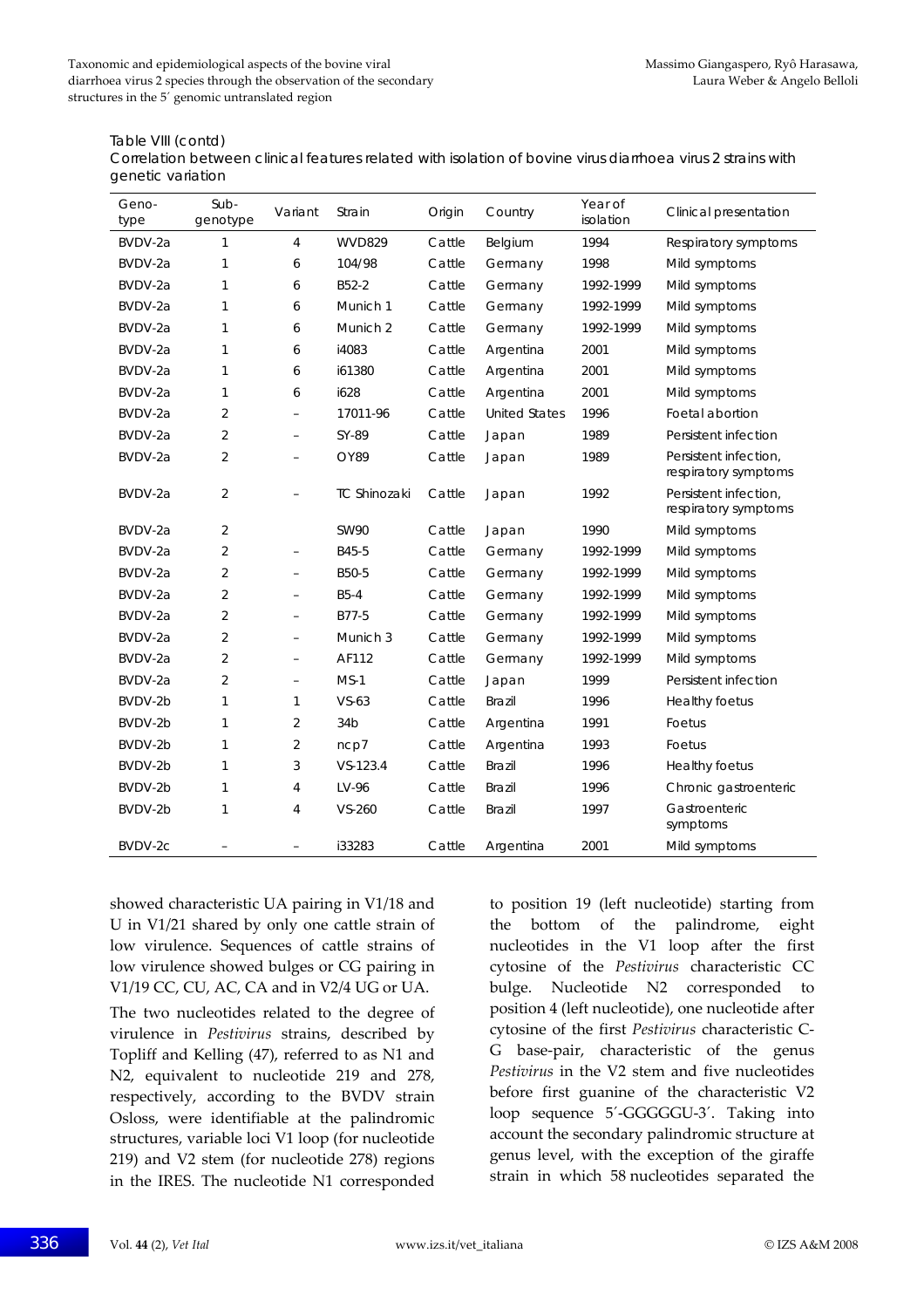two virulence markers as in BVDV‐2, in the other *Pestivirus* species, the distance varied due to the different distances between V1 and V2. In strains belonging to BVDV‐1, the distance was 55 nucleotides (56 nucleotides in strain Deer UK 86) as in BDV and CSFV (54 nucleotides in the Brescia strain). Consequently, nucleotides that were apparently marking virulence were identified more clearly according to the position in the characteristic palindromic loci, avoiding confusion due to sequence variability.

BVDV‐2 strains of high virulence were associated with two different nucleotide combinations, in the presence of uracil in position 219 and cytosine in position 278 (nine cattle isolates, including 890, two sheep isolates and two contaminants) and cytosine in position 219 and uracil in position 278 (two cattle isolates, including CD87, and five sheep isolates). In the BVDV‐2 strains of low virulence, cytosine in position 219 and uracil in position 278 (37 cattle isolates, including two related to mucosal disease) and adenine in position 219 and uracil in position 278 (one cattle isolate) were the only combinations observed. No single strain was observed in the

UC nucleotide combination which appeared to be related to high virulence alone.

Genotype BVDV‐2a subgenotype 1 variant 2, 4 and 5 strains, including hyper‐virulent strain 890 (variant 5), mainly presented uracil as N1 and cytosine as N2 (UC); all were related to high virulence (haemorrhagic syndrome or acute BVD). Within variant 4, six strains presented the CU combination, but only one was related to high virulence and the haemorrhagic syndrome. In variants 1 and 6, subgenotype 1, genotype BVDV-2a, only the combination of cytosine N1 and uracil N2 (CU) were evident, associated mainly with low virulence (abortion, respiratory or neurological symptoms or persistent infection), with the exception of strain CD87, associated with the haemorrhagic syndrome. Similarly, in genotype BVDV‐2a subgenotype 2, CU was generally associated with mild clinical symptoms, apart from strain Giessen-1 that was associated with fatal mucosal disease. Genotype BVDV-2a subgenotype 1 variant 3 presented cytosine as N1 and uracil as N2 (CU) in relation with high virulence as Border disease in sheep isolates as well as with mild clinical symptoms in one cattle isolate, and in

Table IX

Summary of correlation between clinical features related with isolation of bovine virus diarrhoea virus 2 strains with genetic variation

| Genotype                                          | Subgenotype | Variant    | Host   | Clinical presentation          | Number of<br>observations |  |  |  |  |  |  |
|---------------------------------------------------|-------------|------------|--------|--------------------------------|---------------------------|--|--|--|--|--|--|
| Strains of high virulence                         |             |            |        |                                |                           |  |  |  |  |  |  |
| BVDV-2a                                           |             | 2          | Sheep  | Border disease                 | 2                         |  |  |  |  |  |  |
| BVDV-2a                                           |             | 3          | Sheep  | Border disease                 | 5                         |  |  |  |  |  |  |
| BVDV-2a                                           |             | 4          | Cattle | Haemorrhagic syndrome          | 11                        |  |  |  |  |  |  |
| BVDV-2a                                           |             | 5          | Cattle | Haemorrhagic syndrome          |                           |  |  |  |  |  |  |
| BVDV-2a                                           |             | 6          | Cattle | Haemorrhagic syndrome          |                           |  |  |  |  |  |  |
| Strains responsible for mucosal disease in cattle |             |            |        |                                |                           |  |  |  |  |  |  |
| BVDV-2a                                           | 2           |            | Cattle | Fatal mucosal disease          |                           |  |  |  |  |  |  |
| BVDV-2b                                           | 2           |            | Cattle | Mucosal disease                |                           |  |  |  |  |  |  |
| Strains of low virulence                          |             |            |        |                                |                           |  |  |  |  |  |  |
| BVDV-2a                                           |             |            | Cattle | Foetal abortion                | 5.                        |  |  |  |  |  |  |
| BVDV-2a                                           |             | 3          | Cattle | Neurological symptoms          |                           |  |  |  |  |  |  |
| BVDV-2a                                           |             | 4          | Cattle | Neurological symptoms          | 3                         |  |  |  |  |  |  |
| BVDV-2a                                           |             | 6          | Cattle | Mild symptoms                  |                           |  |  |  |  |  |  |
| BVDV-2a                                           | 2           |            | Cattle | Respiratory symptoms, abortion | 12                        |  |  |  |  |  |  |
| BVDV-2b                                           |             | 1, 2, 3, 4 | Cattle | Mild symptoms                  | 6                         |  |  |  |  |  |  |
| BVDV-2c                                           |             |            | Cattle | Mild symptoms                  |                           |  |  |  |  |  |  |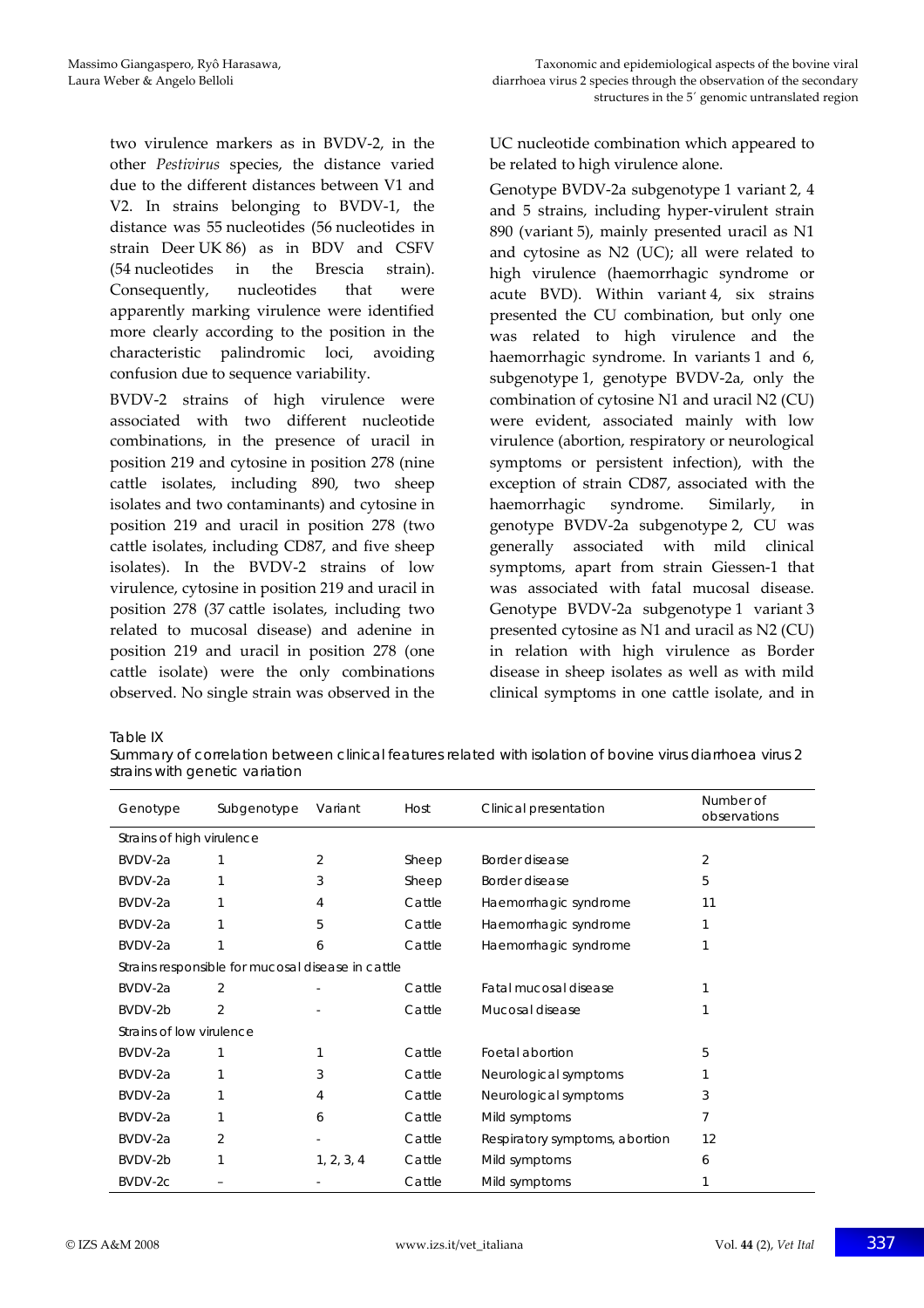| Position<br>BVDV2                                                                                           |                         |                |  | V1 18 19 21 V2 1 |               |  | 4           | 5 | AU | 6<br>UA | V34      | 7<br>AU | 8<br>UG UC | 9    | 10 |
|-------------------------------------------------------------------------------------------------------------|-------------------------|----------------|--|------------------|---------------|--|-------------|---|----|---------|----------|---------|------------|------|----|
| Strains affecting cattle                                                                                    |                         |                |  |                  |               |  |             |   |    |         |          |         |            |      |    |
| characterised by V1/19 UU or UC and V2/4 CG (stronger binding than UG detected in all low virulent strains) |                         |                |  |                  |               |  |             |   |    |         |          |         |            |      |    |
| BVDV <sub>2</sub>                                                                                           | MAD Spl                 | $\mathbb{R}^2$ |  |                  | UGUU G        |  | AU CG       |   |    |         | GC       |         |            |      |    |
| BVDV2                                                                                                       | MN Foetus.              |                |  |                  | UGUC G        |  | AU CG       |   |    |         | GC       |         |            |      |    |
| BVDV2                                                                                                       | 23025                   |                |  |                  | UGUU G        |  | AU CG       |   |    |         | GC       |         |            |      |    |
| BVDV2                                                                                                       | 37Gr                    |                |  |                  | UGUU G        |  | AU CG       |   |    |         | GC       |         |            |      |    |
| BVDV2                                                                                                       | 890                     |                |  |                  | <b>UGUC G</b> |  | AU CG       |   |    | CG      | GC       |         |            |      |    |
| BVDV2                                                                                                       | IT-1732                 |                |  |                  | UGUC G        |  | AUCG GU     |   |    |         | GC       |         |            |      |    |
| BVDV2                                                                                                       | Kosice                  |                |  |                  | UGUU G        |  | AU CG       |   |    |         | GC       |         |            |      |    |
| BVDV2                                                                                                       | 17583-97                |                |  |                  | UGUU G        |  | AU CG       |   |    |         | GC       |         |            |      |    |
| BVDV2                                                                                                       | Q126                    |                |  |                  | UGUC G        |  | AU CG       |   |    |         | GC       |         |            |      |    |
| BVDV2                                                                                                       | <b>NY93</b>             |                |  |                  | UGUC G        |  | AU CG       |   |    |         | GC       |         |            |      |    |
| BVDV2                                                                                                       | WG4622                  |                |  |                  | UGUC G        |  | AUCG GU     |   |    |         | GC       |         |            |      |    |
|                                                                                                             | Strains affecting sheep |                |  |                  |               |  |             |   |    |         |          |         |            |      |    |
| BVDV2                                                                                                       | <b>BD-78</b>            |                |  |                  | UGUC G        |  | AU CG       |   |    | CA      | GC       |         |            |      |    |
| BVDV2                                                                                                       | C413                    | ÷.             |  |                  | UGUC G        |  | AU CG       |   |    | CA      | GC       |         |            |      |    |
| BVDV2                                                                                                       | Lees                    |                |  |                  | UA CC U       |  | AU UG       |   |    |         | GC       |         |            |      |    |
| BVDV2                                                                                                       | 167 237                 |                |  |                  | UACC U        |  | AU UG       |   |    |         | GC       |         |            |      |    |
| BVDV2                                                                                                       | 168 149                 |                |  |                  | UACC U        |  | AU UG       |   |    |         | GC       |         |            |      |    |
| BVDV2                                                                                                       | 173 157                 |                |  |                  | UACC U        |  | AU UG       |   |    |         | GC       |         |            |      |    |
| BVDV2                                                                                                       | 175 375                 |                |  |                  | UACC U        |  | AU UG       |   |    |         | GC       |         |            |      |    |
|                                                                                                             | 2a Sg1, v4 V1/20 AC     |                |  |                  |               |  |             |   |    |         |          |         |            |      |    |
| BVDV2                                                                                                       | AZ Spl                  |                |  |                  | UGCU G        |  | AU UG       |   |    |         | GU       |         |            |      |    |
|                                                                                                             | 2a Sg1, v6 V1/21 A      |                |  |                  |               |  |             |   |    |         |          |         |            |      |    |
| BVDV2                                                                                                       | CD87                    |                |  |                  | <b>UGCUA</b>  |  | GUUA GU     |   |    |         | GU       |         |            |      |    |
| 2a Sg2 MD (specific pathogenesis not related with high virulence)                                           |                         |                |  |                  |               |  |             |   |    |         |          |         |            |      |    |
| BVDV2                                                                                                       | Giessen-1               |                |  |                  | <b>UGCU G</b> |  | <b>ACUA</b> |   |    |         | AU AC CA |         |            |      |    |
| 2b Sg2, MD (specific pathogenesis not related with high virulence)                                          |                         |                |  |                  |               |  |             |   |    |         |          |         |            |      |    |
| BVDV2                                                                                                       | Soldan                  |                |  |                  | <b>GACA A</b> |  | AU UA       |   |    | UG      | AU       |         |            | CU U |    |
|                                                                                                             |                         |                |  |                  |               |  |             |   |    |         |          |         |            |      |    |
|                                                                                                             |                         |                |  |                  |               |  |             |   |    |         |          |         |            |      |    |

Figure 5

Sequences of highly virulent strains

contaminants. Furthermore, one BVDV‐2a strain presented adenine as N1 and uracil as N2 (AU) related with low virulence as neurological symptoms. South American isolates belonging to genotypes BVDV2‐b, BVDV2‐c and BVDV2‐d showed a CU combination in relation with mild clinical course or contamination (genotype 2c), with the exception of subgenotype 2 of BVDV2‐b that was related to mucosal disease.

In strains isolated from sheep (all animals with symptoms of Border disease), the presence of cytosine in position 219 and uracil in position 278 was the most frequent, in five out of seven strains, Lees, 167 237, 168 149, 173 157 and 175 375 (all strains originated from the United Kingdom). The presence of uracil in position 219 and cytosine in position 278 was observed in the two North American strains BD-78 and C413. In BVDV-2 strains, adventitious contaminants of biological products, in the presence of uracil in position 219 and cytosine in position 278, were observed in only two strains, the high virulence related strains WG4622 and IT‐1732. All other tested strains, cell lines and biological products contaminants of unknown degrees of virulence showed cytosine in position 219 and uracil in position 278.

The virulence markers were highly variable in BVDV‐1, BDV and CSFV strains. In BVDV‐1, adenine as N1 and uracil as N2 (AU) revealed the most common nucleotide combination, with the exception of the BVDV‐1a genotype with CU as the prevalent combination, in addition to AU, CC, UU, AC and GU combinations. The BVDV‐1b genotype also presented GU, AC and CU combinations. GA and UC nucleotide pairing were also observed. BDV species showed UC as the most common combination and CC or UU; CSFV presented GC, CC or UC combinations; the giraffe strain showed an AU combination. With regard to high virulence related strains responsible for the haemorrhagic syndrome in European cattle (the BVDV‐1d strains of the Culi series and strains Marloie and L256), these showed adenine as N1 and uracil as N2 (AU) and, in one case, uracil as N1 and N2 (UU).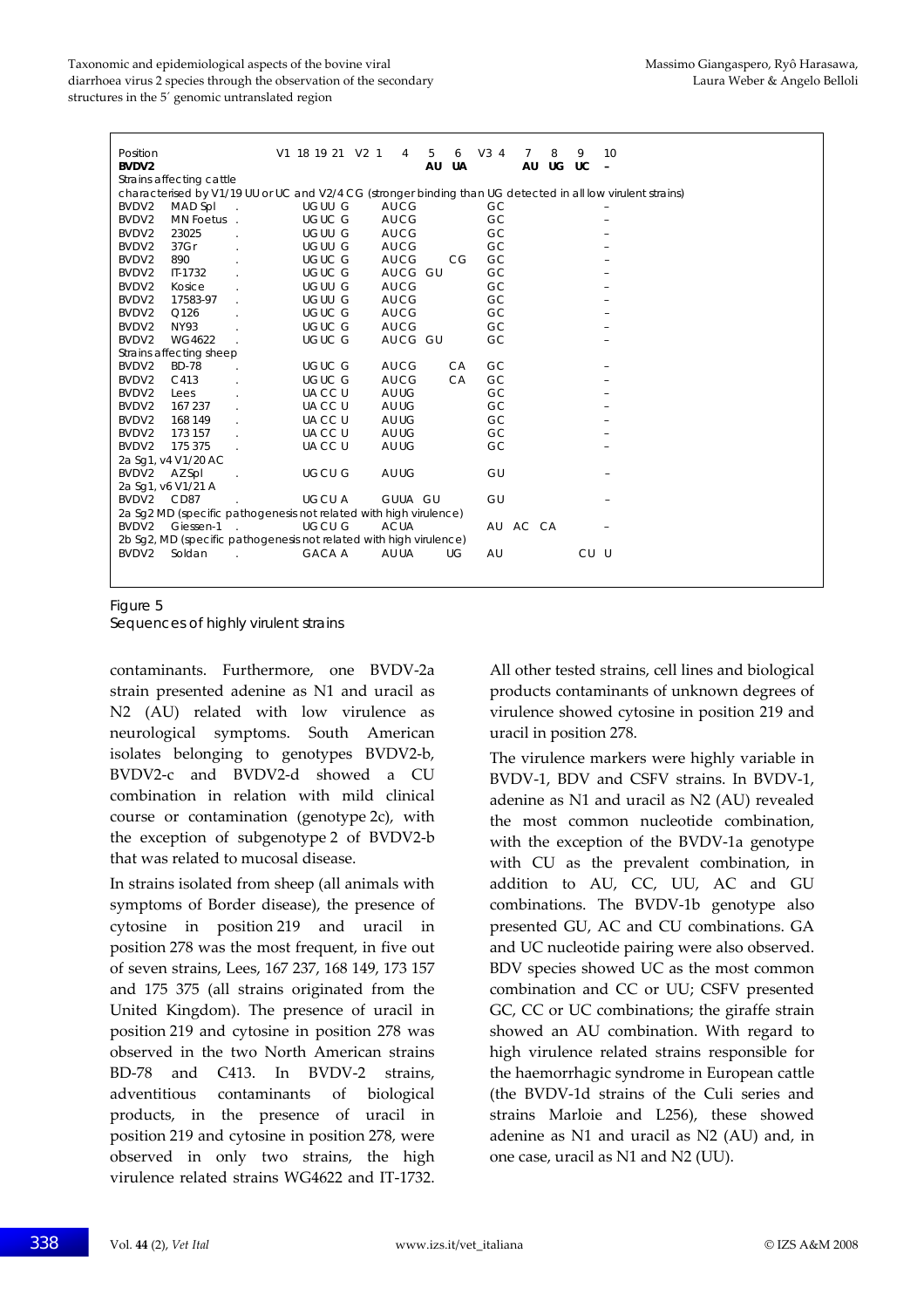| Position<br>BVDV <sub>2</sub>                                                                              |                                                                                         |                | V1 18 |         | 19 | 21 | V2 1 |                | 4 | 5<br>AU | 6<br>UA | V3 4 | AU        | 78 | 9 10<br>UG UC |  |
|------------------------------------------------------------------------------------------------------------|-----------------------------------------------------------------------------------------|----------------|-------|---------|----|----|------|----------------|---|---------|---------|------|-----------|----|---------------|--|
| 2a Sg1, v6 Similar sequences with CD87, divergence in position V1/21                                       |                                                                                         |                |       |         |    |    |      |                |   |         |         |      |           |    |               |  |
| BVDV <sub>2</sub>                                                                                          | i4083                                                                                   | l,             |       | CG CU G |    |    |      | <b>GUUA GU</b> |   |         |         | GU   |           |    |               |  |
| BVDV2                                                                                                      | i61380                                                                                  |                |       | CG CU G |    |    |      | <b>GUUA GU</b> |   |         |         | GU   |           |    |               |  |
| BVDV2                                                                                                      | i628                                                                                    |                |       | CG CU G |    |    |      | <b>GUUA GU</b> |   |         |         | GU   |           |    |               |  |
| BVDV2                                                                                                      | Munich 1                                                                                |                |       | UG CU G |    |    |      | <b>GUUA GU</b> |   |         |         | GU   |           |    |               |  |
| BVDV2                                                                                                      | Munich 2                                                                                |                |       | UG CU G |    |    |      | <b>GUUA GU</b> |   |         |         | GU   |           |    |               |  |
| BVDV2                                                                                                      | 104/98                                                                                  |                |       | UG CU G |    |    |      | <b>GUUA GU</b> |   |         |         | GU   |           |    |               |  |
| BVDV2                                                                                                      | 4-5174                                                                                  |                |       | UG CU G |    |    |      | <b>GUUA GU</b> |   |         |         | GU   |           |    |               |  |
| BVDV2                                                                                                      | B52-2                                                                                   |                |       | UG CU G |    |    |      | <b>GUUA GU</b> |   |         |         | GU   |           |    |               |  |
|                                                                                                            |                                                                                         |                |       |         |    |    |      |                |   |         |         |      |           |    |               |  |
| 2a Sq2, identical with Giessen 1 MD<br>AF112<br>UG CU G<br>BVDV <sub>2</sub><br><b>ACUA</b><br>AU<br>AC CA |                                                                                         |                |       |         |    |    |      |                |   |         |         |      |           |    |               |  |
|                                                                                                            |                                                                                         |                |       | UG CU G |    |    |      | <b>ACUA</b>    |   |         |         |      | AC CA     |    |               |  |
| BVDV2                                                                                                      | B45-5                                                                                   |                |       | UG CU G |    |    |      |                |   |         |         | AU   | AU AC CA  |    |               |  |
| BVDV2                                                                                                      | B50-5                                                                                   |                |       |         |    |    |      | <b>ACUA</b>    |   |         |         |      |           |    |               |  |
| BVDV2                                                                                                      | <b>B5-4</b>                                                                             | ÷              |       | UG CU G |    |    |      | <b>ACUA</b>    |   |         |         |      | AU AC CA  |    |               |  |
| BVDV2                                                                                                      | Munich 3                                                                                | $\overline{a}$ |       | CG CU G |    |    |      | <b>ACUA</b>    |   |         |         | AU   | AC CA     |    |               |  |
| BVDV2                                                                                                      | B77-5                                                                                   |                |       | UG CU G |    |    |      | <b>ACUA</b>    |   |         |         | AU   | AC CA     |    |               |  |
|                                                                                                            | 2a Sq1 4 Similar sequences with highly virulent strains 2a Sq1 4 divergence V1/19, V2/4 |                |       |         |    |    |      |                |   |         |         |      |           |    |               |  |
| BVDV2                                                                                                      | 7937                                                                                    | à.             |       | UG CU G |    |    |      | AU UG          |   |         |         | GC   |           |    |               |  |
| BVDV2                                                                                                      | <b>WVD829</b>                                                                           |                |       | UG CU G |    |    |      | AU UG          |   |         |         | GU   |           |    |               |  |
| BVDV2                                                                                                      | <b>BSE341</b>                                                                           | à.             |       | UG CU G |    |    |      | AU UG          |   |         |         | GU   |           |    |               |  |
|                                                                                                            | Other low virulent strains sequences                                                    |                |       |         |    |    |      |                |   |         |         |      |           |    |               |  |
| BVDV <sub>2</sub>                                                                                          | 17011-96                                                                                |                |       | UG CU G |    |    |      | <b>ACUA</b>    |   |         |         | AU   | AC UA     |    | UU            |  |
| BVDV <sub>2</sub>                                                                                          | 713-2                                                                                   |                |       | UG CCG  |    |    |      | AU UA          |   |         |         | GC   |           |    | UU            |  |
| BVDV2                                                                                                      | <b>BSE921</b>                                                                           | ÷.             |       | UA AC U |    |    |      | AU UG          |   |         |         | GC   |           |    |               |  |
| BVDV2                                                                                                      | 5521-95                                                                                 | ÷.             |       | CG CCA  |    |    |      | AU UG          |   |         |         | AU   |           |    | UU            |  |
| BVDV2                                                                                                      | 97/730                                                                                  | V.             |       | UG CCA  |    |    |      | AU UG          |   |         |         | AU   |           |    |               |  |
| BVDV2                                                                                                      | BSE1239                                                                                 | V.             |       | UG CU G |    |    |      | AU UG          |   |         |         | AU   |           |    |               |  |
| BVDV <sub>2</sub>                                                                                          | <b>UVR420</b>                                                                           |                |       | UG CU G |    |    |      | AU UG          |   |         |         | AU   |           |    |               |  |
| BVDV2                                                                                                      | $VS - 123.4$                                                                            | J.             |       | GA CGG  |    |    |      | AU UA UG       |   |         |         | AU   |           |    | CU U          |  |
| BVDV <sub>2</sub>                                                                                          | LV96                                                                                    |                |       | GG CGA  |    |    |      | AU UA          |   | UG      |         | AU   |           |    | CU U          |  |
|                                                                                                            |                                                                                         |                |       | GG CGA  |    |    |      |                |   |         |         |      |           |    | CU U          |  |
| BVDV2                                                                                                      | $VS - 260$                                                                              |                |       |         |    |    |      | AU UA          |   | UG      |         | AU   |           |    |               |  |
| BVDV2                                                                                                      | $VS-63$                                                                                 |                |       | GG CGA  |    |    |      | AU UA          |   | UG      |         | AU   |           |    | UU U          |  |
| BVDV2                                                                                                      | $MS-1$                                                                                  |                |       | UG CU G |    |    |      | <b>ACUA</b>    |   |         |         | AU   | AC UU     |    |               |  |
| BVDV2                                                                                                      | OY89                                                                                    |                |       | UG CU G |    |    |      | <b>ACUA</b>    |   |         |         | AU   | AC        |    |               |  |
| BVDV <sub>2</sub>                                                                                          | <b>SW90</b>                                                                             |                |       | UG CU G |    |    |      | <b>ACUA</b>    |   |         |         | AU   | AC        |    |               |  |
| BVDV <sub>2</sub>                                                                                          | SY-89                                                                                   |                |       | UG CUG  |    |    |      | <b>ACUA</b>    |   |         |         | AU   | <b>AC</b> |    |               |  |
| BVDV2                                                                                                      | <b>TC Shinozaki</b>                                                                     |                |       | UG CU G |    |    |      | <b>ACUA</b>    |   |         |         | AU   | AC        |    |               |  |
| BVDV2                                                                                                      | i33283                                                                                  |                |       | GA CAGG |    |    |      | GUUA UG        |   |         |         | AU   |           |    | CU C          |  |
| BVDV2                                                                                                      | ncp7                                                                                    |                |       | GA CGA  |    |    |      | <b>GUUA</b>    |   | UG      |         | AU   |           |    | CG CU U       |  |
| BVDV2                                                                                                      | 34 <sub>b</sub>                                                                         | ä,             |       | GA CGA  |    |    |      | <b>GUUA</b>    |   | UG      |         | AU   |           |    | CG CU U       |  |
|                                                                                                            |                                                                                         |                |       |         |    |    |      |                |   |         |         |      |           |    |               |  |

Figure 6

Sequences of low virulent strains

### **Discussion**

The observation made on the nucleotide sequences of the three variable loci at the level of the 5´‐UTR genomic region of BVDV‐2 *Pestivirus* strains enabled the identification of consensus motifs shared by all the *Pestivirus* species. BVDV-2 strains could be clearly differentiated genetically in terms of specific nucleotide substitutions by the BVDV‐1 species. Four genotypes (BVDV‐2a, BVDV‐2b, BVDV‐2c and BVDV‐2d) were classified within BVDV‐2 using the PNS method. South American isolates represented three distinct clusters among strains in the species. Relevant

nucleotide variations in the secondary structure were evident at the level of the V1 palindromic locus. Genotypes BVDV‐2c and BVDV‐2d were restricted to Argentina. BVDV‐2b was present in Brazil and Argentina, suggesting a link with animal trade. However, between 1980 and 2002, limited bovine imports from Brazil were recorded (1 breeder in 1986, 1 breeder in 1988, 2 breeders in 1989, 1 breeder in 1990, 326 fattening cattle in 1998 and 211 in 1999) (National Animal Health Service, Buenos Aires). Importation of bubalines was also recorded (154 in 1998, 432 in 1999), but no sheep imports were made. In the same period, the number animals imported from Uruguay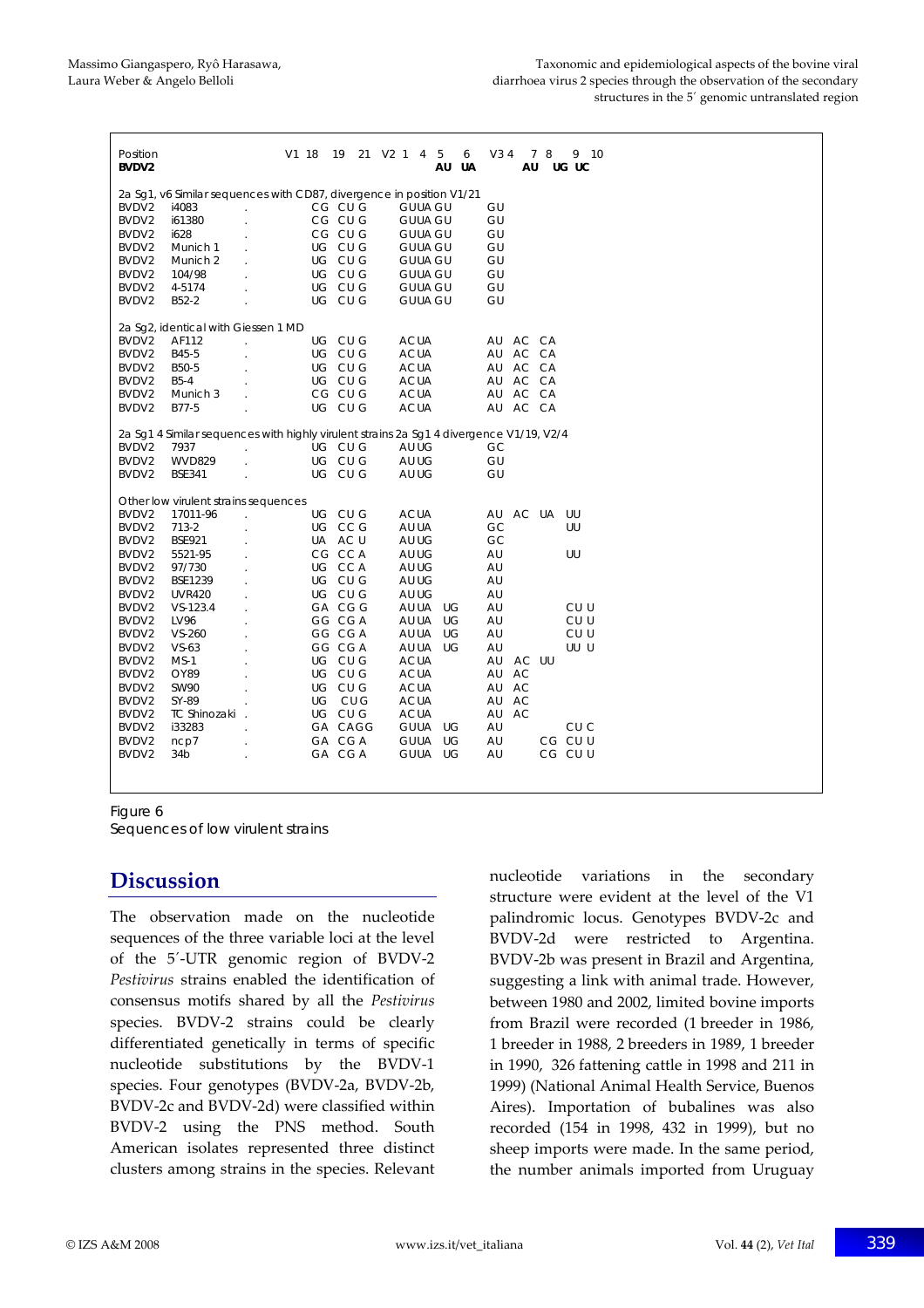increased (approximately 150 000 head for slaughter and 5 000 breeding animals). Despite the absence of epidemiological data, this could suggest a possible indirect source of virus spread in the region through a neighbouring country located between Brazil and Argentina.

Nomenclature for *Pestivirus* species predominantly dependent on the species of host in which they were isolated. There is extensive antigenic cross‐reactivity among the species and they can cross the host-species barrier and infect various animal species. In the case of hog cholera virus (HCV), it was defined as being restricted to swine but natural infection in sheep was reported in Spain (27). Genetic analyses appeared necessary to provide the most appropriate approach for differential diagnosis to solve such crossinfections which may obscure the rationale for the definition of the *Pestivirus* species according to animal host. In our study, eight BVDV‐2 strains were ovine isolates. The sequence analysis showed that only BVDV‐2a was related to virus circulation in sheep, whereas genotypes BVDV‐2c and BVDV‐2d were prevalent in cattle. Strains were isolated from animals suffering from Border disease and presenting similar symptoms to those seen in cases affected by BDV, thus creating confusion in diagnosis. Among the BDV strains previously classified according to host animal species, the occurrence of other *Pestivirus* species has long been suspected (11, 14, 41). Technical terms 'true' BDV and 'atypical' BDV have been used to discriminate authentic BDV strains from false strains by Thiel and co-workers  $(1, 2, 3)$ . This confusion was further examined by phylogenetic analysis of the E2 (gp53) region, Npro gene or 5´‐UTR of ovine pestiviruses and the BDV strains previously classified have been shown to include BVDV (3, 46, 49). In a recent study using the PNS genotyping procedure, ovine isolates showed that the palindromic structure in the 5´‐UTR was characteristic of BVDV‐1a and BVDV‐1b genovars and of BVDV‐2 (19). The number of BVDV‐2 ovine isolates reported to date is limited. In addition, it cannot be excluded that the five ovine strains reported by Vilcek *et al.* (49) were contaminants from foetal calf serum during cultivation of cells (50). Therefore, particular attention is required when performing cell isolations. The reverse transcriptase‐polymerase chain reaction (RT‐ PCR) assay for the rapid recognition of virus in blood samples or original tissue homogenates with no cultivation on cells for Border disease clinical cases could be a useful approach.

Twelve BVDV‐2 strains were detected as contaminants from cell cultures and biologicals. Four were reported from investigations performed in Europe, seven originated from Japan and one came from Argentina. The occurrence of BVDV‐2 biological contamination of cell cultures, primary cell cultures and cell lines (including human cells) (1, 12, 21, 24) and vaccines for veterinary use (15, 21) is relevant. Previous reports have indicated BVDV contamination in vaccines for veterinary use (29, 31, 48, 54) but could not identify the BVDV species involved. Pestiviral RNA was detected in live virus vaccines for human use in Japan (21, 23). The most probable source of contamination is considered to be non‐cytopathic BVDV infected bovine foetal serum commonly used as a medium supplement for the cell cultures (6, 8, 36). These findings indicate that contamination by animal pestiviruses may occur in biological products for veterinary and human use and that the problem appears to occur worldwide. Therefore, accurate and highly sensitive monitoring for adventitious *Pestivirus* should be recommended to manufacturers.

This concern and, in particular, the high virulence revealed by some BVDV‐2 species strains causing the haemorrhagic syndrome in cattle is a characteristic that is also shared by BVDV‐1 strains of the Culi series (Culi1, Culi4 and Culi6) (20, 30) and strains L256 and Marloie (32). In terms of nucleotide sequence, the definition of virulence activity among BVDV‐2 species is still unclear. Similarly, BVDV‐1 strains associated with the sporadic haemorrhagic syndrome could not be clustered in exclusively new subgroups (12). Using the two nucleotides related to the degree of virulence in *Pestivirus* strains, the palindromic structures, variable loci V1 loop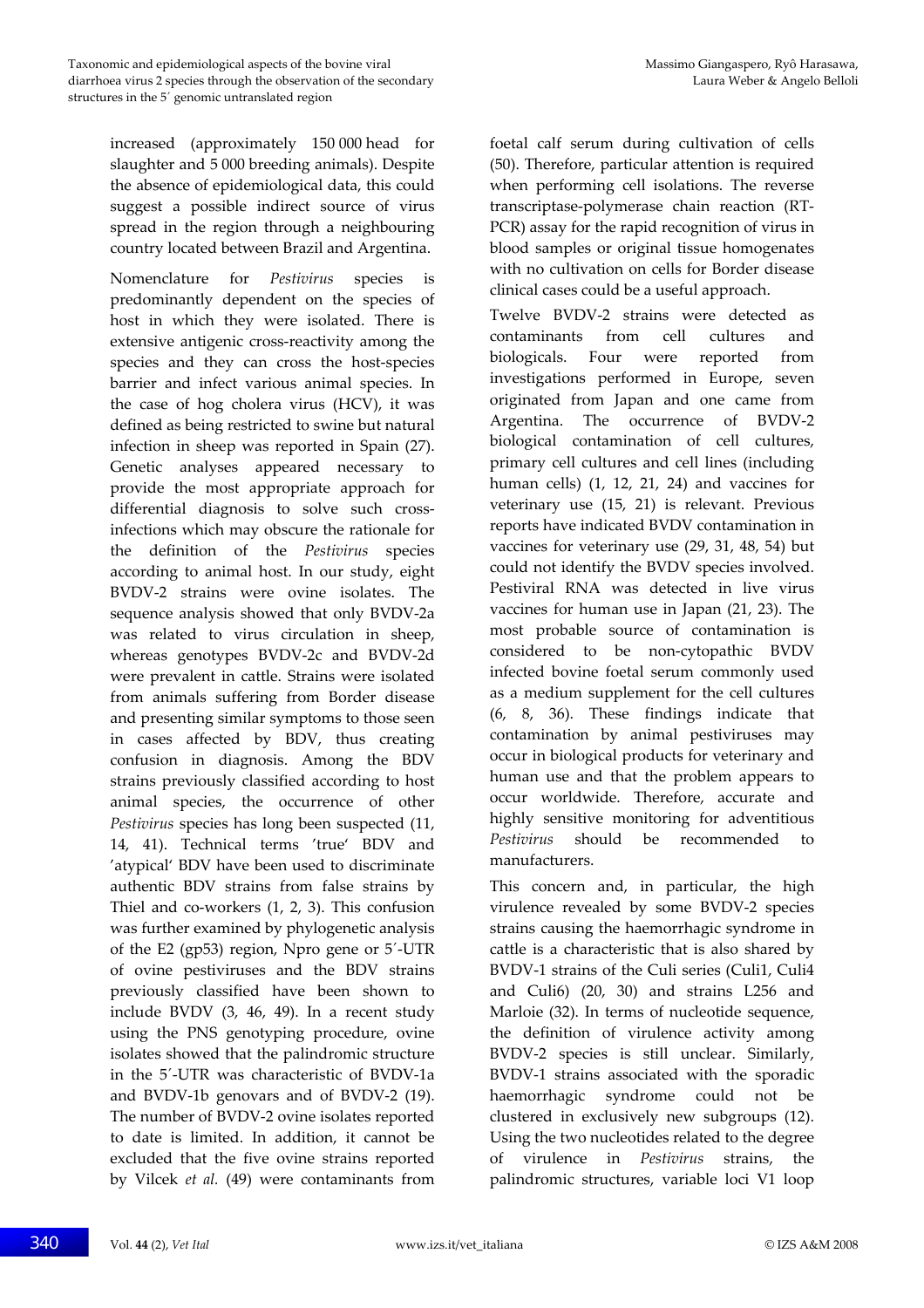and V2 stem regions in the IRES in the 5´‐UTR of the genomic RNA can be identified. Different nucleotide combinations could be identified. The most frequent combination was CU. UC and AU pairings were less frequent. The UC and CU nucleotide combinations associated with high virulence were in relation to genotype BVDV‐2a. The CU nucleotide combination was shared with low virulence strains and was in relation to genotypes BVDV‐2a, 2b and 2c. In cattle, uracil in position 219 and cytosine in position 278 were observed in 11 strains of severe clinical disease. The presence of cytosine in position 219 and uracil in position 278 was observed in 39 strains, with the exception of two strains that were mainly related to mild forms of clinical disease. The presence of cytosine at position 219 and uracil at position 278 were identified in two field isolates related to the haemorrhagic syndrome in North America. In one strain, adenine in position 219 and uracil in position 278 were observed. The observation made by Topliff and Kelling could be partially confirmed in our study. Out of the 13 highly virulent cattle strains tested, 84.61% revealed the suggested virulence marker UC. However, strains 890 and CD87 had to be considered of high virulence and low virulence, respectively, given that strain 890 presented uracil in position 219 and cytosine in position 278 and strain CD87 showed the two nucleotides in inverted locations, with cytosine at position 219 and uracil at position 278. Both strains were reported by Pellerin *et al.* (37) from outbreaks in Canadian cattle, thus confirming equal responsibility for the haemorrhagic syndrome. Similarly, strain AZ Spl that is responsible for the haemorrhagic syndrome in the United States, revealed both N1 C and N2 U, the alleged low virulence related nucleotide combination. The bovine strains Giessen‐1, isolated during an outbreak of fatal mucosal disease in Germany, and Soldan isolated in Brazil in relation to clinical signs compatible with mucosal disease, were not associated with highly virulent strains in this study due to the specific pathogenesis of mucosal disease in immunotolerant animals (9).

In sheep, BVDV‐2 was responsible for severe illness, irrespective of the presence of the UC or CU combination, thereby indicating the absence of a direct relationship with clinical manifestation of Border disease. In observations of positions 219 and 278, two North American isolates presented uracil and cytosine but those of five United Kingdom strains were inversed; it was suggested that these were caused by contamination (49).

In BVDV‐2 strains contaminated by adventitious agents of biological products, the presence of uracil in position 219 and cytosine in position 278 was observed in only two strains and was related to high virulence. All other tested strains, cell lines and biological contaminants, with unknown degrees of virulence, showed cytosine in position 219 and uracil in position 278.

It seems appropriate to refer to the suggested nucleotide combination as a virulence marker. According to Topliff and Kelling, in the case of the iatrogenic accident that occurred in The Netherlands in cattle that had received a live virus vaccine contaminated with *Pestivirus* BVDV‐2, genetic investigations performed by the State Institute indicated two specific nucleotide substitutions in the 5´‐UTR as being characteristic of highly virulent BVDV‐2 (15). However, this could raise the risk of underestimation for other nucleotide combinations that are potentially related to high virulence.

The high virulence characterised by the haemorrhagic syndrome in cattle is a relevant aspect in some BVDV‐2 strains. Nevertheless, this characteristic was also observed in the Culi series strains (Culi1, Culi4 and Culi6) (20, 30) and strains L256 and Marloie (32) that belong to the BVDV‐1 species, genotypes 1d and 1j, isolated from calves in Belgium. Experimental infection with BVDV‐2 strains reproduced disease in naive calves, but this did not occur with BVDV‐1 strains (20). This could suggest that induction of sporadic haemorrhagic syndrome by BVDV‐1 strains requires the presence of a number of co‐factors, whereas in the epidemic form of the haemorrhagic syndrome, BVDV‐2 is the primary cause of the disease. However, the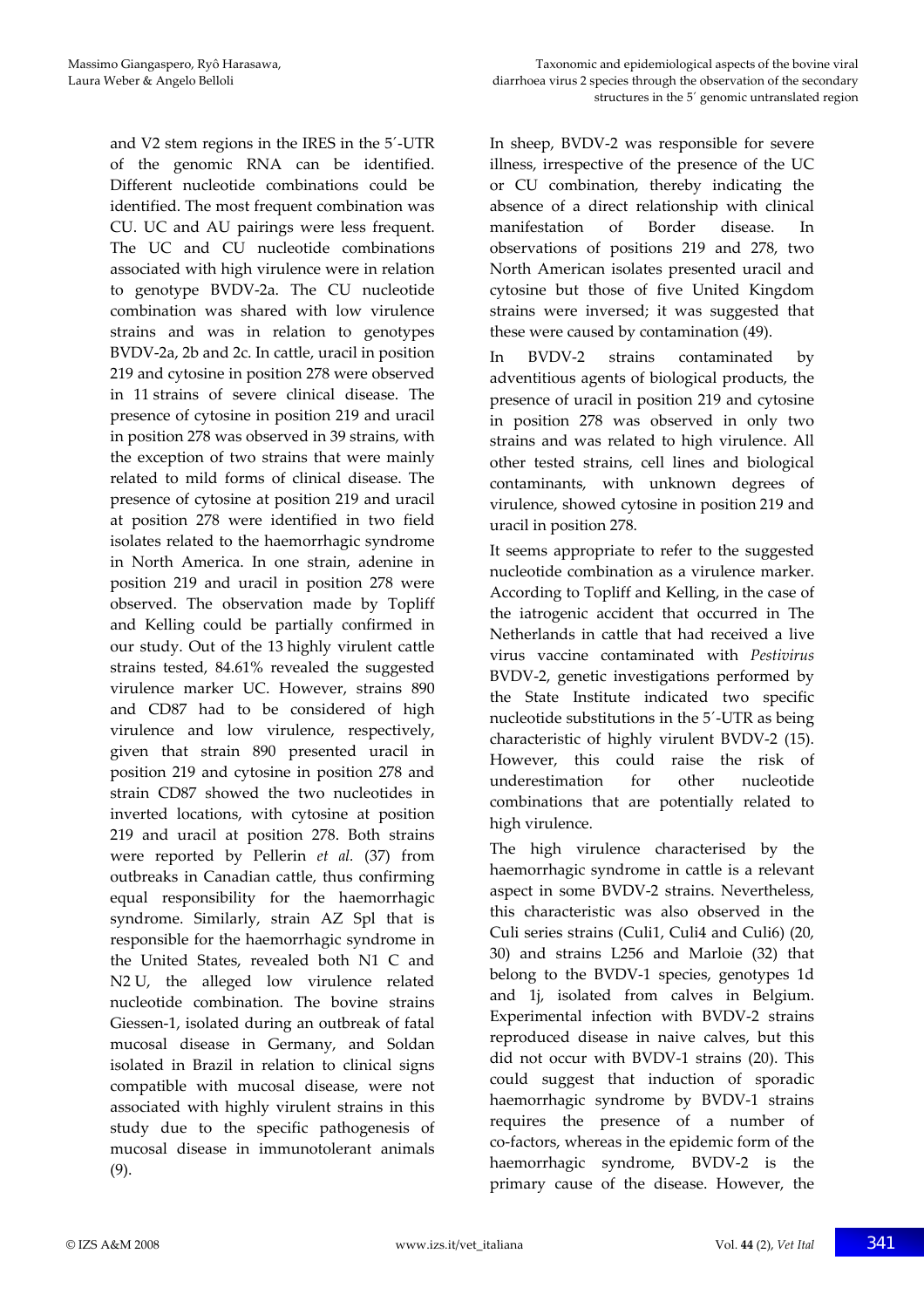degree of variation of virulence among strains is still unclear. For example, in Japan, BVDV‐2 strains have been isolated since 1989, but a severe epidemic caused by BVDV 2 has never been recorded. In addition, in regard to BVDV‐2, virulence might be the expression of an unknown factor of influence on the genetic structure of the virus. Therefore, further efforts are required to more fully understand the mechanism related to the generation of virulence in pestiviruses.

The observation of Pilipenko on the poliovirus 5´‐UTR revealed several important aspects; a useful basis for investigations on virulence and the study of Topliff and Kelling revealed a similar relationship between the virulence characteristic and the IRES of BVDV‐2. However, by increasing the number of strains evaluated, it appeared that the virulence nucleotide markers are more complex and the definition of virulence activity among BVDV‐2 species, in terms of nucleotide sequence, still needs to be defined. Furthermore, the high variability in the other *Pestivirus* species is unclear, despite the genomic similarity to poliovirus, as for BVDV‐2. In conclusion, uracil in position 219 and cytosine in position 278 appeared to be related to high virulence, but it was not always possible to determine virulence markers since high virulence was also associated with cytosine in positions 219 and 278 and cytosine in position 219 and uracil in position 278.

With 77‐85 nucleotides, the palindromic loci represented a very limited portion of the virus genome. Within these short sequences, it was sufficient to obtain confirmed characterisation of the genus by evaluating only 18 nucleotides.

Species were characterised through the evaluation of only 2 to 8 nucleotides. Similarly, the genotype was defined with only 2 to 6 nucleotides. These peculiar aspects resumed the high specificity of the PNS method and the reliability of the results. The palindromic nucleotide substitution analysis in the 5´‐UTR demonstrated a rationale and simple approach for viral investigations. Secondary structures predicted at the three variable regions in the 5´‐UTR showed typical PNS which were useful for classification or genotyping of *Pestivirus*. Due to the economic importance of these viruses worldwide and the difficulties encountered in the control of the diseases, it is, therefore, important to understand the genetic aspects of the viruses and the history of the evolution of these viruses. These observations suggest that an evaluation of genomic secondary structure, by identifying markers of virus genomic characteristics in relation to the environment (geographic segregation as well as animal host) and clinical course, may be applied as a useful tool for epidemiological evaluation, thereby improving our under‐ standing of the BVDV‐2 species epizootiology, and possibly other species of the genus *Pestivirus* as well.

## **Acknowledgments**

The authors express their thanks to F. Maillet of the *Clinique Saint François* in Ambilly, France, for valuable technical assistance and to L. Jones of the *Instituto de Virologia*, *Centro de Investigacion en Ciencias Veterinarias y Agronomicas* (CICVyA), *INTA‐Castelar* in Castelar, Buenos Aires.

## **References**

- 1. Becher P., Shannon A.D., Tautz N. & Thiel H.-J. 1994. Molecular characterization of Border disease virus, a pestivirus from sheep. *Virology*, **198**, 542-551.
- 2. Becher P., König M., Paton D.J. & Thiel H.-J. 1995. Further characterization of Border disease virus isolates: evidence for the presence of more than three species within the genus pestivirus. *Virology*, **209**, 200-206.
- 3. Becher P., Orlich M., Shannon A.D., Hornet G., Koning M. & Thiel H.J. 1997. Phylogenetic analysis of pestivirus from domestic and wild ruminants. *J Gen Virol*, **78**, 1357-1366.
- 4. Becher P., Orlich M., König M. & Thiel H.J. 1999. Nonhomologous RNA recombination in bovine viral diarrhea virus: molecular characterization of a variety of subgenomic RNAs isolated during an outbreak of fatal mucosal disease. *J Virol*, **73** (7), 5646-5653.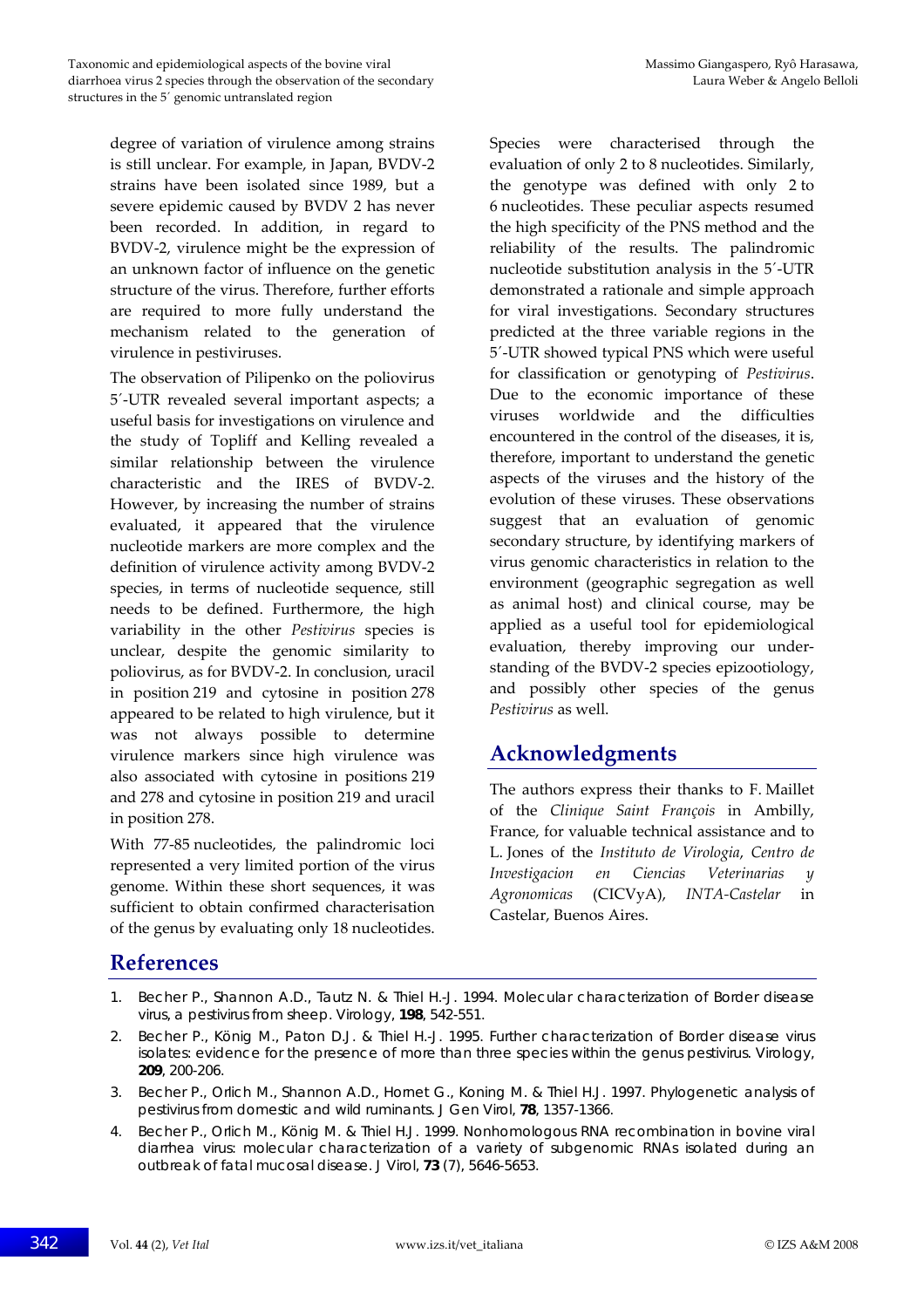- 5. Beer M., Wolf G. & Kaaden O.R. 2002. Phylogenetic analysis of the 5´-untranslated region of German BVDV type II isolates. *J Vet Med B*, **49**, 43-47.
- 6. Bolin S.R., Matthews P.J. & Ridpath J.F. 1991. Methods for detection and frequency of contamination of Foetal calf serum with bovine viral diarrhea virus and antibodies against bovine viral diarrhea virus. *J Vet Diagn Invest*, **3**, 199-203.
- 7. Bolin S.R. & Ridpath J.F. 1992. Differences in virulence between two noncytopathic bovine viral diarrhea viruses in calves. *Am J Vet Res*, **53**, 2157-2163.
- 8. Bolin S.R. & Ridpath J.F. 1998. Prevalence of bovine viral diarrhea virus genotypes and antibody those viral genotypes in foetal bovine serum. *J Vet Diagn Invest*, **10**, 135-139.
- 9. Boulanger D., Mignon B., Waxweiler S. & Pastoret P.-P. 1992. Données récentes sur la biologie moléculaire du pestivirus responsable de la maladie des muqueuses (BVD/MD). *Ann Méd Vét*, **136**, 33-38.
- 10. Broes A., Wellemans G. & Dheedene J. 1992. Syndrome hémorrhagique chez des bovins infectés par le virus de la diarrhée virale bovine (BVD/MD). *Ann Méd Vét*, **137**, 33-38.
- 11. Carlsson U. 1991. Border disease in sheep caused by transmission of virus from cattle persistently infected with bovine virus diarrhea virus. *Vet Rec*, **128**, 145-147.
- 12. Couvreur B., Letellier C., Collard A., Quenon P., Dehan P., Hamers C., Pastoret P.-P. & Kerkhofs P. 2002. Genetic and antigenic variability in bovine viral diarrhea virus (BVDV) isolates from Belgium. *Virus Res*, **85**, 17-28.
- 13. Deng R. & Brock K.V. 1992. Molecular cloning and nucleotide sequence of the pestivirus genome, non-cytopathic bovine viral diarrhea virus strain SD-1. *Virology*, **191**, 867-879.
- 14. Edwards S., Roehe, P.M. & Ibata G. 1995. Comparative studies of Border disease and closely related virus infections in experimental pigs and sheep. *Br Vet J*, **151**, 181-188.
- 15. Falcone E., Tollis M. & Contami G. 2000. Bovine viral diarrhea disease associated with a contaminated vaccine. *Vaccine*, **18,** 387-388.
- 16. Fauquet C.M., Mayo M.A., Maniiloff J., Desselberger U. & Ball L.A. 2005. Virus taxonomy. Classification and nomenclature of viruses. Elsevier, Academic Press, San Diego, pp 988-992.
- 17. Flores E.F., Ridpath J.F., Weiblen R., Vogel F.S.F. & Gil L.H.V.G. 2002. Phylogenetic analysis of Brazilian bovine viral diarrhea virus type 2 (BVDV-2) isolates: evidence for a subgenotype within BVDV-2. *Virus Res*, **87**, 51-60.
- 18. Freier S.M., Kierzek R., Jaeger J.A., Sugimoto N., Caruthers M.H., Neilson T. & Turner D.H. 1986. Improved free-energy parameters for predictions of RNA duplex stability. *Proc Natl Acad Sci USA*, **83,** 9373-9377.
- 19. Giangaspero M. & Harasawa R. 2002. Eterogeneità dei Pestivirus ovini. *Vet Ital*, **38** (45-46), 60-65.
- 20. Hamers C., Couvreur B., Dehan P., Letellier C., Lewalle P., Pastoret P.-P. & Kerkhofs P. 2000. Differences in experimental virulence of bovine viral diarrhoea viral strains isolated from haemorrhagic syndromes. *Vet J*, **160**, 250-258.
- 21. Harasawa R. 1994. Comparative analysis of the 5´ non-coding region of pestivirus RNA detected from live virus vaccines. *J Vet Med Sci*, **56**, 961-964.
- 22. Harasawa R., Hikiji K., Tanabe H., Takada Y. & Mizusawa H. 1993. Detection of adventitious pestivirus in cell cultures by polymerase chain reaction using nested-pair primers. *Tissue Cult Res Commun*, **12**, 215-220.
- 23. Harasawa R. & Tomiyama T. 1994. Evidence of pestivirus RNA in human virus vaccines. *J Clin Microbiol*, **32**, 1604-1605.
- 24. Harasawa R. & Mizusawa H. 1995. Demonstration and genotyping of pestivirus RNA from mammalian cell lines. *Microbiol Immunol*, **39**, 979-985.
- 25. Harasawa R. & Sasaki T. 1995. Sequence analysis of the 5´ untranslated region of pestivirus RNA demonstrated in interferons for human use. *Biologicals*, **23**, 263-269.
- 26. Harasawa R. & Giangaspero M. 1998. A novel method for pestivirus genotyping based on palindromin nucleotide substitutions in the 5´-untranslated region. *J Virol Methods*, **70**, 225-230.
- 27. Hurtado A., Garcia-Perez A.L., Aduriz G. & Juste R.A. 2003. Genetic diversity of ruminant pestiviruses from Spain. *Virus Res*, **92**, 67-73.
- 28. Jones L.R., Zandomeni R.O. & Weber E.L. 2001. Genetic typing of bovine viral diarrhea virus isolates from Argentina. *Vet Microbiol*, **81** (4), 367-375.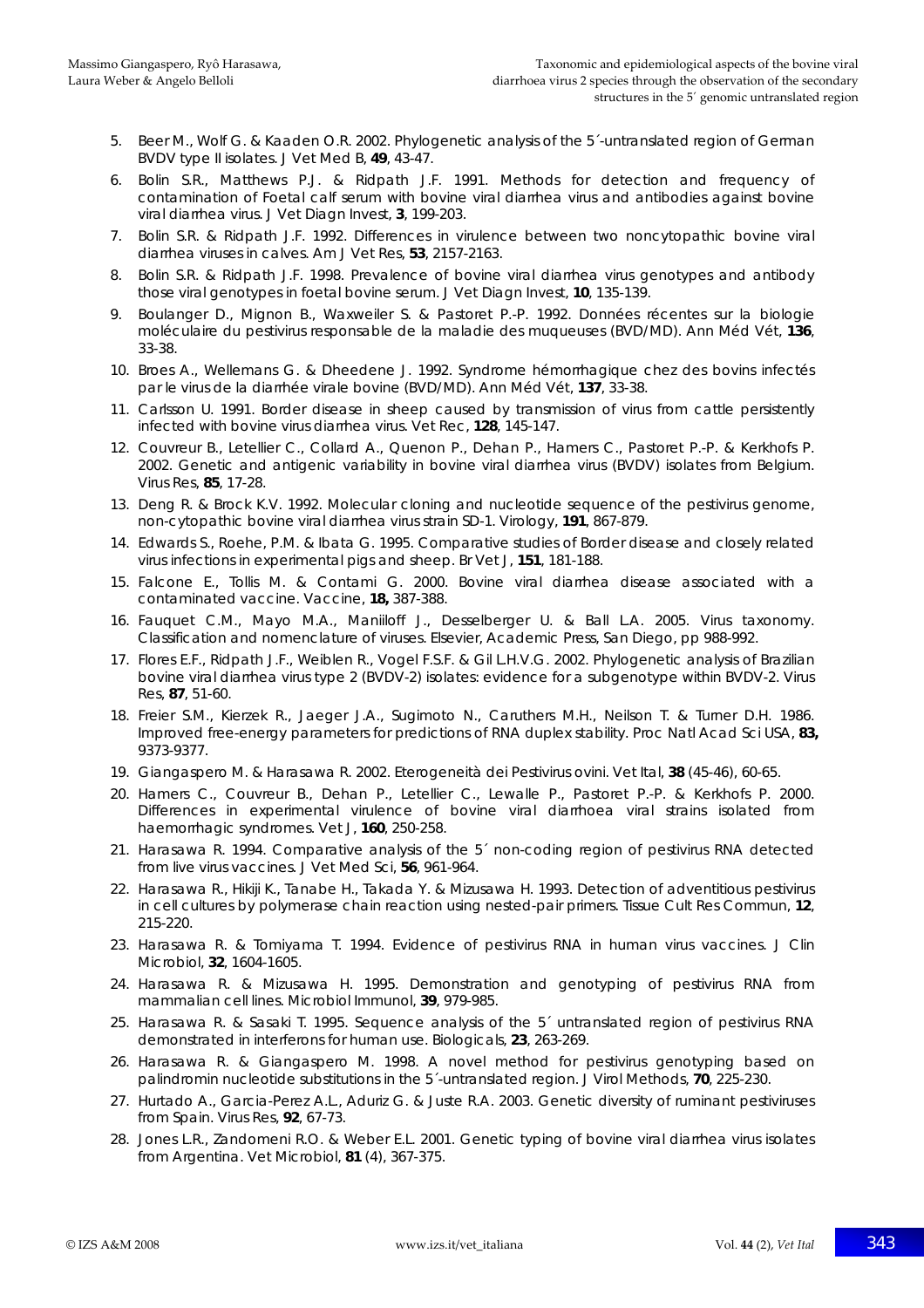- 29. Kreeft H.A.J.G., Greser-Wilke I., Moennig V. & Horzinek M.C. 1990. Attempts to characterize bovine viral diarrhea virus isolated from cattle after immunization with a contaminated vaccine. *Dtsch Tierarztl Wochenschr*, **97**, 63-65.
- 30. Lecomte C., Navetat H., Hamers C., Lambot M., Schelcher F., Cabanie P. & Pastoret P.-P. 1996. Isolement du virus de la diarrhea bovine de deux cas de syndromes hémorragiques chez des bovins de race charolaise. *Ann Méd Vet*, **140**, 435-438.
- 31. Loken T., Krogsrud H. & Bjerkas I. 1991. Outbreaks of Border disease in goats induced by a pestiviruscontaminated orf vaccine, with virus transmission to sheep and cattle. *J Comp Pathol*, **104**, 195-209.
- 32. Letellier C., Kerkhofs P., Wellemans G. & Vanopdenbosch E. 1999. Detection and genotyping of bovine diarrhea virus by reverse transcription-polymerase chain amplification of the 5´ untranslated region. *Vet Microbiol*, **64**, 155-167.
- 33. Luzzago C., Zecconi A., Bronzo V., Bazzocchi C., Ruggeri A. & Ruffo G. 2000. Bovine viral diarrhea virus genotype I and II in Italian dairy herds in 1995. *In* Proc 5th International Congress of the European Society for Veterinary Virology: veterinary virology in the new millennium (E. Brocchi & A. Lavazza, eds), 26-30 August, Brescia. Istituto Zooprofilattico Sperimentale della Lombardia e dell'Emilia Romagna, Brescia, 397-398.
- 34. Nagai M., Sato M., Nagano H., Pang H., Kong X., Murakami T., Ozawa T. & Akashi H. 1998. Nucleotide sequence homology to bovine viral diarrhea virus 2 (BVDV 2) in the 5´ untranslated region of BVDVs from cattle with mucosal disease or persistent infection in Japan. *Vet Microbiol*, **60** (2-4), 271-276.
- 35. Nagai M., Ito T., Sugita S., Genno A., Takeuchi K., Ozawa T., Sakoda Y., Nishimori T., Takamura K. & Akashi H. 2001. Genomic and serological diversity of bovine viral diarrhea virus in Japan. *Arch Virol*, **146**, 685-696.
- 36. Nuttal P.A., Luther P.D. & Stott E.J. 1977. Viral contamination of bovine foetal serum and cell cultures. *Nature*, **266**, 835-837.
- 37. Pellerin C., van den Hurk J., Lecomte J. & Tussen P. 1994. Identification of a new group of bovine diarrhea virus strains associated with severe outbreaks and high mortalities. *Virology*, **203**, 260-268.
- 38. Pilipenko E.V., Gmyl A.P., Maslova S.V., Svitkin Y.V., Sinyakov A.N. & Agol V.I. 1992. Prokariotic-like Cis elements in the Cap-independent internal initiation of translation on picornavirus RNA. *Cell*, **68**, 119- 131.
- 39. Rebhun W.C., French T.W., Perdrizet J.A., Dubovi E.J., Dill S.G. & Karcher L.F. 1989. Thrombocytopenia associated with acute bovine virus diarrhea infection in cattle. *J Vet Int Med*, **3**, 42-60.
- 40. Ridpath J.F., Bolin S.R. & Dubovi E.J. 1994. Segregation of bovine viral diarrhoea virus into genotypes. *Virology*, **205**, 66-74.
- 41. Roehe P.M., Woodward M.J. & Edwards S. 1992. Characterization of p20 gene sequences from a Border disease like pestivirus isolated from pigs. *Vet Microbiol*, **33**, 231-238.
- 42. Sakoda Y., Ozawa S., Damrongwatanapokin S., Sato M., Ishikawa K. & Fukusho A. 1999. Genetic heterogeneity of porcine and ruminant pestiviruses mainly isolated in Japan. *Vet Microbiol*, **65**, 75-86.
- 43. Sullivan D.G., Chang G.J., Trent D.W. & Akkina R.K. 1994. Nucleotide sequence analysis of the structural gene coding region of the pestivirus Border disease virus. *Virus Res*, **33**, 219-228.
- 44. Tajima M., Frey H.R., Yamato O., Maede Y., Moenning V. Scholz H. & Greiser-Wilke I. 2001. Prevalence of genotypes 1 and 2 of bovine viral diarrhea virus in Lower Saxony, Germany. *Virus Res*, **76**, 31-42.
- 45. Thiel W. 1993. Kasuitischer beitrag zu hämorrhagischen diathesen bei kälbern mit BVD virusinfektion. *Tierarztliche Praxis*, **21**, 413-416.
- 46. Tijssen P., Pellerin C., Lecomte J. & Van den Hurk J. 1996. Immunodominant E2 (gp53) sequences of highly virulent bovine viral diarrhea group II viruses indicate a close resemblance to a subgroup of Border disease viruses. *Virology*, **217**, 356-361.
- 47. Topliff C.L. & Kelling C.L. 1998. Virulence markers in the 5´ untranslated region of genotype 2 bovine viral diarrhea virus isolates. *Virology*, **250**, 164-172.
- 48. Vannier P., Leforban Y., Carnero R. & Cariolet R. 1988. Contamamination of a live virus vaccine against pseudorabies (Aujeszky's disease) by an ovine pestivirus pathogen for the pig. *Ann Rech Vét*, **19**, 283-290.
- 49. Vilcek S., Nettleton P.F., Paton D.J. & Belak S. 1997. Molecular characterization of ovine pestiviruses. *J Gen Virol*, **78**, 725-735.